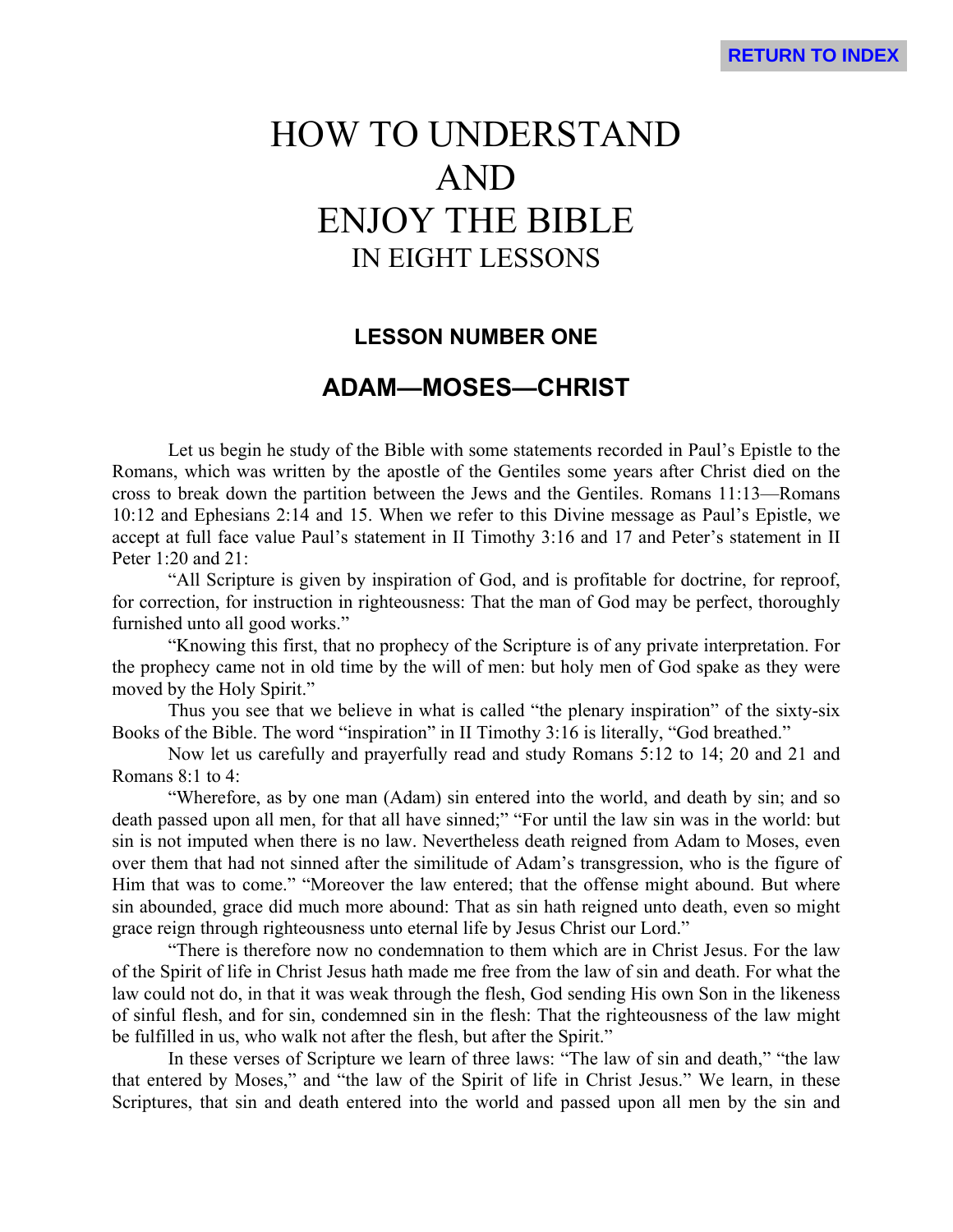death of the first man, Adam. God said to Adam, in Genesis 2:17, "in the day thou eatest thereof thou shalt die." More than four thousand years later, God, by the pen of Paul, declared, "the wages of sin is death." Romans 6:23. Then several years later Paul was directed to write, in Ephesians 2:5 and 6: "Even when we were dead in sins, hath made us alive together with Christ (by grace ye are saved;) And hath raised us up together, and made us sit together in the heavenlies in Christ Jesus." He further describes those who were dead in sins in Ephesians 4:18: "Having the understanding darkened. being alienated from the life of God through the ignorance that is in them, because of the blindness of their heart."

Sinners, who were physically alive, were dead in sins, alienated from the life of God. Then in Revelation 20:14 and 15 we read of the destiny of those who are not made alive spiritually while they live on earth as dead sinners, those who do not pass out of death into life, by faith. John 5:24.

Thus we learn that death is far more serious than the absence of physical life.

The law of sin and death is a universal law. By one man (Adam) death passed upon all men. But here is good news for those who are dead in sins: "the grace of God that bringeth salvation hath appeared to all men." Titus 2:11. Jesus Christ, by the grace of God. tasteth death for every man.'' Hebrews 2:9.

We read concerning Adam and Christ, in I Corinthians 15:21 to 23:

"For since by man came death, by man came also the resurrection of the dead. For as in Adam all die, even so in Christ shall all be made alive. But every man in his own order: Christ the firstfruits; afterward they that are Christ's at His coming."

When Christ was here on earth, He said:

"Therefore doth My Father love Me, because I lay down My life, that I might take it again. No man taketh it from Me, but I lay it down of Myself. I have power to lay it down, and I have power to take it again. This commandment have I received of My Father." John 10:17 and 18.

After He laid down His life and took it up again we read:

"But this Man, after He had offered one sacrifice for sins for ever, sat down on the right hand of God; From henceforth expecting till His enemies be made His footstool." Hebrews 10:12.

By His once-for-all sacrifice unto death and by His resurrection the Lord Jesus Christ established "the law of the Spirit of life in Christ Jesus." When Christ went back to heaven, after His death and resurrection, He sent the Holy Spirit to indwell, control and teach believers. And as they walk in the Spirit, they fulfil the righteousness of the law. Romans 8:4.

#### BY MOSES—BY CHRIST

Now let us note again Romans 5:20 and John 1:17:

"Moreover the law entered, that the offense might abound. But where sin abounded, grace did much more abound."

"For the law was given by Moses, but grace and truth came by Jesus Christ."

The law entered by Moses. Why did the law enter? When did the law enter? The law entered that the sin, that entered by Adam, might abound. Romans 5:20. We read in Galatians 3:19. "the law was added because of transgressions." We read in Romans 3:20, "by the law is the knowledge of sin."

But now read concerning the grace abounding through Jesus Christ our Lord: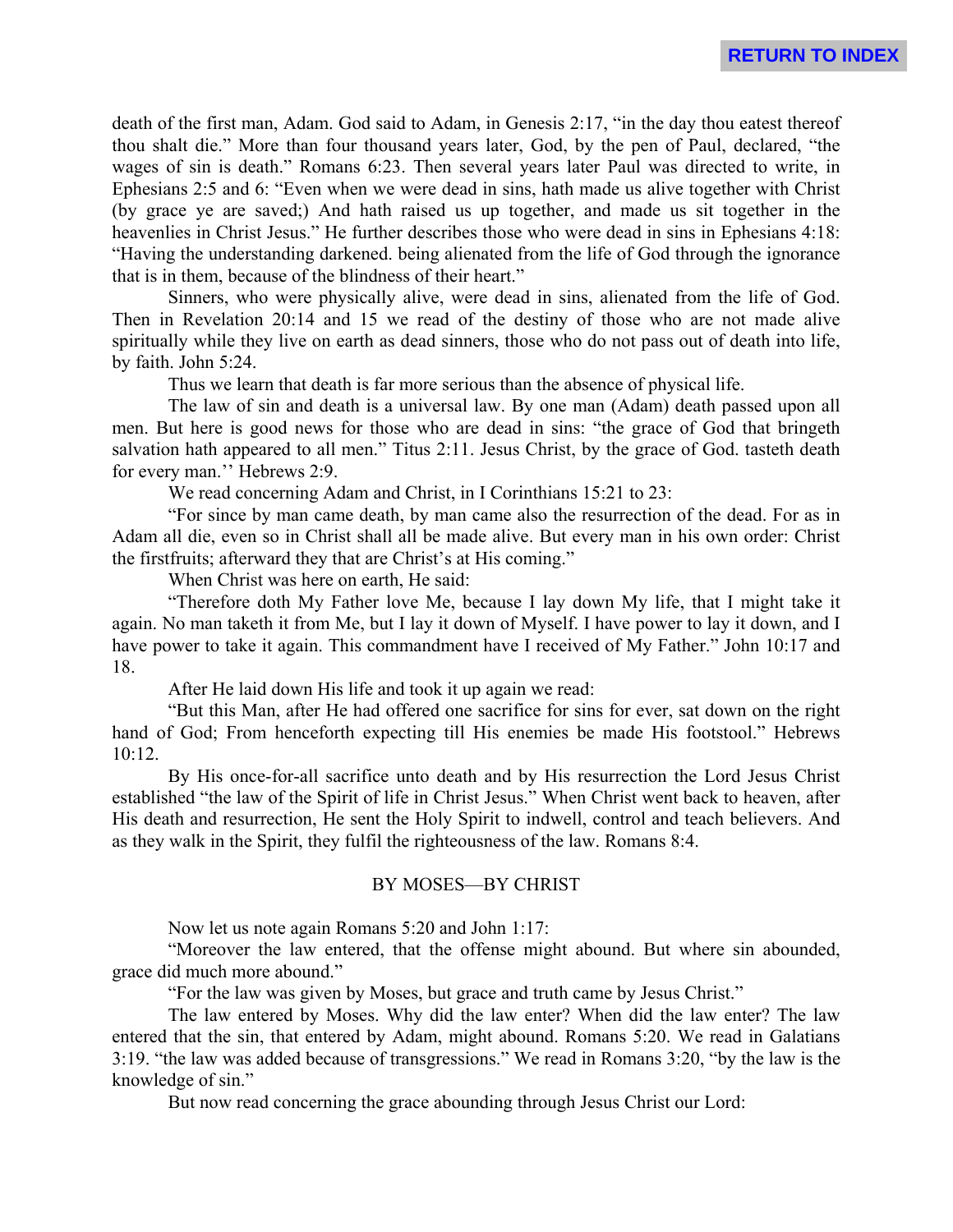"Be it known unto you therefore, men and brethren, that through this man is preached unto you the forgiveness of sins: And by Him all that believe are justified from all things, from which ye could not be justified by the law of Moses." Acts 13:38 and 39.

When did the law enter? In Exodus 7:7 and in Exodus 20:1 to 17 we learn that Moses received the law from God when he was eighty years old. This was about twenty-five hundred years after sin and death entered by Adam. This can be learned by studying Genesis 5:4 to 32 and Genesis 11:10 to 32 and Galatians 3:16 and 17. Thus We learn that:

"By Adam was the entrance of sin."

"By Moses was the knowledge of sin."

"By Jesus Christ was, and is, the forgiveness of sin."

"By Adam is the law of sin and death."

"By Moses is the law of Sinai, the ten commandments."

"By Jesus Christ is the law of the Spirit of life in Christ Jesus."

Jesus Christ has abolished death and He hath brought life and incorruptibility to light in the gospel. II Timothy 1:10.

#### FROM ADAM TO MOSES

God has designated a period (about 2500 years), "from Adam to Moses." When there was no law. Romans 5:13 and 14. Let us change the reading to "When there was no old testament." During those twenty-five hundred years God had some prophets. Enoch was a prophet. Jude 11. Noah was a preacher of righteousness. II Peter 2:5. But during those centuries the human race was undoubtedly without the written Word of God; for Moses wrote the Book of Genesis, the first Book in the Bible, centuries after the events recorded in Genesis took place. During those centuries the people had the glory of God revealed to them in the heavens; and even that revelation left them without excuse. Romans 1:19 to 28 and Psalms 19:1 to 6. Their conscience also bearing witness. Romans 2:15.

 If those people who lived "from Adam to Moses," without God's written revelation, were without excuse (Romans 1:20), how about the millions today who have the inspired Record concerning the revelation of the glory of God in the face of Jesus Christ, the complete Bible and nineteen centuries of Christianity? Jesus Christ, on earth, said that it would be more tolerable for Sodom in the day of judgment than for Capernaum. If it was more tolerable for Sodom in the day of judgment than for Capernaum, where the works of Christ were witnessed, how about the cities of the United States? We learn in Acts 17:30 that God no longer winks at man's ignorance. Read Matthew 11:23 and Luke 10:15 and learn that the more light men receive from God, the greater their responsibility and the more severe the punishment for not living up to that responsibility.

Let us compare Genesis 1:27 and Genesis 2:8 with Genesis 50:26:

"So God created man in His own image, in the image of God created He him; male and female created He him." "And the Lord planted a garden eastward in Eden; and there He put the man whom He had formed."

"So Joseph died, being a hundred and ten years old: and they embalmed him, and he was put in a coffin in Egypt."

Quite a difference between Adam in the garden of Eden in the image of God and Joseph in a coffin in Egypt. The first Book closes with Joseph in a coffin. So far as the human race is concerned, the Book of Genesis begins with Adam and closes with Joseph, a period of nearly 2300 years. Then in the first two chapters of Exodus we have the period from Joseph to Moses.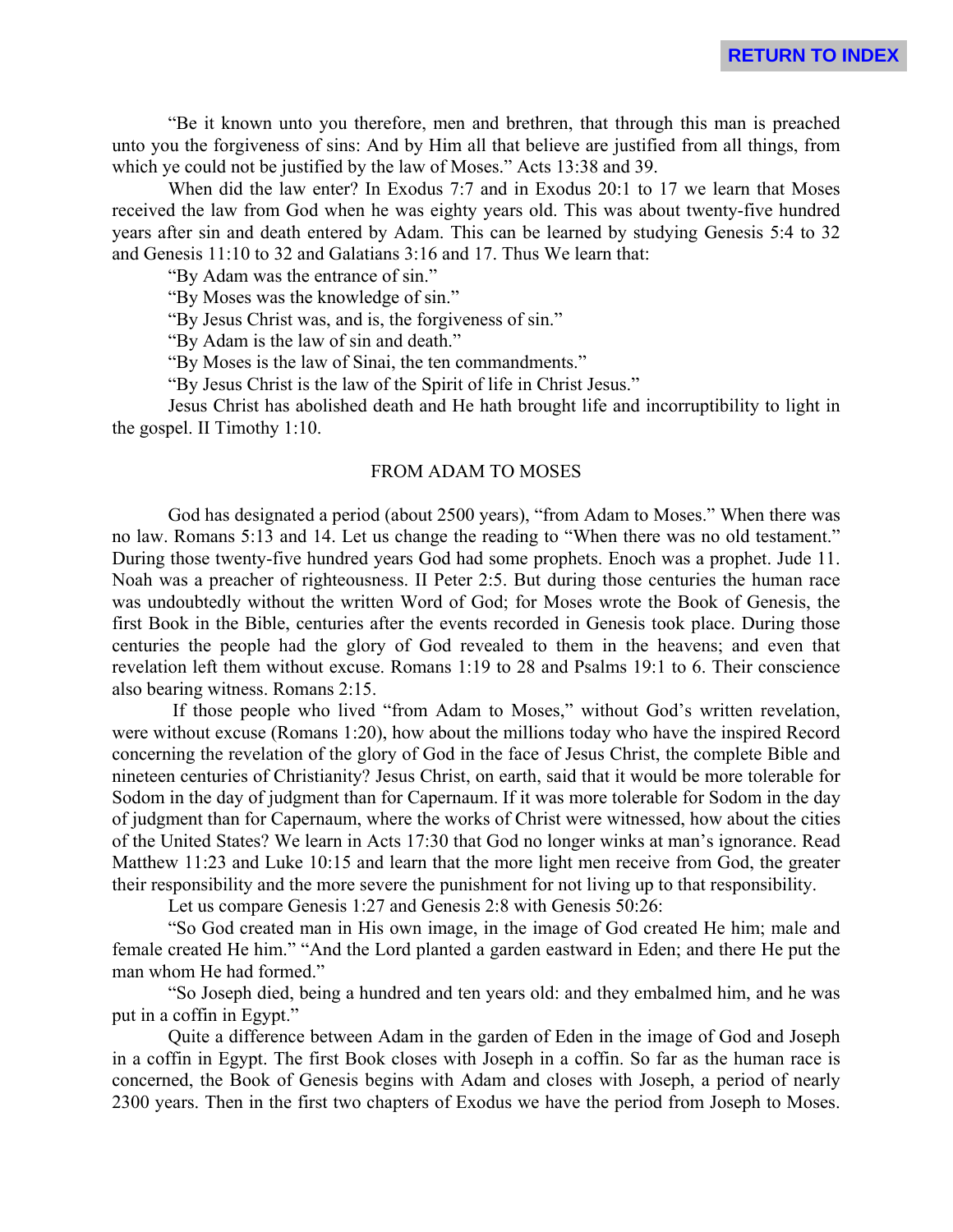Joseph was one of Jacob's twelve sons. Note what God said to Jacob according to Genesis 35:10 to 12:

"And God said unto him, Thy name is Jacob; thy name shall not be called any more Jacob, but Israel shall be thy name; and He called his name Israel." "And God said unto him, I am God Almighty: be fruitful and multiply; a nation and a company of nations shall be of thee, and kings shall come out of thy loins; And the land which I gave Abraham and Isaac, to thee I will give it, and to thy seed after thee will I give the land."

Jacob (Israel) was Isaac's son and Abraham's grandson. Abraham, Isaac and Jacob died before Joseph died and of course before the law (old testament) was added. Galatians 3:19. Therefore, we see that no one from Adam to Joseph was an old testament character or was under the law. They were not under Israel's sabbath with Israel's religious program. Hebrews 9:10. Moses passed under the old testament when he was eighty years old. Moses died when he was one hundred and twenty years old. Deuteronomy 34:7. Moses spent the last forty years of his life under the law. Moses received the law about three hundred and thirty years after Abraham died. Compare Genesis 12:4, Genesis 25:7, and Galatians 3:16 and 17.

Moses wrote the Book of Genesis about 900 years after the flood. The period "from Adam to Moses" was divided, "from Adam to the flood," "from the flood to Abraham," "from Abram's call and justification until Moses received the law at Sinai."

#### NOAH AND THE FLOOD

Noah found grace in the eyes of the Lord. Genesis 6:8.

"And Noah was six hundred years old when the flood of waters was upon the earth. And Noah went in, and his sons, and his wife, and his sons' wives with him, into the ark, because of the waters of the flood." Genesis 7:6 and 7.

"And Noah lived after the flood three hundred and fifty years. And all the days of Noah were nine hundred and fifty years: and he died." Genesis 9:28 and 29.

Thus we see that Noah lived six hundred years before the flood and three hundred and fifty years after the flood. By carefully studying Genesis 5:5 to 32 we learn that the flood was upon the earth about 1656 A.H. (year of man), the very same year that Methusaleh died, at the age of 969. The nation Israel came from Shem, the son of Noah, by the way of Abraham and Isaac.

The descendants of Noah became great sinners as we read in the last verses of the eleventh chapter of Genesis and in Romans 1:18 to 31. God gave them up. Romans 1:24 and 28.

#### ABRAM CHOSEN

Out of the human wreck God chose one man who became God's friend. His name was Abram. The story is told in Genesis 12:1 to 5; Genesis 13:14 to 18; Genesis 15:1 to 6. Abram was seventy-five years old when God called him. Genesis 12:4. Abram was called about 427 years after the flood.

It is most interesting and significant to note that nearly twenty-one hundred years of the history of man, from Adam to Abram, is covered in the first eleven chapters of the first Book of the Bible, Genesis, the Book of beginnings. The old testament Scriptures began with the twentieth chapter of Exodus, when the law was added. There is nothing in Genesis of the testament or covenant that was made old, according to Hebrews 8:11 to 13. So we should not call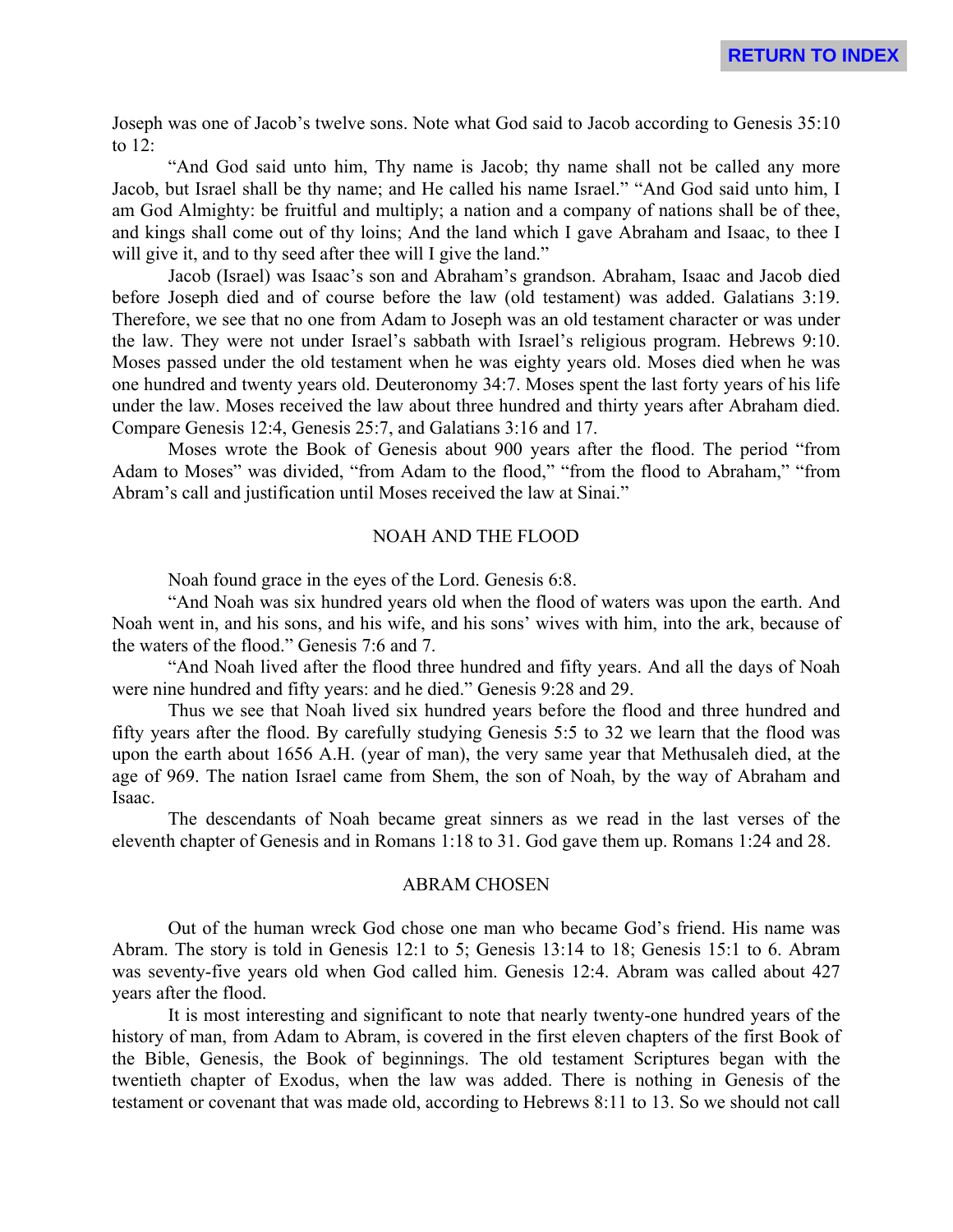Genesis the old testament Scriptures. But here is interesting truth: Beginning with the Genesis record of Abraham, Isaac and Jacob, and on through to Malachi, the last Book of the old testament, those thirty-eight and one-half Books from the middle of Genesis to the Book of Malachi, deal with the nation Israel and only with such other nations and peoples as had dealings with Israel.

#### ABRAM—ABRAHAM

When Abram was ninety-nine years old he was circumcised and his name was changed to Abraham. Genesis 17:5 and 24. Abraham was one hundred years old when Isaac was born. Genesis 21:5. Abraham means "the father of many nations." Isaac means "laughter.''

Note Romans 4:13—"For the promise, that he should be the heir of the world, was not to Abraham, or to his seed, through the law, but through the righteousness of faith." Abram received the promise four hundred and thirty years before Israel received the law. Galatians 3:16 and 17. Abram received God's righteousness years before he received circumcision.

"For we say that faith was reckoned to Abraham for righteousness. How was it then reckoned? When he was in circumcision, or in uncircumcision? Not in circumcision, but in uncircumcision. And he received the sign of circumcision, a seal of the righteousness of the faith which he had yet being uncircumcised; that he might be the father of all them that believe, though they be not circumcised; that righteousness might be imputed unto them also." Romans 4:9 to 11.

Then note Romans 4:22 to 25:

"And therefore it was imputed to him for righteousness. Now it was not written for his sake alone, that it was imputed to him; But for us also, to whom it shall be imputed, if we believe on Him that raised up Jesus our Lord from the dead; Who was delivered for our offences, and was raised again for our justification."

### THE GOSPEL PREACHED TO ABRAHAM

This truth is confirmed in Galatians 3:8—"And the Scripture, foreseeing that God would justify the heathen through faith, preached before the gospel unto Abraham, saying, In thee shall all nations be blessed." The gospel was preached before the law was added. Thus we see that when God chose and justified one heathen (Abram) in uncircumcision, before the law was given, the Scriptures foresaw that millions of uncircumcised heathen would be offered God's righteousness by faith without religion.

The law was added to the promise which God gave to Abram; but it was done away by Christ's death on the cross, and Christ became the end of the law for righteousness to every one that believeth. Romans 10:4. II Corinthians 3:11 to 18. The "law" Covenant and dispensation was parenthetical and temporary. It has been done away but the Abrahamic Covenant is still in force.

In closing this first chapter let us think again of Romans 8:2 to 4:

"For the law of the Spirit of life in Christ Jesus hath made me free from the law of sin and death. For what the law could not do, in that it was weak through the flesh, God sending His own Son in the likeness of sinful flesh, and for sin, condemned sin in the flesh, That the righteousness of the law might be fulfilled in us, who walk not after the flesh, but after the Spirit."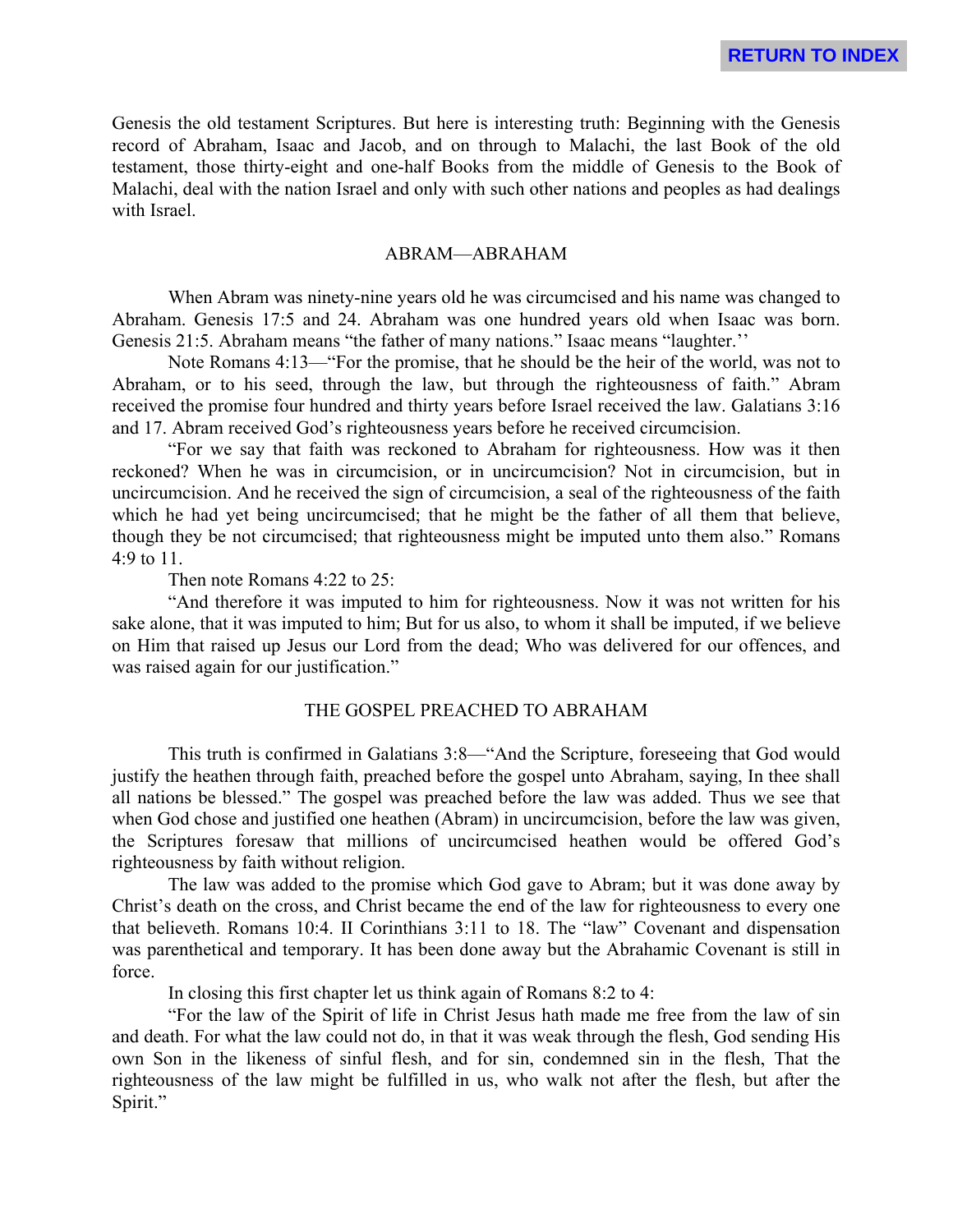The sum total of man's spiritual duty is:

- 1. To appropriate the law of the Spirit of life in Christ Jesus, by believing on Christ.
- 2. To demonstrate the law of the Spirit of life in Christ Jesus, by fulfilling the righteousness of the law.
- 3. To propagate the law of the Spirit of life in Christ Jesus, by preaching salvation through the death and resurrection of Christ to others.

In Romans 6:14 God's Word states in plain language that the believer in this age of grace is not under the law, but under grace. The law is called "the ministration of condemnation." II Corinthians 3:9. But there is no condemnation to them that are in Christ Jesus. Romans 8:1. And no one in Christ Jesus should frustrate the grace of God with law.

# **LESSON NUMBER TWO**

# **ISRAEL'S RELIGIOUS PROGRAM**

Let us carefully and prayerfully consider Galatians 3:19 and Hebrews 9:10:

"Wherefore then serveth the law? It (the law) was added because of transgressions, till the Seed (Christ) should come to whom the promise was made."

"Only in meats and drinks, and divers baptisms, and carnal ordinances, imposed until the time of reformation."

From these Scriptures we learn that the law was added "till," and that the religion of the Jews was added "until." "Till the Seed should come." "Until the time of reformation." Christ, the Seed came. Christ is the end of the law for righteousness to every one that believeth. Romans 10:4. The law was Israel's schoolmaster to bring them to Christ that they might be justified by faith, and then they were no longer under the schoolmaster, or law. Galatians 3:24 and 25. The law was added to the gospel, which God preached to Abram 430 years before the law entered, that the offence might abound. Galatians 3:8 and 16 to 18. The religious program, described in Hebrews 9:10, was also added at the time the law was added: it was imposed on Israel until the time of reformation. Israel was God's religious nation; that is they were, beginning with Sinai. Israel was God's nation before God gave the law and religion to Israel. By the law, God's Word says, "let every mouth be stopped and all the world become guilty before God." Romans 3:19. "The law made nothing perfect." Hebrews 7:19. The law found Israel imperfect and the law left Israel imperfect. Galatians 3:10. Now note Ephesians 2:13 to 18:

"But now in Christ Jesus ye (Gentiles) who were sometimes far off are made nigh by the blood of Christ, For He is our peace, Who hath made both one, and hath broken down the middle wall of partition; Having abolished in His flesh the enmity, the law of commandments in ordinances; for to make in Himself of twain one new man, so making peace; and that He might reconcile both unto God in one Body by the cross, having slain the enmity thereby: And came and preached peace to you which were afar off, and to them that were nigh. For through Him we both (Gentiles and Jews) have access by one Spirit unto the Father."

When the Lord Jesus Christ died on the cross God blotted out the handwriting of ordinances. He took it out of the way; nailing it to the cross of Christ. Colossians 2:14. When the time of reformation came God set aside His religious nation and ushered in "the dispensation of grace." This was given to Paul by revelation. Ephesians 3:1 to 4. The risen Lord sent the apostle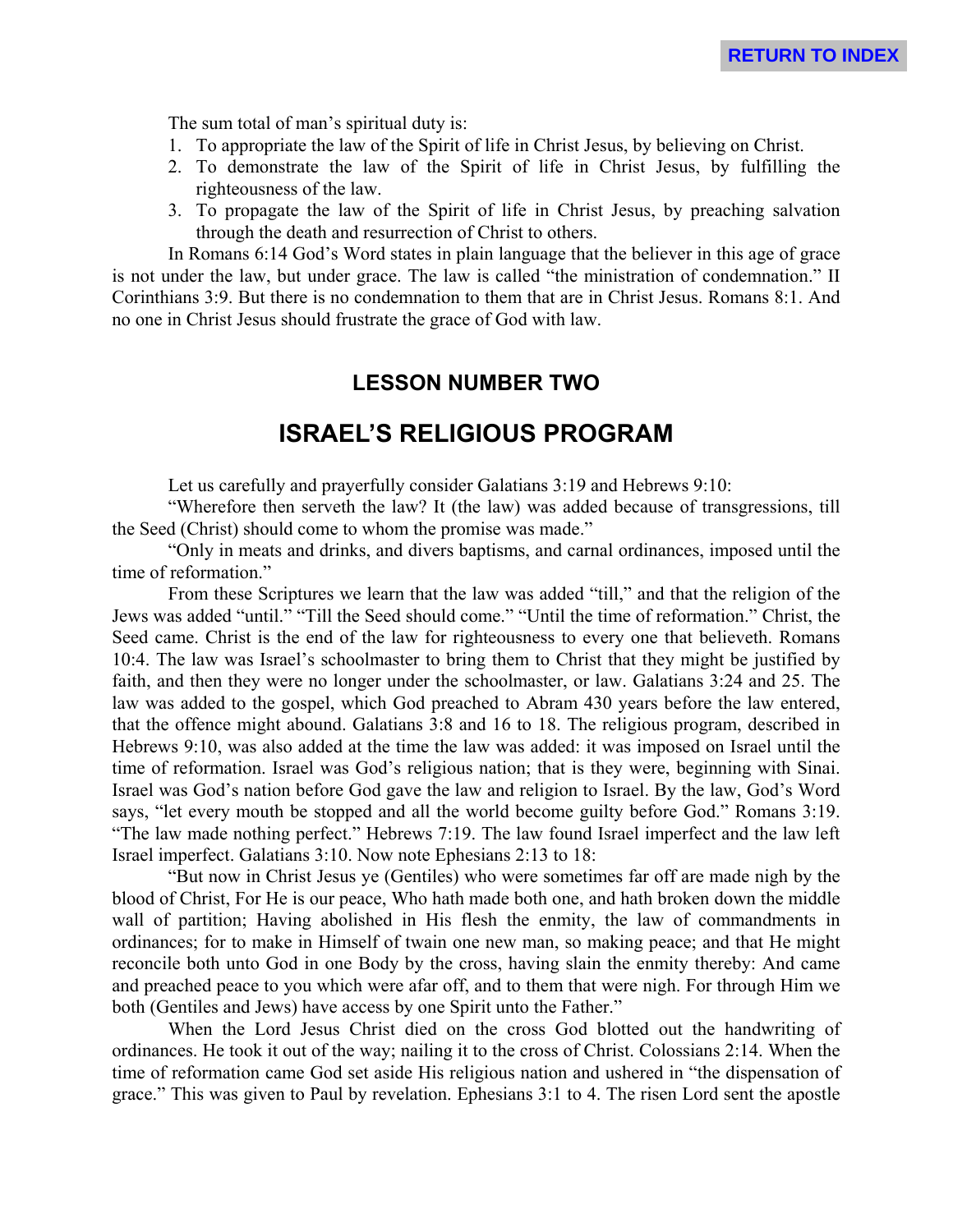Paul far hence to Gentiles (Acts 22:17 to 21; Romans 15:16) to preach the grace of Christ to them and to tell them that they could be justified without Israel's law or religion, as was uncircumcised Abram 430 years before God added the law and the religion to Israel. Read Galatians 1:6 to 12 and Galatians 2:7.

#### GOD'S SON WAS MADE UNDER THE LAW

As we study Matthew, Mark, Luke and John, we should keep in mind several important and significant statements:

God's Son was made under the law. Galatians 4:4.

God's Son was born as David's Seed, to be Israel's Saviour. Acts 13:23.

God's Son was sent only to Israel. Matthew 15:24 and Matthew 10:5 to 8 and 23.

God's Son was a Minister of the circumcision. Romans 15:8.

God's Son performed miracles in the midst of Israel. Acts 2:22 and Acts 10:39.

God's Son came not to destroy the law, but to fulfill it. Matthew 5:17.

God's Son recognized those who sat in Moses' seat. Matthew 23:1 to 3.

God's Son took His place as a worshipping Jew. John 4:22.

God's Son regularly attended the Jewish synagogue on the Jewish sabbath. Luke 4:16.

God's Son instructed His people to obey the law of Moses. Matthew 8:4.

God's Son observed the feasts of the Jews. John 7:10; Luke 22:15.

John the Baptist's baptism was to manifest Christ to Israel. John 1:31.

So far as there is any record in Matthew, Mark, Luke and John, only one Gentile man received a blessing from Christ before His death, and that man loved the Jews and built them a synagogue and sought his blessing from Christ through the Jews. Luke 7:1 to 10. He was a man of great faith. There is no record of any other Gentile man who was blessed There was a Gentile woman of great faith. Matthew 15:23 to 28.

Christ did not interfere with the sacrifices, ordinances, divers baptisms, the Sabbath-keeping and the "law" program of Israel while He was Jesus of Nazareth in the midst of Israel. Acts 2:22. Christ was born as King of the Jews, and was crucified as King of the Jews, and specifically instructed His apostles "go not into the way of the Gentiles. " Matthew 10:5 to 8. Christ spoke of Israel as "the children of the kingdom" (Matthew 8:10 to 12; Matthew 15:24 to 27), and of the Gentiles as "dogs" (Matthew 15:24 to 28 and Matthew 8:12). There was a great difference. But in Romans 10:12, no difference. While Christ was on earth He witnessed in the land of the Jews and His disciples were to go over the cities of Israel. Acts 10:39 and Matthew 10:23. God's Son was made under the law to redeem them that were under the law. Galatians 4:4.

There is a great difference between Christ's message to Israel, "the kingdom of heaven is at land" (Matthew 10:7), and the message He gave to the apostle of the Gentiles (Romans 11:13) years later, "the grace of God that bringeth salvation hath appeared to all men."

There surely was a great difference between "the kingdom of heaven" at hand, for the Jews, and "the grace of God" at hand, for all men. In the twenty-eight chapters of Matthew "the kingdom of heaven" is mentioned 32 times, but not once is found the word "grace." In all the writings of the apostle Paul "the kingdom of heaven" is not mentioned once, but the word "grace" is found 89 times. This word "grace" is found 21 times in the Epistle to the Romans.

Let us compare John 1:11, Matthew 21:42 and Acts 5:29 to 31 with Romans 11:30 and 11:15: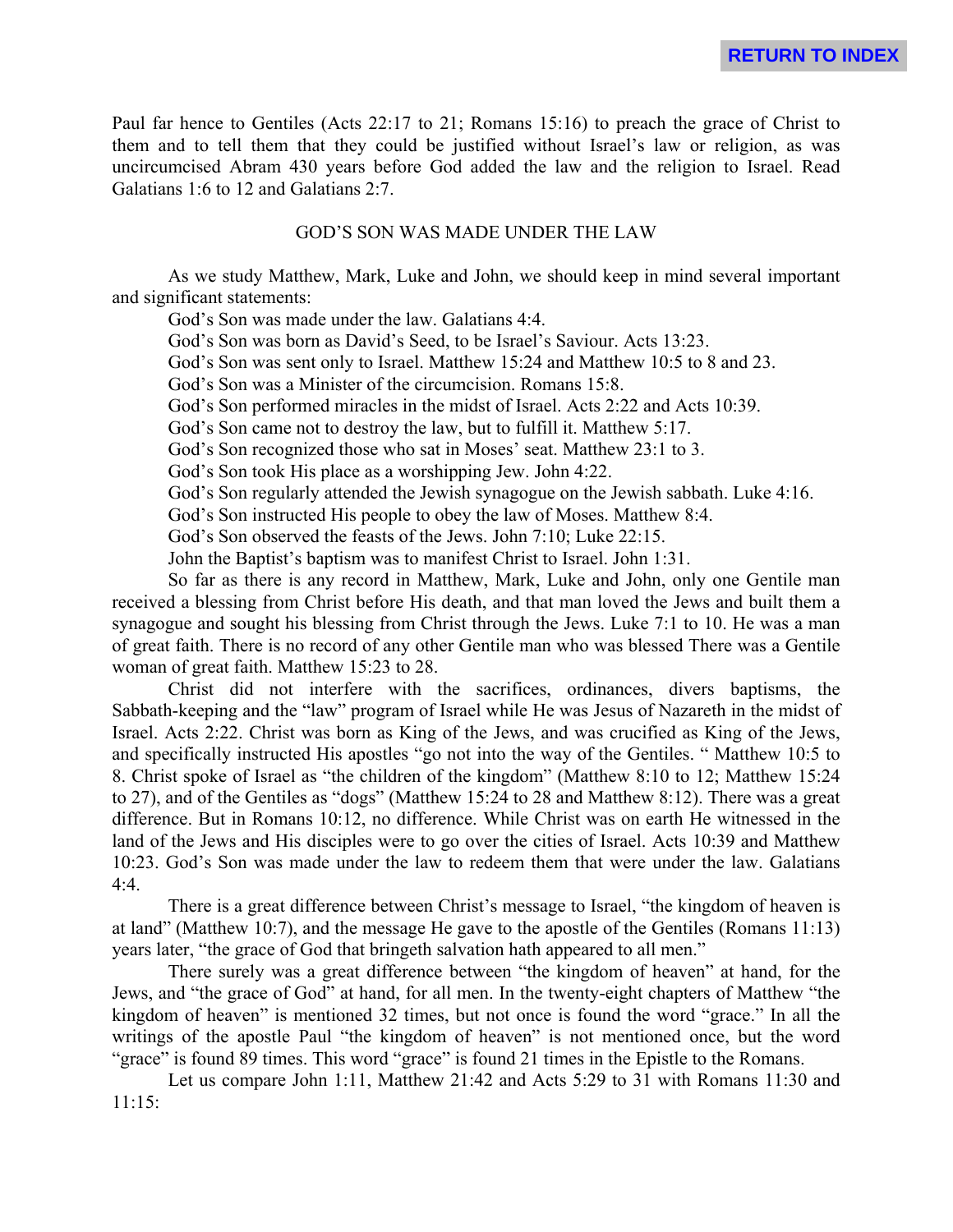# CHRIST, ISRAEL AND THE GENTILES

"He came unto His own and His own received Him not."

"Jesus saith unto them, Did ye never read in the Scriptures, The Stone which the builders rejected the same is become the Head of the corner; this is the Lord's doing, and it is marvelous in our eyes?"

"Then Peter and the other apostles answered and said, We ought to obey God rather than men. The God of our fathers raised up Jesus, whom ye slew and hanged on a tree. Him hath God exalted with His right hand to be a Prince and a Saviour, for to give repentance to Israel, and forgiveness of sins." John 1:1, Matthew 21:42, and Acts 5:29 to 31.

"For as ye (Gentiles) in times past have not believed God, yet have now obtained mercy through their (Israel's) unbelief."

"For if the casting away of them be the reconciling of the world, what shall the receiving of them be, but life from the dead?" Romans 11:30 and Romans 11:15.

Here we learn that Christ's own (the Jews) are called the builders. It was prophesied that the builders would reject Christ. His own (Israel) received Him not. Many individual Israelites, or Jews, received Him, but the rulers and the majority of the people of Israel received Him not. Then He prayed for Israel on the cross, "Father, forgive them, for they know not what they do." Luke 23:34. After that three thousand of His own (Jews) received Him. Acts 2:41. Then the believing Jews were increased to five thousand. Acts 4:4. For several years the disciples of Christ preached to none but Jews only. Acts 11:19. God raised Christ from the dead to be Israel's Prince and Saviour. Acts 5:29 to 32; Acts 13:31 to 36. Thus we learn from Acts 13:23 to 36 and in Acts 5:29 to 32 that both, in incarnation, and, in resurrection, Christ was raised up to be Israel's Saviour.

Christ said to the twelve apostles, "go not into the way of the Gentiles." Matthew 10:5. Then note what the leader of the Twelve (Peter) said about ten years later:

"And he (Peter) said unto them, ye know how that it is an unlawful thing for a man that is a Jew to keep company, or come unto one of another nation; but God hath showed me that I should not call any man common or unclean:" Acts 10:28.

Then note what happened When Christ appeared to Paul:

"And it came to pass, that, when I was come again to Jerusalem, even while I prayed in the temple, I was in a trance; And saw Him saying unto me, Make haste, and get thee quickly out of Jerusalem: for they will not receive thy testimony concerning Me. And I said, Lord they know, that I imprisoned and beat in every synagogue them that believed on Thee: And when the blood of Thy martyr Stephen was shed, I also was standing by, and consenting unto his death, and kept the raiment of them that slew Him. And He said unto me, Depart: for I will send thee far hence unto the Gentiles." Acts 22:17 to 21.

Then note the great change in God's attitude toward the Gentiles

"And when they were come and had gathered the Church together, they rehearsed all that God had done with them, and how He had opened the door of faith unto the Gentiles." Acts 14:27.

Meditate prayerfully on this statement in Acts 14:27. Study this statement with Paul's words in the preceding chapter, "Lo we turn to the Gentiles." Acts 13:46. A very radical change is indicated.

Then Paul testified: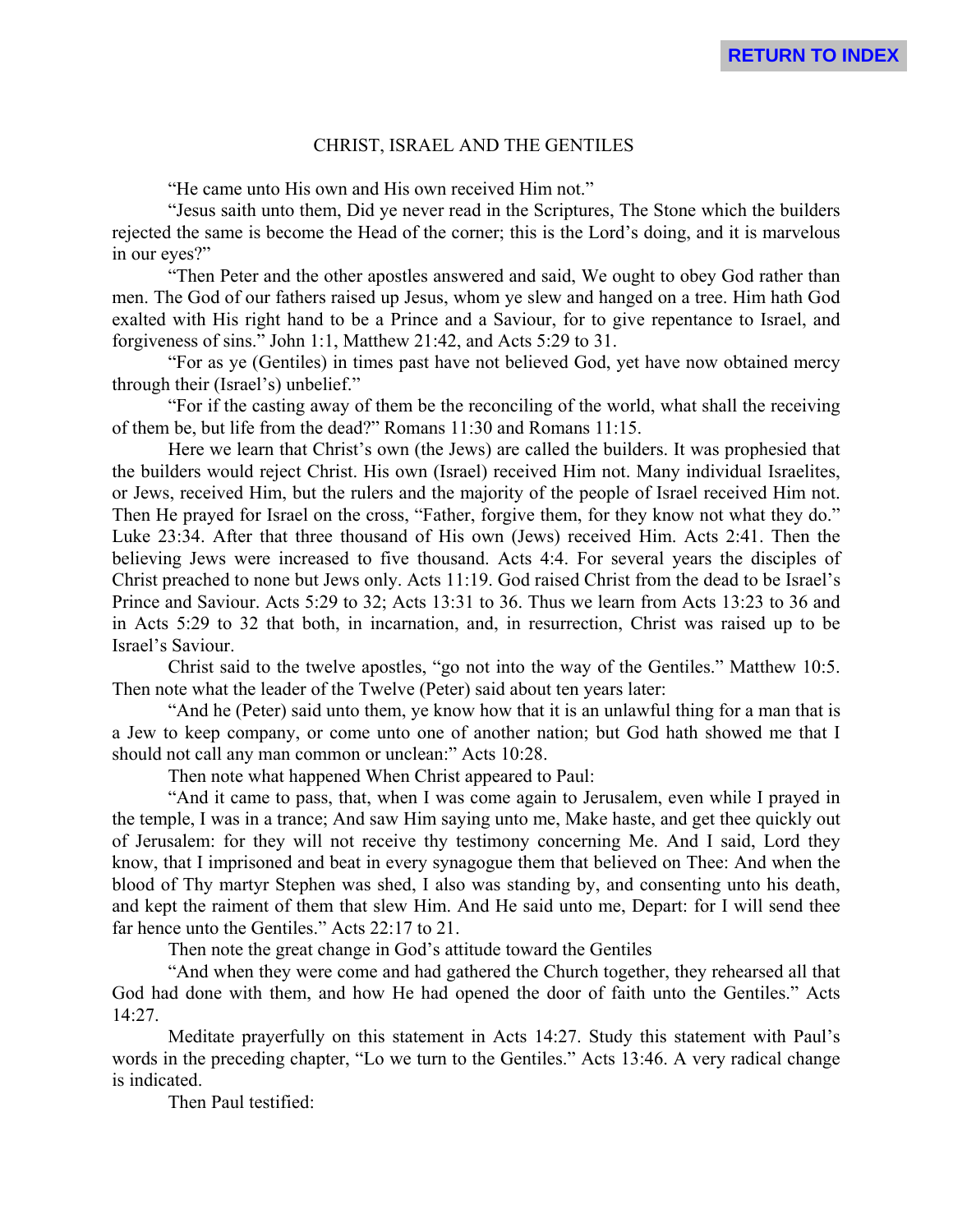"That I should be the minister of Jesus Christ to the Gentiles, ministering the gospel of God, that the offering up of the Gentiles might be acceptable, being sanctified by the Holy Spirit:" Romans 15:16.

"Unto me, who am less than the least of all saints is this grace given, that I should preach among the Gentiles the unsearchable riches of Christ." Ephesians 3:8.

Why did the Gentiles obtain mercy? Because of Israel's unbelief. Romans 11:30. Why did the Gentiles receive the message of reconciliation Because Israel was cast away. Romans 11:1. Israel put the Word of God from them and God turned Paul unto the Gentiles. Acts 13:46 and Acts 18:6.

Israel had not been cast away when Peter preached to Cornelius in Acts 10:32 to 44. Note Peter's testimony to the other eleven apostles concerning his message to Cornelius: " . . . men and brethren, ye know how that a good while ago God made choice among us that the Gentiles by my mouth should hear the word of the gospel and believe." Let us emphasize "MY mouth." One of the twelve mouths of the twelve apostles preached to Cornelius and his house.

During the years that Jesus Christ was on earth the twelve apostles did not preach reconciliation to the Gentiles because Israel was cast away, or to provoke Israel to jealousy (Romans 11:11), or for any other reason. They did not even preach to Gentiles during those years the message of Matthew 10:7 and 8, "the kingdom of heaven is at hand." Jesus Christ, in incarnation, was sent only to Israel. Acts 13:23. Matthew 15:24. He came unto His own. He specifically charged His apostles, "go not into the way of the Gentiles." Matthew 10:5 and 6.

There is no record in the first eleven chapters of Acts, that the twelve apostles preached to the Gentiles, because Israel was cast away, or for any other reason. Acts 10:28. Acts 11:19. One mouth of the twelve apostles preached to one company of Gentiles before Israel was cast away. Acts 15:7. When Peter preached to Cornelius, Peter was using the keys of the kingdom of heaven, which Christ gave to him. Matthew 16:16 to 20. Cornelius was a devout, religious, Godfearing Gentile who loved Israel. Acts 10:1 to 4 and Acts 10:22. And gave alms to Israel. His prayers and good works ascended up to heaven as a memorial. Acts 10:2 to 4. Acts 10:22.

# **LESSON NUMBER THREE**

# **ISRAEL AND THE HOLY SPIRIT**

Let us compare these several verses concerning the Holy Spirit, words spoken by the Lord Jesus Christ before His death, with the words of Peter and Stephen after the resurrection of the Messiah:

"And whosoever speaketh a word against the Son of man, it shall be forgiven him: but whosoever speaketh against the Holy Spirit, it shall not be forgiven him neither in this world, neither in the world to come." Matthew 12:32.

"But this spake He of the Spirit, which they that believe on Him should receive: for the Holy Spirit was not yet given; because that Jesus was not yet glorified." John 7:39.

"Nevertheless I tell you the truth; it is expedient for you that I go away; for if I go not away the Comforter will not come unto you; but if I depart, I will send Him unto you." John 16:7.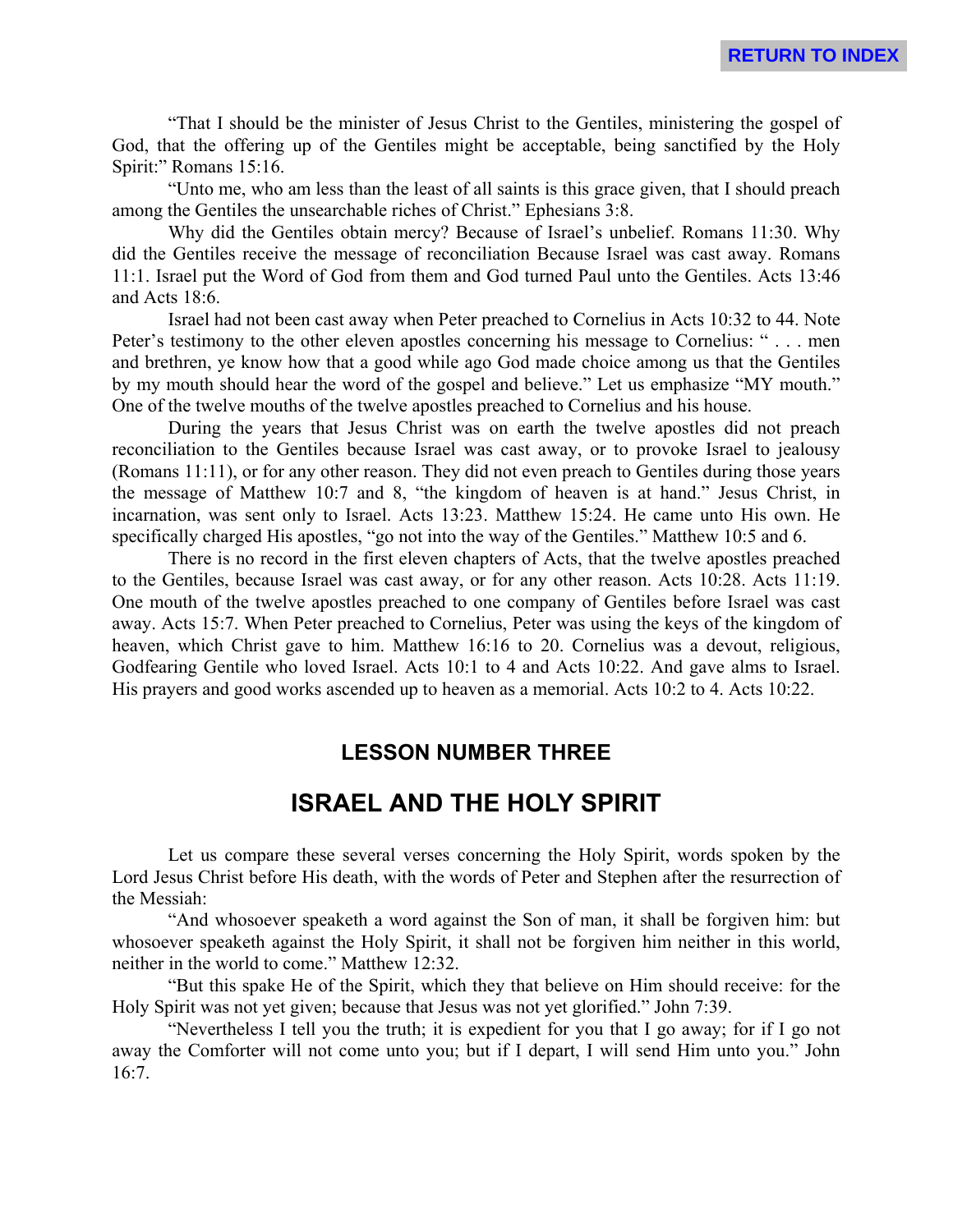"And we are His witnesses of these things; and so is also the Holy Spirit, Whom God hath given to them that obey Him." Acts 5:32.

"Ye stiff-necked and uncircumcised in heart and ears, ye do always resist the Holy Spirit: as your fathers did, so do ye." Acts 7:51.

"But he, being full of the Holy Spirit, looked up steadfastly unto heaven, and saw the glory of God, and Jesus standing on the right hand of God. And said, Behold, I see the heavens opened, and the Son of man standing on the right hand of God." Acts 7:55 and 56.

Israel sinned against the Son of man. The Son of man had to go to the cross. Matthew 26:24. He was delivered according to the determinate counsel and foreknowledge of God when Israel slew Him. Acts 2:23. The Son of man declared that He came down from heaven to die. John 3:14, John 12:27 to 31; Matthew 26:24; Matthew 20:28.

Now note Luke 23:34 and Acts 3:1l to 19:

"Then said Jesus, Father forgive them, for they know not what they do. And they parted His raiment and cast lots." Luke 23:34.

"And now, brethren, I wot that through ignorance ye did it, as did also your rulers. But those things which God before had showed by the mouth of all His holy prophets, that Christ should suffer, He hath so fulfilled Repent ye therefore, and be converted that your sins may be blotted out, when the times of refreshing shall come from the presence of the Lord." Acts 3:17 to 19.

Thus we see the significance of the "therefore" in Acts 3:19. Because the Son of man had to go, as He went and when He went, and because of the prayer of Christ on the cross, Israel's sin against the Son of man would be forgiven them on the ground of ignorance, if they would repent. If they would repent, God would send Christ back to them. Acts 3:21. In Matthew 23:31 to 39, Christ denounced Israel as "serpents" and "vipers." In Acts 3:25 and 26, they were again children with prior rights. Thus we see the efficacy of Christ's prayer on the cross.

In Acts 7:51 to 56, Stephen beheld the Son of man standing in heaven. Stephen was filled with the Holy Spirit. Why was Stephen filled with the Holy Spirit? Note Acts 5:32: "And we are His witnesses of these things; and so is also the Holy Spirit Whom God hath given to them that obey Him." Stephen obeyed Him. Israelites either obeyed Him or resisted the Holy Spirit's witness.

Stephen believed that God had raised Christ from the dead to be Israel's Prince and Saviour and when he was baptized for the remission of sins in the name of Jesus Christ he received the Holy Spirit. While Jesus Christ was on earth, as the Son of man, the Holy Spirit was not yet given, but Israelites were baptized with water unto repentance for the remission of sins. Luke 3:3 and 3:16.

Note the great truth that was witnessed by the Holy Spirit. Acts 5:30 to 32, Christ raised up to be Israel's Saviour. The Israelites, to whom Stephen preached, committed two great sins. They betrayed and murdered the Son of man. Read Acts 7:51 to 58. They could have been pardoned for this sin. They resisted the Holy Spirit. This was the unpardonable sin. Note also Acts 13:45 and 46 and Acts 18:5 and 6, where Paul turned to Gentiles when Israel blasphemed.

Now compare John 14:16 and 17 with Galatians 3:14 and II Corinthians 1:21 and 22 and Ephesians 1:13 and 14:

"And I will pray the Father, and He shall give you another Comforter, that He may abide with you for ever. Even the Spirit of truth; Whom the world cannot receive, because it seeth Him not, neither knoweth Him: but ye know Him; for He dwelleth with you, and shall be in you:" John 14:16 and 17.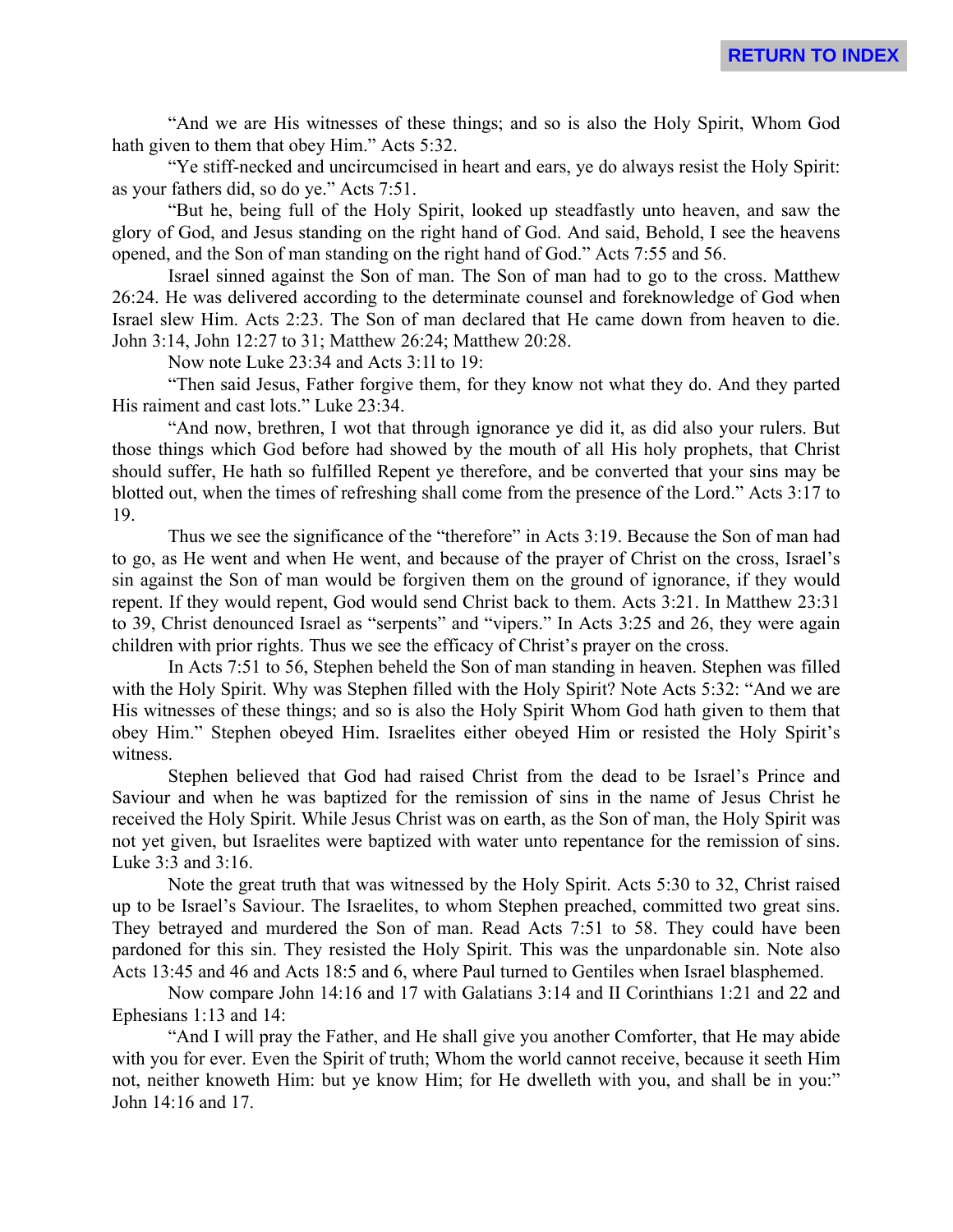"That the blessing of Abraham might come on the Gentiles, through Jesus Christ; that we might receive the promise of the Spirit through faith." Galatians 3:14.

"Now He which establisheth us with you in Christ, and hath anointed us, is God; Who hath also sealed us, and given the earnest of the Spirit in our hearts:" II Corinthians 1:21 and 22.

"In Whom ye also trusted, after that ye heard the Word of truth, the gospel of your salvation; in Whom also, 'on' believing, ye were sealed with that Holy Spirit of promise, Which is the earnest of our inheritance until the redemption of the purchased possession, unto the praise of His glory." Ephesians 1:13 and 14.

The Holy Spirit was first WITH the disciples who lived with Christ on earth and later on IN them. When Christ went back to heaven He sent the Holy Spirit down from heaven. I Peter 1:12. Members of the Body of Christ, saved during the reign and dispensation of grace, could not have an experience like that of the disciples who lived with Christ both before and after His resurrection. Today the very moment the sinner believes the gospel of grace and receives Christ he receives the Holy Spirit within and is immediately sealed by the Holy Spirit unto the day of redemption. Ephesians 4:30, Ephesians 1:13 and 14. The moment the believer comes to Calvary he is sealed, anointed, and baptized with the Holy Spirit, and in this age of grace the sealing, the anointing and baptizing with or in or by the Holy Spirit is always a past experience, and not a religious experience to strive for or pray for or tarry for.

But the believer may and should obey Ephesians 5:18:

"And be not drunk with wine, wherein is excess; but be filled with the Spirit."

In I Corinthians 12:13 we learn of the Holy Spirit's work in baptizing the believer into the Body of Christ. In Ephesians 1:19 we learn that the mighty power of God is for every member of the Body of Christ, who is also blessed with every spiritual blessing in the heavenlies. Ephesians 1:3.

# **LESSON NUMBER FOUR**

# **THE TIMES OF THE GENTILES**

Let us carefully study Luke 21:24 to 33. We quote Luke 21:24 and 27:

"And they (the Jews) shall fall by the edge of the sword, and shall be led away captive into all nations: and Jerusalem shall be trodden down of the Gentiles, until the times of the Gentiles be fulfilled."

"And then shall they see the Son of man coming in a cloud with power and great glory."

When the Lord Jesus Christ uttered this most significant statement Israel had been under Gentile domination for more than six hundred years.

In Daniel 2:31 to 45 we are told of the beginning, the course and the culmination of "the times of the Gentiles," politically. According to Daniel 2:43 to 45, "the times of the Gentiles" will be terminated by the coming of the King from heaven to destroy all that is left of the four great Gentile kingdoms, whether gold, silver, brass, iron, or clay. This certainly is in agreement with the termination described in Luke 21:27 to 33, the coming of the Son of man from heaven for Israel's redemption.

We quote II Kings 25:8, 9 and 21: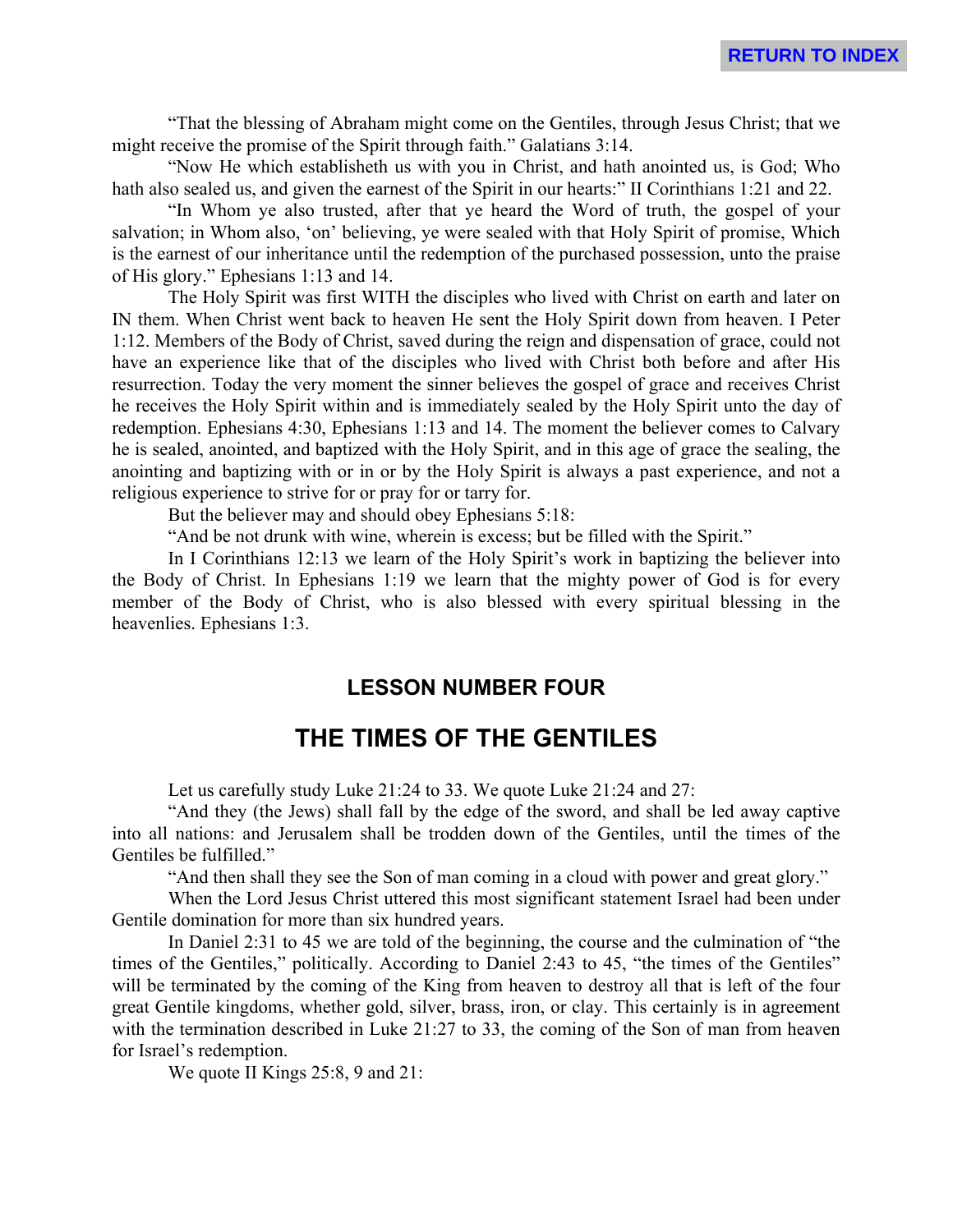"And in the fifth month, on the seventh day of the month, which is the nineteenth year of king Nebuchadnezzar, king of Babylon, came Nebuzaradan, captain of the guard, a servant of the king of Babylon, unto Jerusalem."

"And he burnt the house of the Lord and the king's house, and all the houses of Jerusalem, and every great man's house burnt he with fire."

"And the king of Babylon smote them, and slew them at Riblah in the land of Hamath. So Judah was carried out of their land:"

Daniel 2:44: "And in the days of these kings shall the God of heaven setup a kingdom, which shall never be destroyed and the kingdom shall not be left to other people, but it shall break in pieces and consume all these kingdoms, and it shall stand for ever."

In Daniel 2:42 to 44 we learn that "the times of the Gentiles" will be fulfilled when the King comes from heaven.

In Acts 13:23 we learn that Jesus Christ was born in the house of David, to be Israel's Saviour. Now let us read:

Luke 1:68 and 74: "Blessed be the Lord God of Israel; for He hath visited and redeemed His people."

"That He would grant unto us that we, being delivered out of the hand of our enemies, might serve Him without fear:"

Luke 19:42 and 44: "Saying, if thou hadst known, even thou, at least in this thy day, the things which belong unto thy peace! but now they are hid from thine eyes:"

"And shall lay thee even with the ground, and thy children within thee; and they shall not leave in thee one stone upon another; because thou knewest not the time of thy visitation."

Luke 13:35: "Behold, your house is left unto you desolate: and verily I say unto you, Ye shall not see Me, until the time come when ye shall say, Blessed is He that cometh in the name of the Lord."

In the last chapter of II Kings and the last chapter of Jeremiah we learn when and how "the times of the Gentiles," politically, began, with Nebuchadnezzar's conquest of Jerusalem and the captivity of the Jews. When Jesus Christ came to Israel the first time as their Messiah and Deliverer they rejected Him. But when He comes the second time they will receive Him. "The times of the Gentiles" will end with the coming of the Son of man to be Israel's Redeemer.

Then in Amos 9:14 and 15 and in Ezekiel 37:25 we learn of Israel's earthly glory after the times of the Gentiles will be brought to an end

"And I will bring again the captivity of my people Israel, and they shall build the waste cities, and inhabit them; and they shall plant vineyards, and drink the wine thereof; they shall also make gardens, and eat the fruit of them. And I will plant them upon their land, and they shall no more be pulled up out of their land which I have given them, saith the Lord thy God." Amos 9:14 and 15.

"For I will take you from among the heathen, and gather you out of all countries, and will bring you into your own land."

"And ye shall dwell in the land that I gave to your fathers and ye shall be My people, and I will be your God." Ezekiel 36:24 and 28.

"And they shall dwell in the land that I have given unto Jacob My servant, wherein your fathers have dwelt; and they shall dwell therein, even they, and their children and their children's children for ever: and My servant David shall be their prince for ever:"

Now study carefully Luke 1:67 to 72? and Luke 19:43 to 45 and Luke 13:35, which we have quoted above.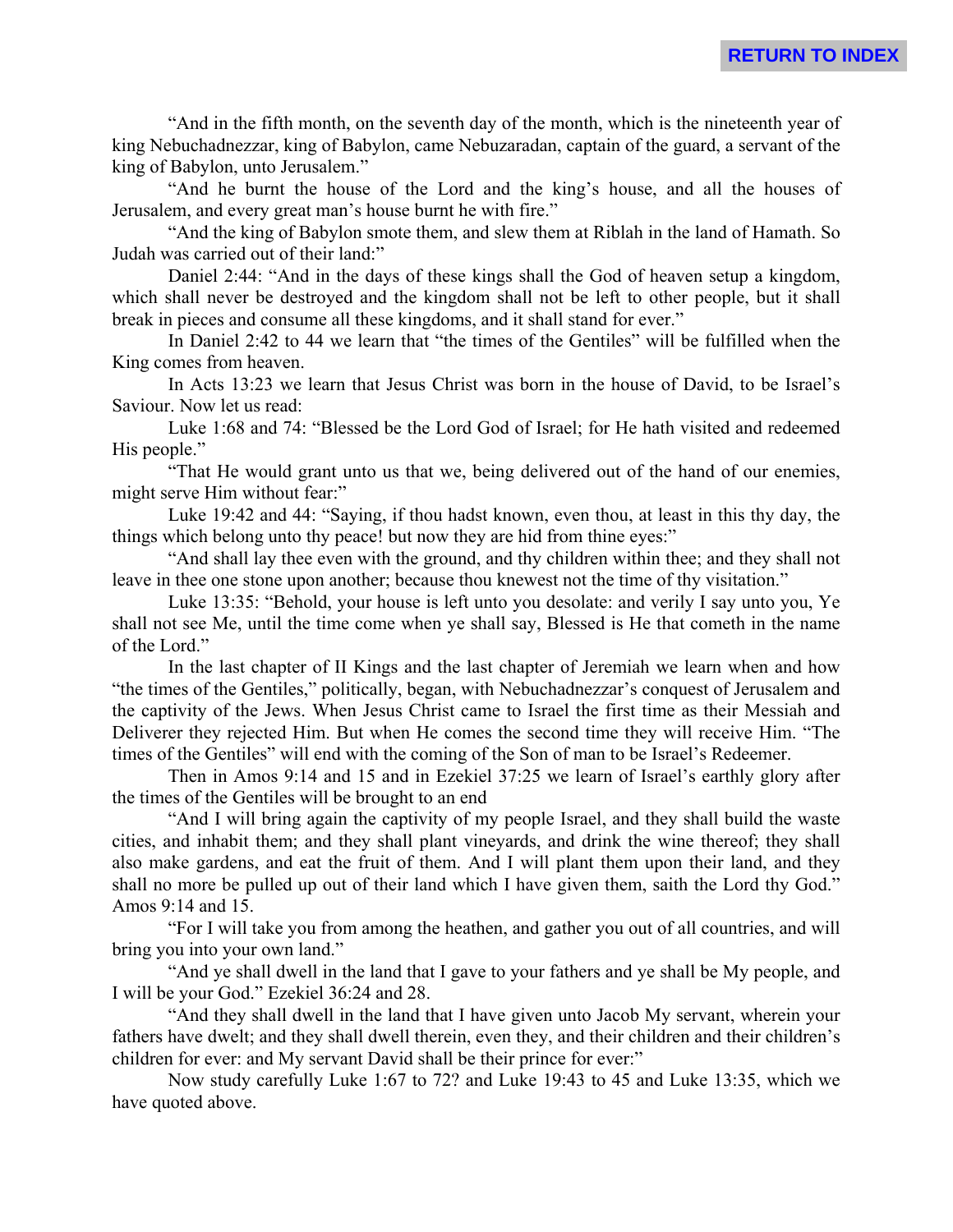Jesus Christ was born to redeem Israel from the hands of her enemies, the Gentiles. Israel knew not the things that belonged to her peace. Israel knew not the time of her visitation. They would not have Christ to reign over them. Luke 19:14 and 15. Therefore, the words of Christ in Matthew 21:43:

**RETURN TO INDEX**

"Therefore say I unto you, The kingdom of God shall be taken from you, and given to a nation bringing forth the fruits thereof:"

In 1944 A.D. We are still living in "the times of the Gentiles," politically, and the kingdom has not yet been restored to Israel. Acts 1:6. God has not yet sent Christ back from heaven to bring about the restitution of all things. Acts 3:21 and Luke 1:70.

#### THE TIMES OF THE GENTILES—SPIRITUALLY

After the Gentiles conquered the Jews and ruled over them God still blessed the Gentiles, spiritually, through the Jews.

"And in every province, and in every city, withersoever the king's commandment and his decree came, the Jews had joy and gladness, a feast and a good day. And many of the people of the land became Jews; for the fear of the Jews fell upon them." Esther 8:17.

"Ye worship ye know not what; we know what we worship for salvation is of the Jews:" John 4:22.

"And He answered and said, I am not sent but unto the lost sheep of the house of Israel."

"But He answered and said, It is not meet to take the children's bread, and to cast it to dogs:" Matthew 15:24 and 26.

"He came unto His own (Israel) and His own received Him not." John 1:11.

"Now they which were scattered abroad upon the persecution that arose about Stephen traveled as far as Phoenice, and Cyprus, and Antioch, preaching the Word to none but unto the Jews only." Acts 11:19.

"Unto you (Jews) first God, having raised up His Son Jesus, sent Him to bless you, in turning away every one of you from his iniquities." Acts 3:26.

"Then Paul and Barnabas waxed bold, and said, It was necessary that the Word of God should first have been spoken to you: but seeing ye put it from you, and judge yourselves unworthy of everlasting life, lo, we turn to the Gentiles:" Acts 13:46.

"For as ye (Gentiles) in times past have not believed God, yet have now obtained mercy through their (the Jews') unbelief." Romans 11:30.

"For if the casting away of them (Israel) be the reconciling of the world, what shall the receiving of them be, but life front the dead?" Romans 11:15.

From these verses and from many other Scriptures we learn that the beginning of "the times of the Gentiles," politically, did not mark the beginning of "the times of the Gentiles," spiritually. Read the place of Israel in God's religious and spiritual program in Romans 9:4 to 6.

In Esther 8:17 we learn that the Persian Gentiles became Jews, religiously. Jesus Christ said that salvation was of the Jews; that He was sent to Israel only; that it was not right to take the bread of Israel, the children, and give it unto Gentiles, the dogs. The dogs received the crumbs from the children's table. The children were under the dogs (the Gentiles), politically, but the dogs had to receive their spiritual blessings from Israel. Note the proselytes in Acts 2:10. Note Romans 15:27.

"It hath pleased them verily; and their debtors they are. For if the Gentiles have been made partakers of their spiritual things, their duty is also to minister unto them in carnal things."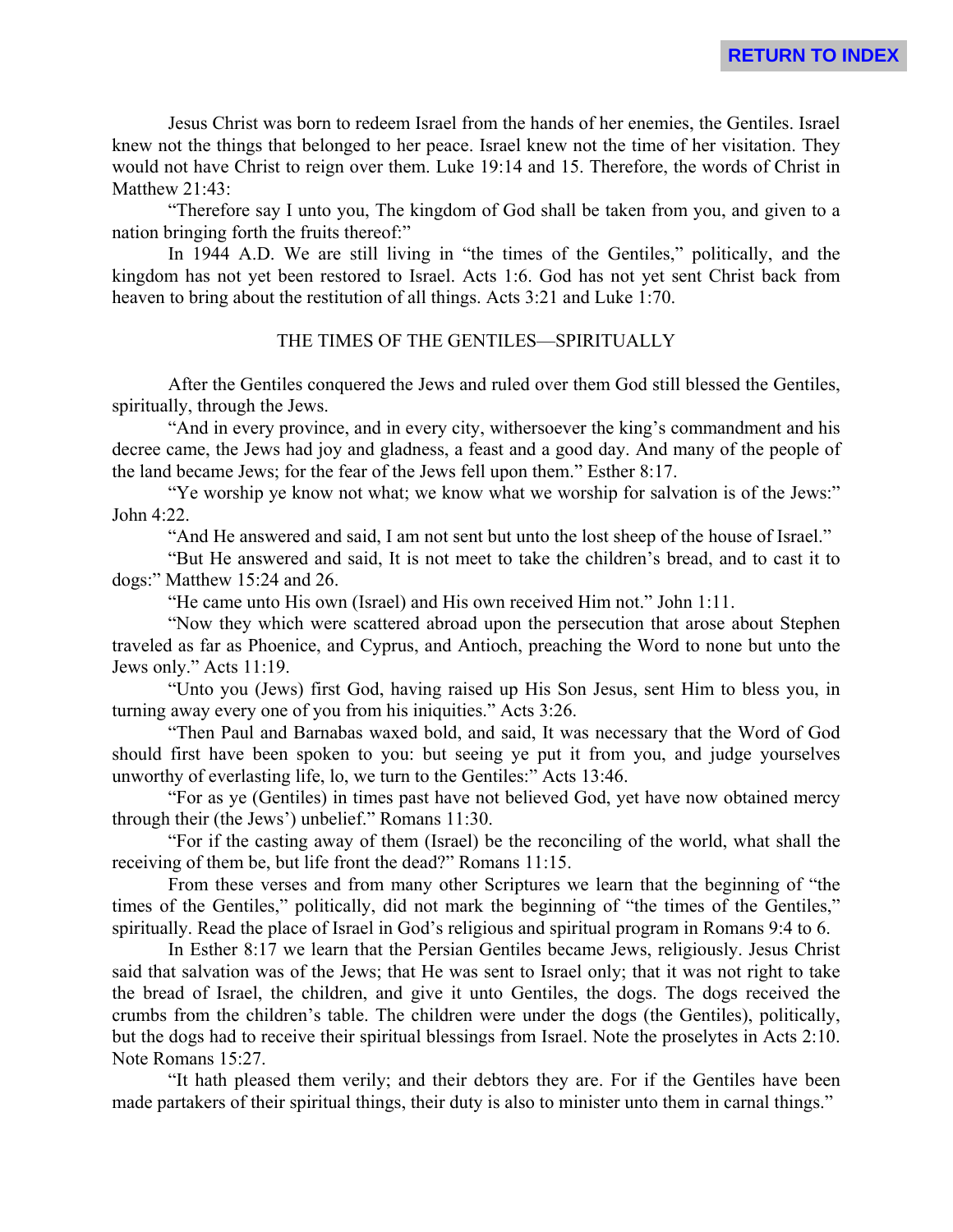Jesus Christ came unto His own (Israel). Seven or eight years after the rejection and resurrection of Christ the disciples and apostles of Christ were all Jews and went to Jews only. Acts 11:19. It was not yet lawful for them to do otherwise. Acts 10:28. It then became lawful. Hence the words of Peter to Cornelius:

"Then Peter opened his mouth, and said, Of a truth I perceive that God is no respecter of persons: But in every nation he that feareth Him, and worketh righteousness, is accepted with Hint" Acts 10:34 and 35.

Up to this time God's order was, "to the Jews first and only." Acts 3:25 and 26. Then, several years later, Paul said, "to you Jews first and then to the Gentiles," because the Jews refused the Word of God. Acts 13:46. Romans 1:16. The Gentiles obtained mercy because of Israel's unbelief. Romans 11:30. Israel was cast away and reconciliation was then sent to Gentiles, to provoke Israel to jealousy. Romans 11:11.

Then the message of Romans 10:12 and Ephesians 2:19:

"For there is no difference between the Jew and the Greek: for the same Lord over all is rich unto all that call upon Him." Romans 10:12.

"Now therefore ye (Gentiles) are no more strangers and foreigners, but fellow citizens with the saints, and of the household of God." Ephesians 2:19.

When God set aside His religious "kingdom" nation by sending blindness upon all but the remnant, according to the election of grace (Romans 11:6 to 10), "the times of the Gentiles," spiritually, began. Paul is called "the apostle of the Gentiles." Romans 11:13. After reading Romans 11:6 to 15 and Acts 28:25 to 28 we surely will not believe that God's order is "to the Jews first" now.

Note the course and culmination of the times of the Gentiles, spiritually:

"For I would not, brethren, that ye should be ignorant of this mystery, lest ye should be wise in your own conceits, that blindness in part is happened to Israel, until the fulness of the Gentiles be come in. And so all Israel shall be saved: as it is written, there shall come out of Zion the Deliverer, and shall turn away ungodliness from Jacob." Romans 11:25 and 26.

"For this cause I Paul, the prisoner of Jesus Christ for you Gentiles, If ye have heard of the dispensation of the grace of God which is given me to you-ward: How that by revelation He made known unto me the mystery; (as I wrote afore in few words, Whereby, when ye read, ye may understand my knowledge in the mystery of Christ)." Ephesians 3:1 to 4.

"Notwithstanding, the Lord stood with me, and strengthened me; that by me the preaching might be fully known, and that all the Gentiles might hear: and I was delivered out of the mouth of the lion." II Timothy 1:17.

"Having abolished in His flesh the enmity, even the law of commandments contained in ordinances; for to make in Himself of twain One New Man, so making peace." Ephesians 2:15.

"Till we all come in the unity of the faith, and of the knowledge of the Son of God, unto a Perfect Man, unto the measure of the stature of the fulness of Christ." Ephesians 4:13.

"And hath put all things under His feet, and gave Him to be the Head over all things to the Church, Which is His body, the fulness of Him that filleth all in all." Ephesians 1:22 and 23.

"That He might sanctify and cleanse it with the washing of water by the Word. That He might present it to Himself a glorious Church not having spot, or wrinkle, or any such thing; but that it should be holy and without blemish." Ephesians 5:26 and 27.

Blind Israel is now the outcast nation. The fulness of the Gentiles will come in. In the meantime we are living under "the dispensation of the grace of God," revealed as God's mystery to the apostle Paul. Ephesians 3:l to 4. The Church in the age of grace is "the Body of Christ."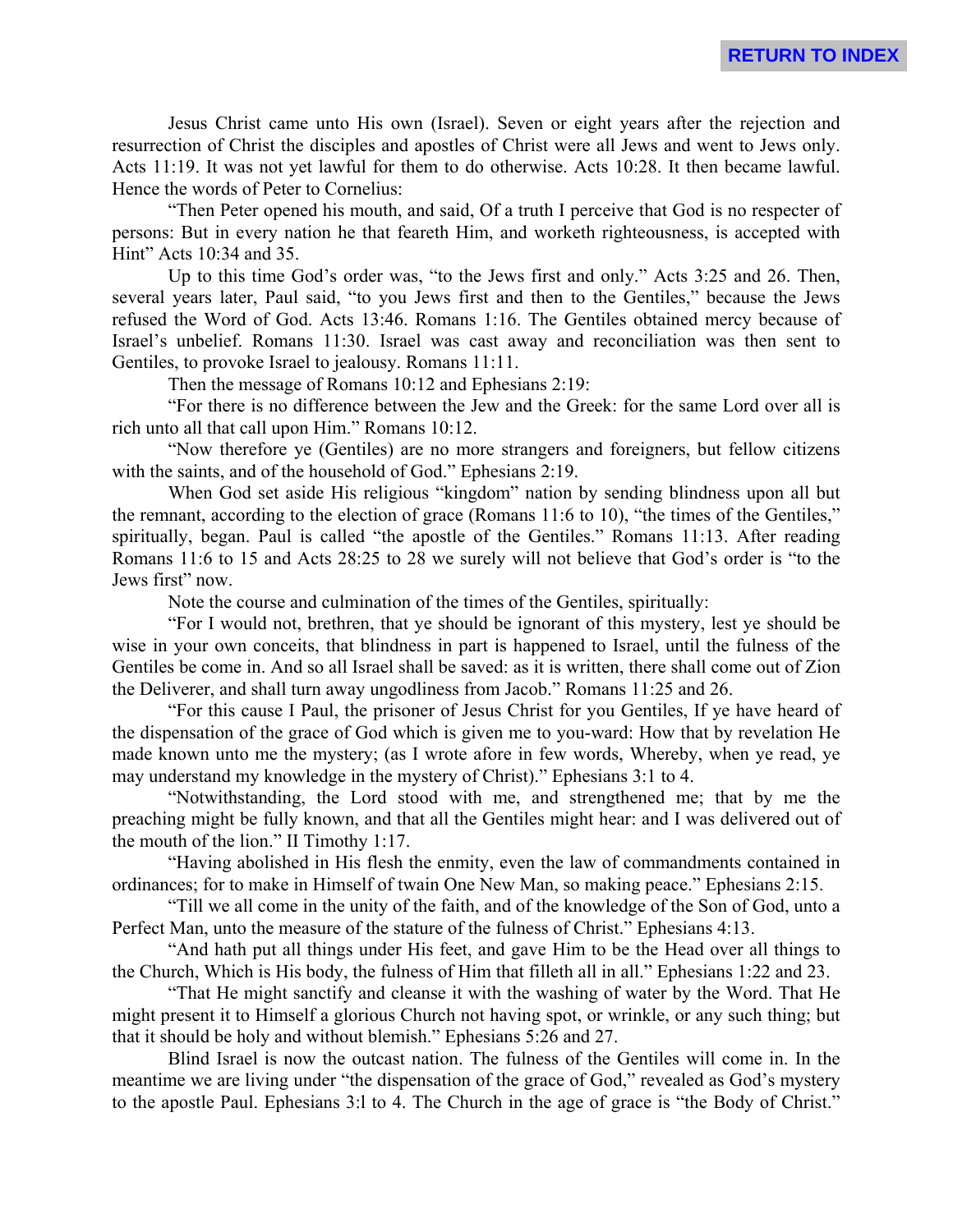This Body of Christ is to be the fulness of Christ; the filling-up of Christ "For as the body is one and hath many members, and all the members of that one body, being many, are one body, so also is Christ." I Corinthians 12:12.

God will complete the One New Man. Ephesians 2:15. Christ is going to present the Church unto Himself as a glorious, spotless Church. Note again the climax of this "grace" Church age:

"Till we all come in the unity of the faith, and of the knowledge of the Son of God, unto a Perfect Man, unto the measure of the stature of the fulness of Christ." Ephesians 4:13.

This is one of the most wonderful verses in all the Bible. It is concerning the one Body of Ephesians 4:4 and 12. That Body is growing up into the Head, fitly joined together. Ephesians 4:15 and 16. When complete, or full, the Head and Body together will be the Perfect Man, the stature of the fulness of Christ. When Christ appears for His Church He will not come to earth as the Son of man.

The Son of man will come to earth, during the great tribulation, to end "the times of the Gentiles," politically. Before that, Christ will come in the air as the Head of the Church, to call the living members of His Body, together with those who have departed to be with Him, to meet Him in glorified bodies. This will be the end of "the times of the Gentiles," spiritually. Then the kingdom of heaven will be established on earth and there will be the fulfillment of such prophecies as Zechariah 14:4 to 9 and Isaiah 9:6 and 7 and Isaiah 2:3 and 4.

# **LESSON NUMBER FIVE**

# **FULFILLED PROPHECIES AND**

# **THE UNSEARCHABLE RICHES OF CHRIST**

Let us carefully compare Romans 15:8 with Ephesians 3:8 and Romans 15:16:

"Now I say that Jesus Christ was a Minister of the circumcision for the truth of God, to confirm the promises made unto the fathers."

"Unto me, who am less than the least of all saints, is this grace given, that I should preach among the Gentiles the unsearchable riches of Christ."

"That I should be the minister of Jesus Christ to the Gentiles, ministering the gospel of God, that the offering up of the Gentiles might be acceptable, being sanctified by the Holy Spirit."

In Romans 15:8 we read that Jesus Christ WAS a minister of the circumcision. We emphasize the word WAS. It would not be true to say that Jesus Christ IS a minister of the circumcision at this present time.

Note again Ephesians 1:19 to 23 and Ephesians 4:10:

"And what is the exceeding greatness of His power to usward who believe, according to the working of His mighty power, Which He wrought in Christ, when He raised Him from the dead, and set Him at His own right hand in the heavenlies, Far above all principality and power, and might, and dominion, and every name that is named, not only in this world, but also in that which is to come: And hath put all things under His feet, and gave Him to be the Head over all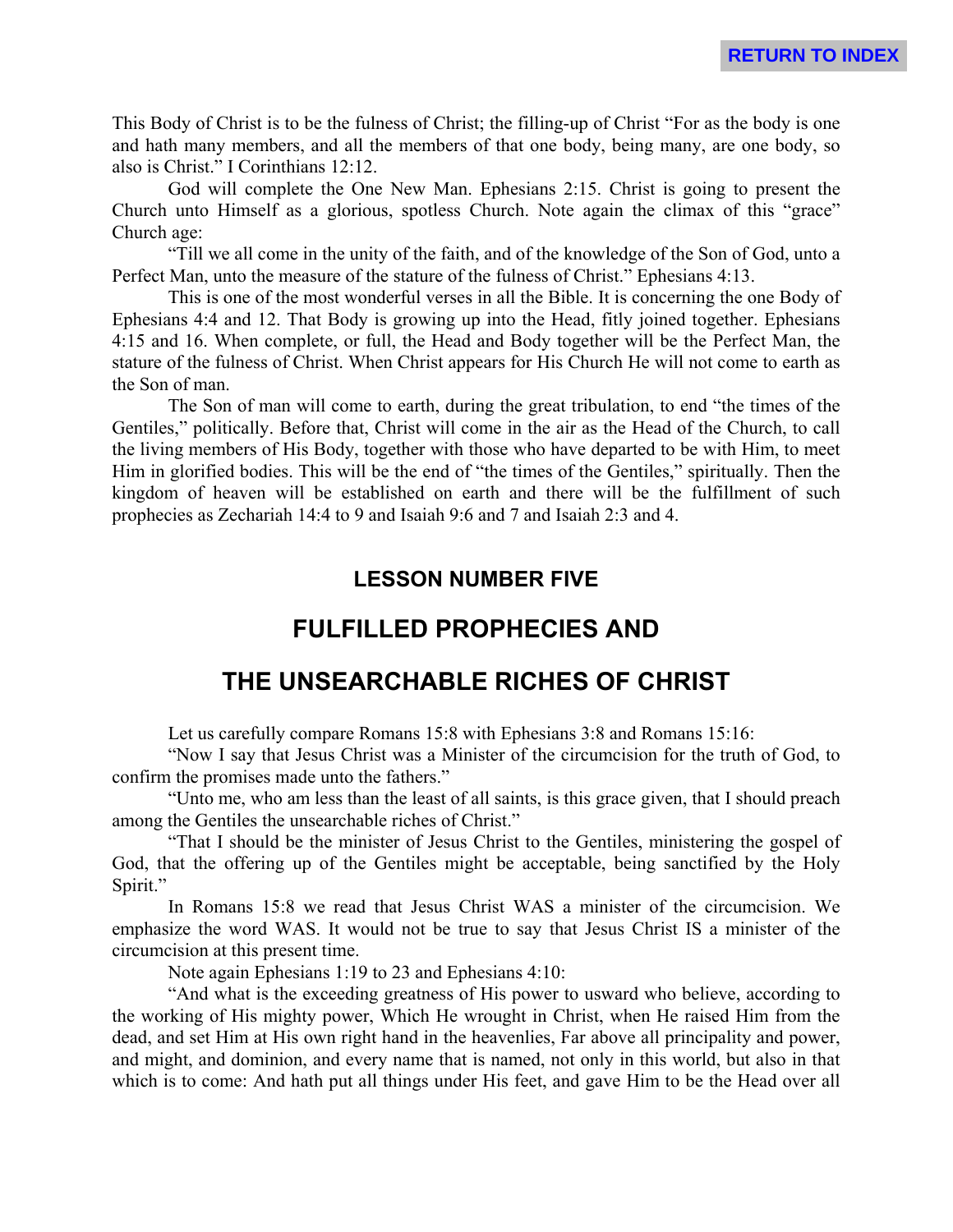things to the Church, Which is His Body, the fulness of Him that filleth all in all." Ephesians 1:19 to 23.

"He that descended is the same also that ascended up far above all heavens, that He might fill all things."

Here we learn where Jesus Christ is during this present economy of grace. Jesus Christ, far above principality and powers and far above all heavens, is not doing what He was doing when He was in the midst of Israel, performing miracles as Jesus of Nazareth (Acts 2:22). Then He was confirming, or fulfilling, the promises which God, by His prophets, made to Israel. No prophet of God ever prophesied to Israel or to any other nation or man that Christ would be Where He now is, and would be doing what He is now doing. Concerning Christ's present ministry, we read this statement in Colossians 1:26:

"Even the mystery which hath been hid from ages and from generations, but now is made manifest to His saints."

It is for this reason that the apostle Paul called his Christ revealed message and ministry, under the economy of grace, "the unsearchable riches of Christ." Ephesians 3:8. The word "unsearchable" is from a Greek word meaning "track" or "step." Therefore, the word "unsearchable" means "untraceable." This refers to a ministry of Jesus Christ which was not prophesied in Israel's Scriptures. Therefore, it is a ministry different from I Peter 1:11; Acts 3:21; and Acts 13:29:

"Searching what, or what manner of time the Spirit of Christ which was in them did signify, when it testified beforehand the sufferings of Christ, and the glory that should follow."

"Whom the heaven must receive until the times of restitution of all things, which God hath spoken by the mouth of all His holy prophets since the world began."

"And when they had fulfilled all that was written of Him, they took Him down from the tree, and laid Him in a sepulchre."

Have you observed how frequently in Matthew, Mark, Luke and John are found the words' "that the Scriptures might be fulfilled," "that the words of the prophet might be fulfilled?"

Note Christ's words in Matthew 5:17 and 18 and in Luke 24:25 to 27:

"Think not that I am come to destroy the law, or the prophets: I am not come to destroy, but to fulfil."

"For verily I say unto you, Till heaven and earth pass, one jot or one tittle, shall in no wise pass from the law, till all be fulfilled."

"Then He said unto them, O fools and slow of heart to believe all that the prophets have spoken: Ought not Christ to have suffered these things, and to enter into His glory? And beginning at Moses and all the prophets, He expounded unto them in all the Scriptures the things concerning Himself."

So we understand Romans 15:8:

"Now I say that Jesus Christ was a minister of the circumcision for the truth of God, to confirm the promises made unto the fathers."

On earth Jesus Christ was a minister to the Jews with a message and program God had prophesied by the mouth of all His holy prophets since the world began. Acts 13:23; Acts 4:26 to 29.

In the Greek of Philippians 1:10 God's instruction to believers is "test things that differ." Now note Ephesians 3:1 to 4: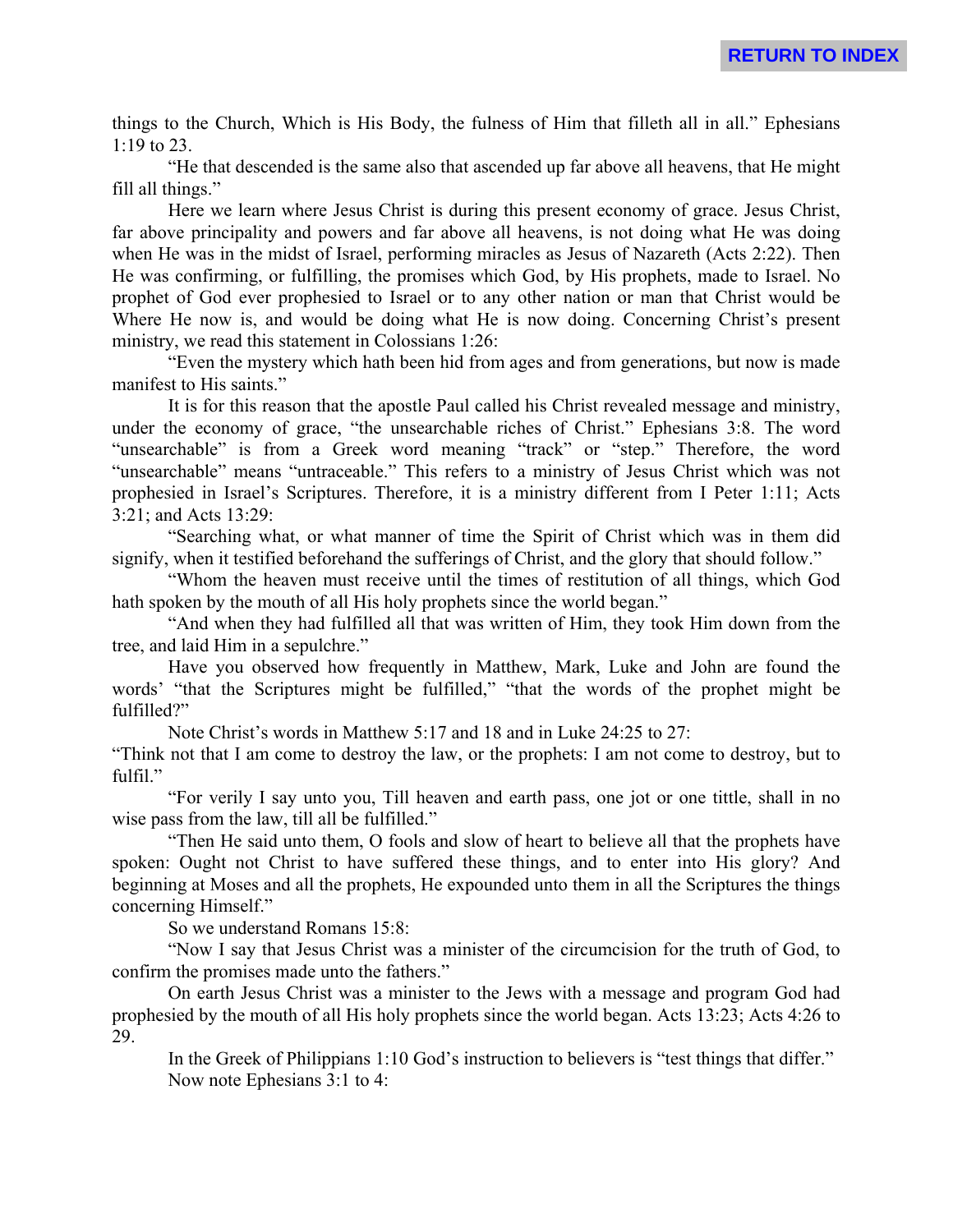"For this cause I Paul, the prisoner of Jesus Christ for you Gentiles, If ye have heard of the dispensation of the grace of God which is given me to you-ward: How that by revelation He made known unto me the mystery; (as I wrote afore in few words whereby when ye read, ye may understand my knowledge in the mystery of Christ.)"

There is a great difference between a "confirmation" ministry to Israel, while Jesus of Nazareth was a man approved of God in the midst of Israel (Acts 2:22), and the "revelation" of God's secret by the risen Christ far above all heavens, Head of the Body, which is the fulness of Christ.

Paul at first had a confirmation ministry, a message in fulfillment of prophecy. Note Acts 26:22 and 23 and Acts 17:11:

"Having therefore obtained help of God, I continue unto this day, witnessing both to small and great, saying none other things than those which the prophets and Moses did say should come: That Christ should suffer, and that He should be the first that should rise from the dead, and should show light unto the people, and to the Gentiles."

"These were more noble than those in Thessalonica, in that they received the Word with all readiness of mind, and searched the Scriptures daily, whether those things were so."

In the "confirmation" message the Jews could search from Genesis to Malachi and see if Paul was preaching Bible truth concerning the "searchable" riches of Christ. But when Paul preached "the eternal purpose of God" revealed in Romans 8:28 to 38 and Ephesians 1:3 to 21 and Ephesians 3:1 to 15 and Ephesians 4:9 to 18, no one could search the Old Testament Scriptures and learn whether Paul was teaching the truth because this "mystery" truth was not found in those prophecies; therefore, the "unsearchable", "untraceable," or unprophesied riches of Christ.

Note the great change in God's program suggested in II Corinthians 5:16 and 17

"Wherefore henceforth know we no man after the flesh: yea, though we have known Christ after the flesh, yet now henceforth know we Him no more. Therefore if any man be in Christ, he is a new creature: old things are passed away: behold, all things are become new."

Note Romans 8:28 and 29; Ephesians 1:4, 5 and 9; II Timothy 1:9; Ephesians 1:11; and Ephesians 3:9 and 11:

"And we know that all things work together for good to them that love God, to them that are called according to His purpose. For whom He did foreknow, he also did predestinate to be conformed to the image of His Son, that He might be the firstborn among many brethren." Romans 8:28 and 29.

"According as He hath chosen us in Him before the foundation of the world, that we should be holy and without blame before Him in love. Having predestinated us unto the adoption of children by Jesus Christ to Himself, according to the good pleasure of His will." "Having made known unto us the mystery of His will, according to His good pleasure which He hath purposed in Himself." Ephesians 1:4, 5, and 9.

"Who hath saved us and called us with an holy calling, not according to our works, but according to His own purpose and grace, which was given us in Christ Jesus before the world began." II Timothy 1:9.

"In Whom also we have obtained an inheritance, being predestinated according to the purpose of Him Who worketh all things after the counsel of His own will." Ephesians 1:11.

"And to make all see what is the dispensation of the mystery, which from the beginning of the world hath been hid in God."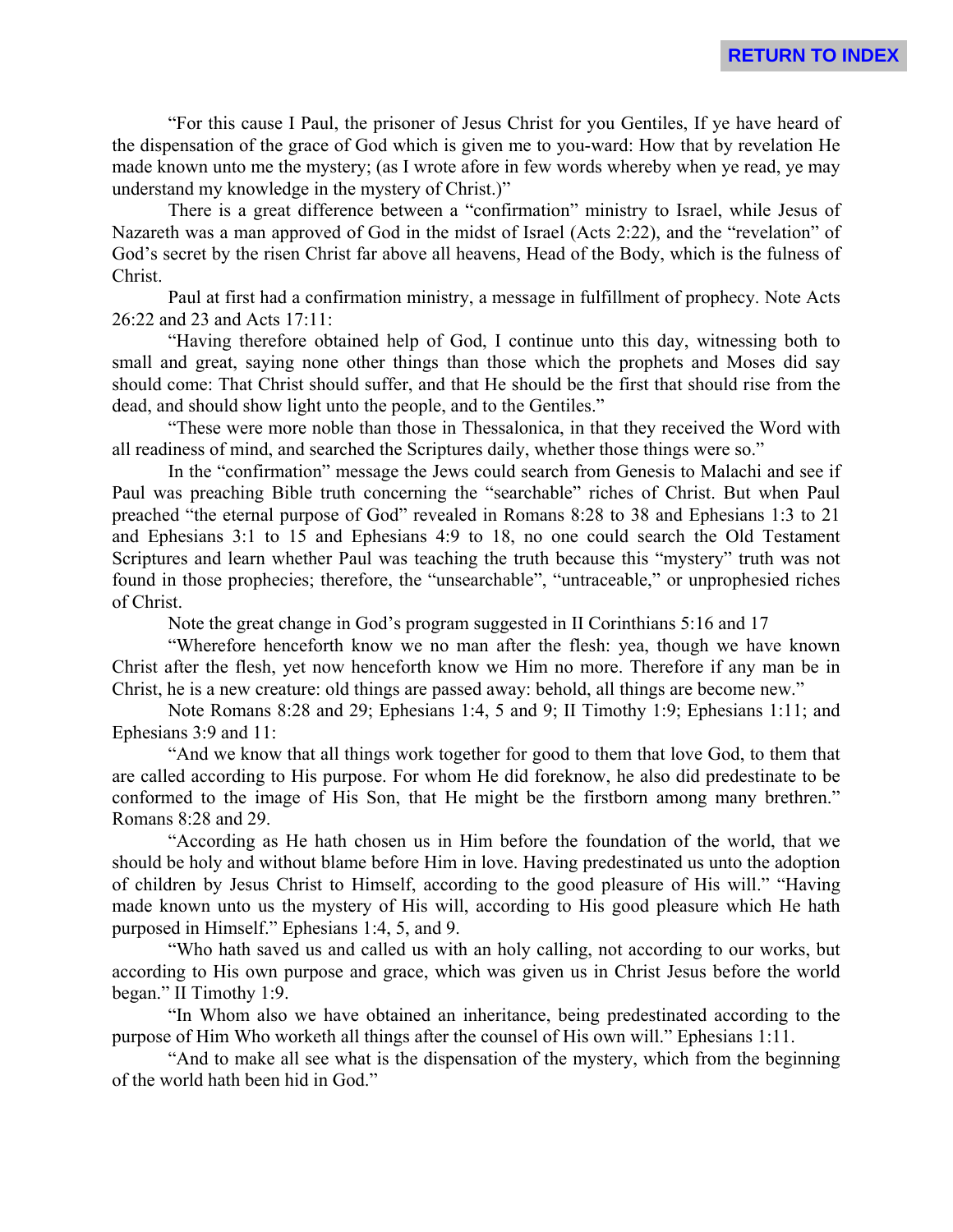"According to the eternal purpose which He purposed in Christ Jesus our Lord." Ephesians 3:9 and 11.

Note the word "purpose" in these Scriptures. Whose purpose? God's. God's eternal purpose. What God purposed in Christ for Christ and His Body before the world began. God's "predestination" purpose. This eternal purpose of God was "the mystery of God's will." The Lord Jesus Christ revealed this mystery, or secret, to the apostle Paul. Then Paul wrote to other members of Christ's Body to make all saints see what is "the dispensation of the mystery," which had been hid in God before the foundation of the world.

In the first eleven chapters of Acts the twelve apostles were carrying on a prophesied, spiritual program. In I Corinthians 15:3 and 4 we read "according to the Scriptures." This means in fulfillment of prophecies in the thirty-nine Books from Genesis to Malachi. In Ephesians 3:11 and II Timothy 1:9 and Romans 8:28 we read "according to God's purpose." There is a great difference between God's program for the human race, which is "according to the Scriptures," and His program which is "according to His eternal. purpose." Jesus Christ's death was according to both. Acts 13:29 and 30 Acts 2:22 and 23; Acts 4:26 to 28; I Peter 1:18 to 20. But God's purpose concerning the heavenly position and possessions and eternal destiny of the members of Christ's Body, revealed in Ephesians and Colossians, is not according to the Scriptures with the exception of the lesson from Adam and Eve as the figure of Christ and the Church. For this lesson let us read Genesis 2:18 to 25; Ephesians 5:31 and 32; I Corinthians 12:12; Ephesians 2:15; Ephesians 4:12 and 13; Ephesians 1:22 and 23. We quote some of these verses, but would suggest that you carefully study all of them and the chapters in which they are found. Ephesians 5:30 and 31 is the truth stated by Adam in Genesis 2:23 and 24. When God made Adam and Eve God called their name Adam. Genesis 5:2.

"For this cause shall a man leave his father and mother, and shall be joined unto his wife, and they two shall be one flesh. This is a great mystery: but I speak concerning Christ and the Church." Ephesians 5:31 and 32.

"For as the body is one, and hath many members, and all the members of that one body, being many, are one body, so also is Christ." I Corinthians 12:12.

"Having abolished in His flesh the enmity, even the law of commandments contained in ordinances: for to make in Himself of twain One New Man, so making peace." Ephesians 2:15.

"For the perfecting of the saints, for the work of the ministry, for the edifying of the Body of Christ: Till we all come in the unity of the faith, and of the knowledge of the Son of God, unto a Perfect Man, unto the measure of the stature of the fulness of Christ." Ephesians 4:12 and 13.

"And hath put all things under His feet, and gave Him to be the Head over all things to the Church, Which is His Body, the fulness of Him that filleth all in all." Ephesians 1:22 and 23.

Adam was a figure of Christ, the last Adam. Romans 5:14 and I Corinthians l5:43 to 48.

"God called their name Adam." "So also is Christ." Adam and Eve one flesh. Christ and the Church one flesh. Eve part of Adam's bone and flesh. The Body growing up into the Head. Ephesians 4:15 and 16. The Body the fulness of Christ. Christ and the Church, the One New Man, the Perfect Man. A great mystery. The measure of the stature of the fulness of Christ. This is a great mystery, Christ and His Church, one flesh.

Note Paul's words in I Corinthians 9:17 and Colossians 1:24 to 27:

"For if I do this thing willingly, I have a reward: but if against my will, a dispensation is committed unto me."

"Who now rejoice in my sufferings for you, and fill up that which is behind of the afflictions of Christ in my flesh for His Body's sake, which is the Church: Whereof I am made a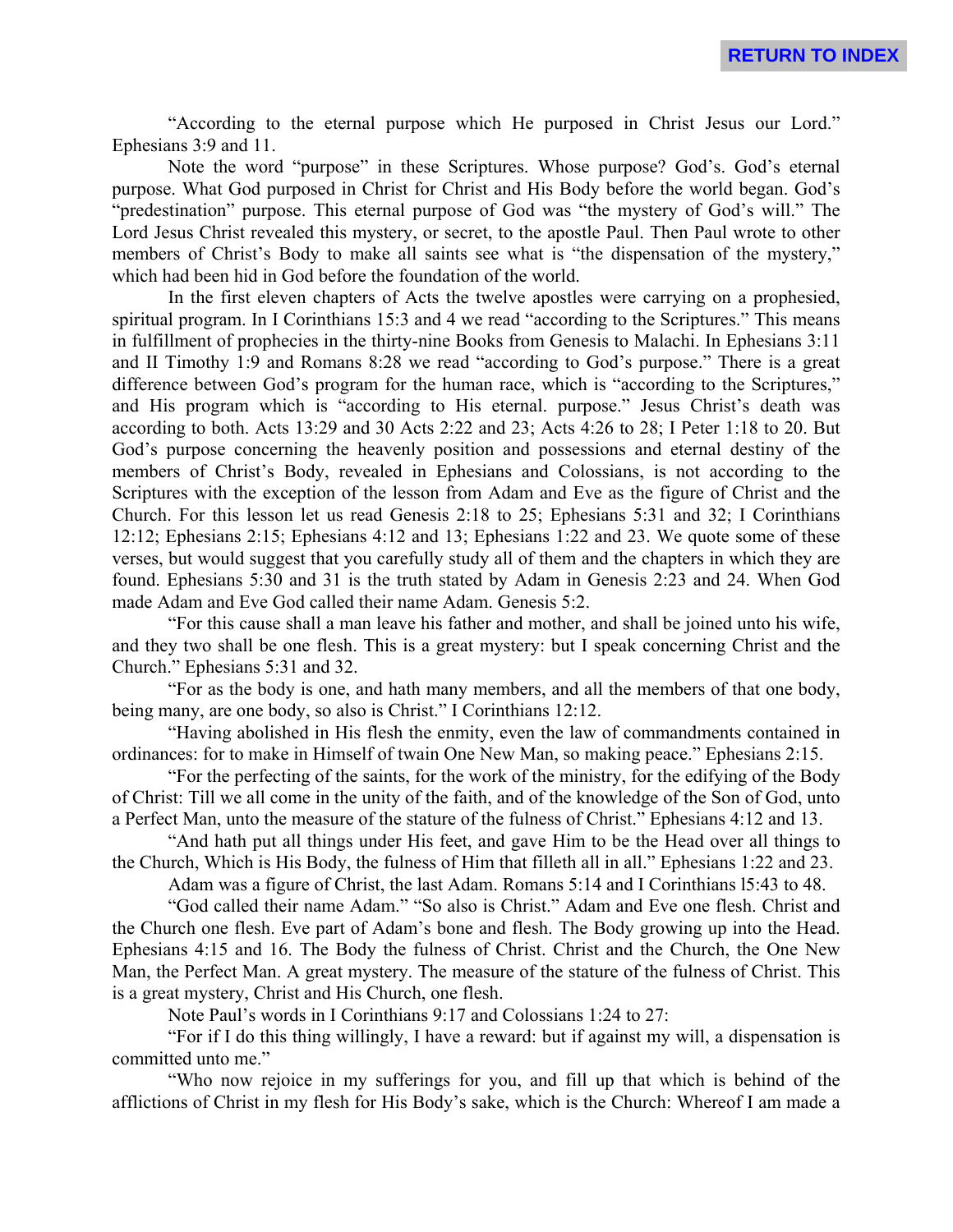minister, according to the dispensation of God which is given to me for you, to fulfil the Word of God: Even the mystery which hath been hid from ages and from generations, but now is made manifest to His saints, To whom God would make known what is the riches of the glory of this mystery among the Gentiles, which is Christ in you, the hope of glory." Colossians 1:24 to 27.

 By revelation from heaven (II Corinthians 12:1 to 12; Ephesians 3:1 to 4) the risen Christ committed to Paul, "a dispensation,'' "the mystery," to complete God's revealed Word, "the dispensation of the grace of God for Gentiles," "the dispensation of the mystery," "the eternal purpose of God." The consummation is recorded in Ephesians 4:13. Paul wanted all Christians to know this truth. Note Ephesians 6:19 and 20 and Colossians 4:3 and 4:

"And for me, that utterance may be given unto me, that I may open my mouth boldly, to make known the mystery of the gospel, For which I am an ambassador in bonds: that therein I may speak boldly, to make known the mystery of the gospel."

"Withal praying also for us, that God would open unto us a door of utterance, to speak the mystery of Christ, for which I am also in bonds: That I may make it manifest, as I ought to speak."

Paul suffered in jail for "the mystery." Paul urged Christians to pray for open doors and open mouths that this most wonderful truth might be proclaimed. He said for "my gospel" I suffer as an evil doer in jail. II Timothy 2:8 and 9.

Now note the two great prayers of Ephesians 1:16 to 19 and 3:14 to 19:

"Cease not to give thanks for you, making mention of you in my prayers, That the God of our Lord Jesus Christ, the Father of glory, may give unto you the spirit of wisdom and revelation in the knowledge of Him: The eyes of your understanding being enlightened, that ye may know what is the hope of His calling, and what the riches of the glory of his inheritance in the saints. And what is the exceeding greatness of His power to us-ward who believe, according to the working of His mighty power."

"For this cause I bow my knees unto the Father of our Lord Jesus Christ, Of Whom the whole family in heaven and earth is named, That He would grant you according to the riches of His glory, to be strengthened with might by His Spirit in the inner man: That Christ may dwell in your hearts by faith: that ye, being rooted and grounded in love, May be able to comprehend with all saints, what is the breadth, and length and depth and height: And to know the love of Christ, which passeth knowledge, that ye may be filled with all the fulness of God."

This is the Divine method for the understanding of the profound and glorious truth. Do you want the eyes of your understanding enlightened? Do you want. to see what God wants you to see? And to obey Ephesians 3:9.

Let these prayers be answered. And if you are a minister of Christ, remember you are to be a faithful steward of the mysteries of God. I Corinthians 4:1 to 4.

"AND TO MAKE ALL SEE WHAT IS THE DISPENSATION OF THE MYSTERY."

# **LESSON NUMBER SIX**

# **THE GOSPEL OF THE KINGDOM**

# **THE GOSPEL OF THE GRACE OF GOD**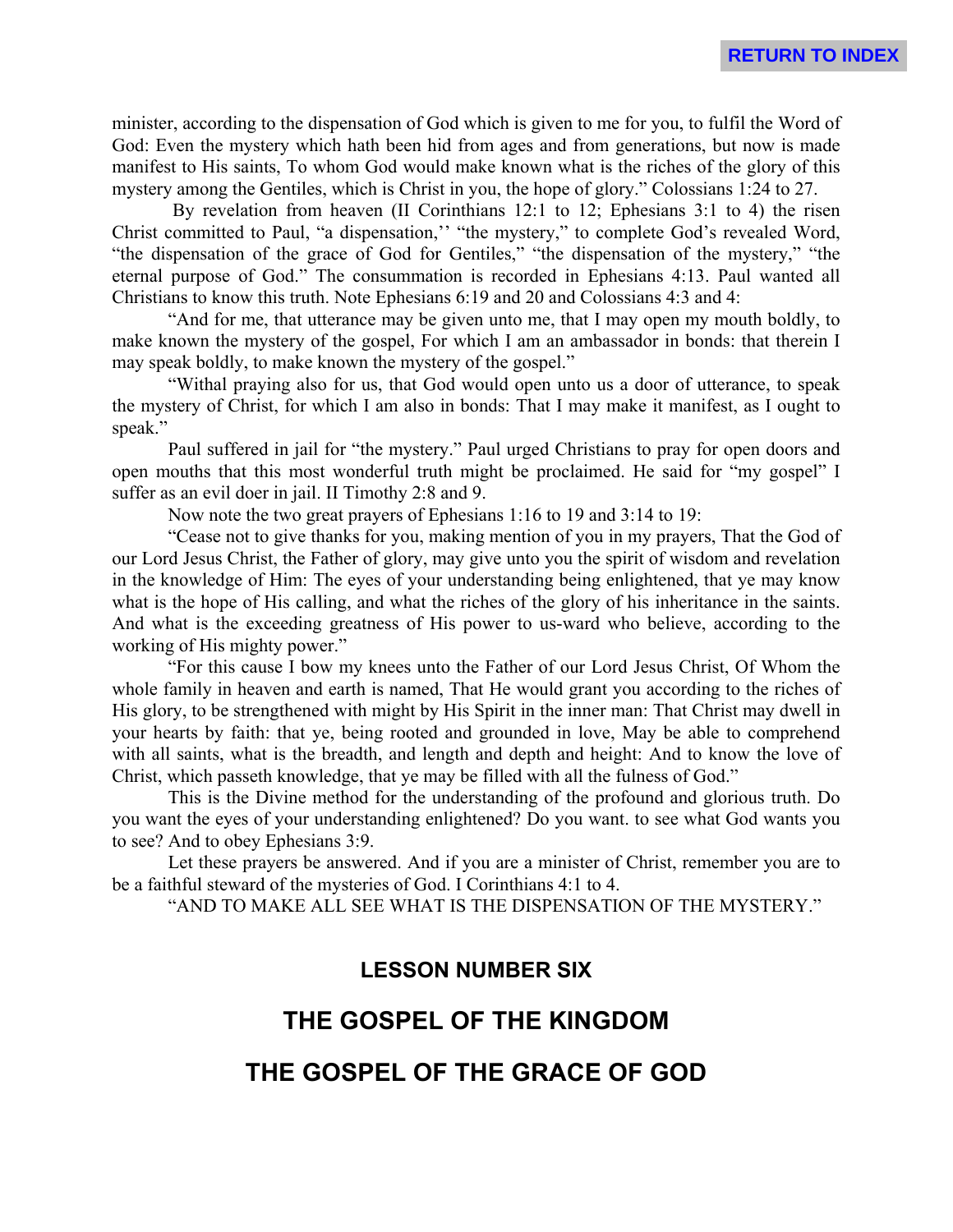There is a decided difference between " the gospel of the kingdom" and "the gospel of the grace of God." First let us compare four verses in Matthew with four verses in Titus:

"These Twelve Jesus sent forth, and commanded them, saying, Go not into the way of the Gentiles, and into any city of the Samaritans enter ye not; But go rather to the lost sheep of the house of Israel. And as ye go, preach, saying The kingdom of heaven is at hand. Heal the sick, cleanse the lepers, raise the dead, cast out devils; freely ye have received, freely give." Matthew 10:5 to 8.

"For the grace of God that bringeth salvation hath appeared to all men, Teaching us that, denying ungodliness and worldly lusts, we should live soberly, righteously, and godly, in this present world; Looking for that blessed hope, and the glorious appearing of the great God our Saviour Jesus Christ; Who gave Himself for us, that He might redeem us from all iniquity, and purify unto Himself a peculiar people, zealous of good works." Titus 2:11 to 14.

In Matthew 10:5 to 8 the twelve apostles were told by Jesus of Nazareth on earth what to preach and what to do. In Titus 2:11 to 14 the one apostle, Paul, was preaching and teaching what the risen Christ in heaven instructed him, by revelation, to preach and teach.

There was a great difference between the kingdom of heaven at hand for Israel—not for Gentiles, and the grace of God at hand for all men.

Let us again compare Matthew 4:17 and Matthew 4:23 and 24 with Acts 20 :24 and I Corinthians 15:1 to 4.

"From that time Jesus began to preach, and to say, Repent: for the kingdom of heaven is at hand."

"And Jesus went about all Galilee, teaching in their synagogues, and preaching the gospel of the kingdom, and healing all manner of sickness and all manner of disease among the people. And His fame went throughout all Syria; and they brought unto Him all sick people that were taken with divers diseases and torments, and those which were possessed with devils, and those which were lunatic, and those that had the palsy; and He healed them."

"But none of these things move me, neither count I my life dear unto myself, so that I might finish my course with joy, and the ministry, which I have received of the Lord Jesus, to testify the gospel of the grace of God."

"Moreover, brethren, I declare unto you the gospel which I preached unto you, which also ye have received, and wherein ye stand; by which also ye are saved, if ye keep in memory what I preached unto you, unless ye have believed in vain. For I delivered unto you first of all that which I also received, how that Christ died for our sins according to the Scriptures; And that He was buried, and that He rose again the third day according to the Scriptures."

When Jesus Christ was preaching "the gospel of the kingdom," and healing all that were sick and crippled, He was announcing the kingdom of heaven at hand, claiming Himself to be Israel's King from heaven. He was not telling the Jews that He was going to the cross, as the rejected King, to die and be raised the third day. It is true that Christ was born to die. Hebrews 2:9. But Christ was also born to occupy David's throne, to reign over Israel, to be Israel's Governor, and to deliver Israel from Gentile domination. Luke 1:27 to 33, Matthew 2:5 and Luke 1:67 to 80. Christ preached to the Jews "the gospel of the kingdom." Christ told His twelve apostles to preach "the gospel of the kingdom." He said they would not have gone over the cities of Israel before the Son of man came. Matthew 10:23. There is a great difference between the message of Matthew 10:8. "heal the sick, cleanse the lepers, raise the dead, cast out demons," and the gospel of I Corinthians 15:1 to 4, "Christ died for our sins, and was buried, and was raised the third day."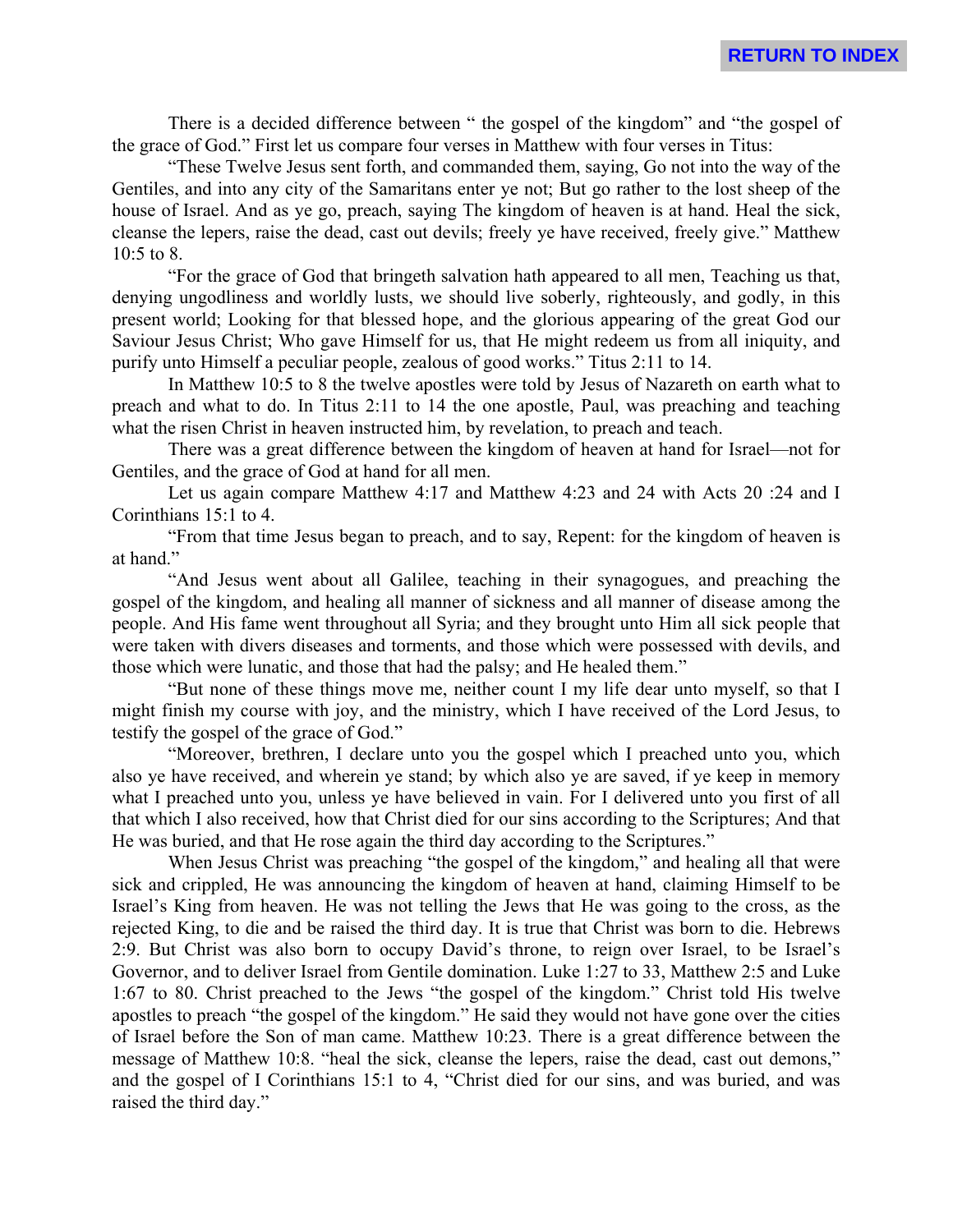# THE APOSTLES KNEW NOT I CORINTHIANS 15:1 TO 3

When the twelve apostles were preaching "the gospel of the kingdom" they knew not the gospel of I Corinthians 15:1 to 4.

Compare Luke 9:1 and 2 and 6 and Luke 18:31 to 34:

"Then He called His twelve disciples together, and gave them power and authority over all devils, and to cure diseases. And He sent them to preach the kingdom of God, and to heal the sick."

"And they departed, and went through the towns, preaching the gospel, and healing everywhere."

"Then He took unto Him the Twelve, and said unto them, Behold, we go up to Jerusalem, and all things that are written by the prophets concerning the Son of man shall be accomplished. For He shall be delivered unto the Gentiles, and shall be mocked, and spitefully entreated, and spitted on: And they shall scourge Him, and put Him to death; and the third day He shall rise again. And they understood none of these things: and this saying was hid from them, neither knew they the things which were spoken."

From these Scriptures we learn that after the twelve apostles had preached "the gospel of the kingdom" for many months they knew not, they understood not, the gospel by which are saved: that Christ died for our sins. Note John 20:9—"For as yet they knew not the Scripture, that He must rise again from the dead." After several years of association and preaching with Jesus Christ the two leading apostles knew not the Scriptures that Christ would be crucified and raised from the dead. Even after the death and resurrection of Christ the twelve apostles asked, "wilt Thou again restore the kingdom to Israel" Acts 1:6. In Luke 24:45 to 48 we read:

"Then opened He their understanding, that they might understand the Scriptures, And said unto them, Thus it is written, and thus it behooved Christ to suffer, and to rise from the dead the third day; And that repentance and remission of sins should be preached in His name among all nations, beginning at Jerusalem. And ye are witnesses of these things."

Here we learn that Christ, opened their understanding and they were given new truth to proclaim along with kingdom truth: for the Lord Jesus had given unto Peter the keys of the kingdom of heaven. Matthew 16:17 to 19.

Compare Luke 3 :3 and 16 with Acts 2:38:

"And he came into all the country about Jordan, preaching the baptism of repentance for the remission of sins."

"John answered, saying unto them all, I indeed baptize you with water; but one mightier than I cometh, the latchet of Whose shoes I am not worthy to unloose; He shall baptize you with the Holy Ghost and with fire."

"Then Peter said unto them, Repent, and be baptized every one of you in the name of Jesus Christ for the remission of sins, arid ye shall receive the gift of the Holy Ghost."

Now compare Luke 1:63 to 71 with Acts 3:21 and 3:26:

"Blessed be the Lord God of Israel; for He hath visited and redeemed His people, And He hath raised up a horn of salvation for us in the house of His servant David; As He spake by the mouth of His holy prophets, which have been since the world began; That we should be saved from our enemies, and from the hand of all that hate us."

"Whom the heaven must receive until the times of restitution of all things, which God hath spoken by the mouth of all His holy prophets since the world began."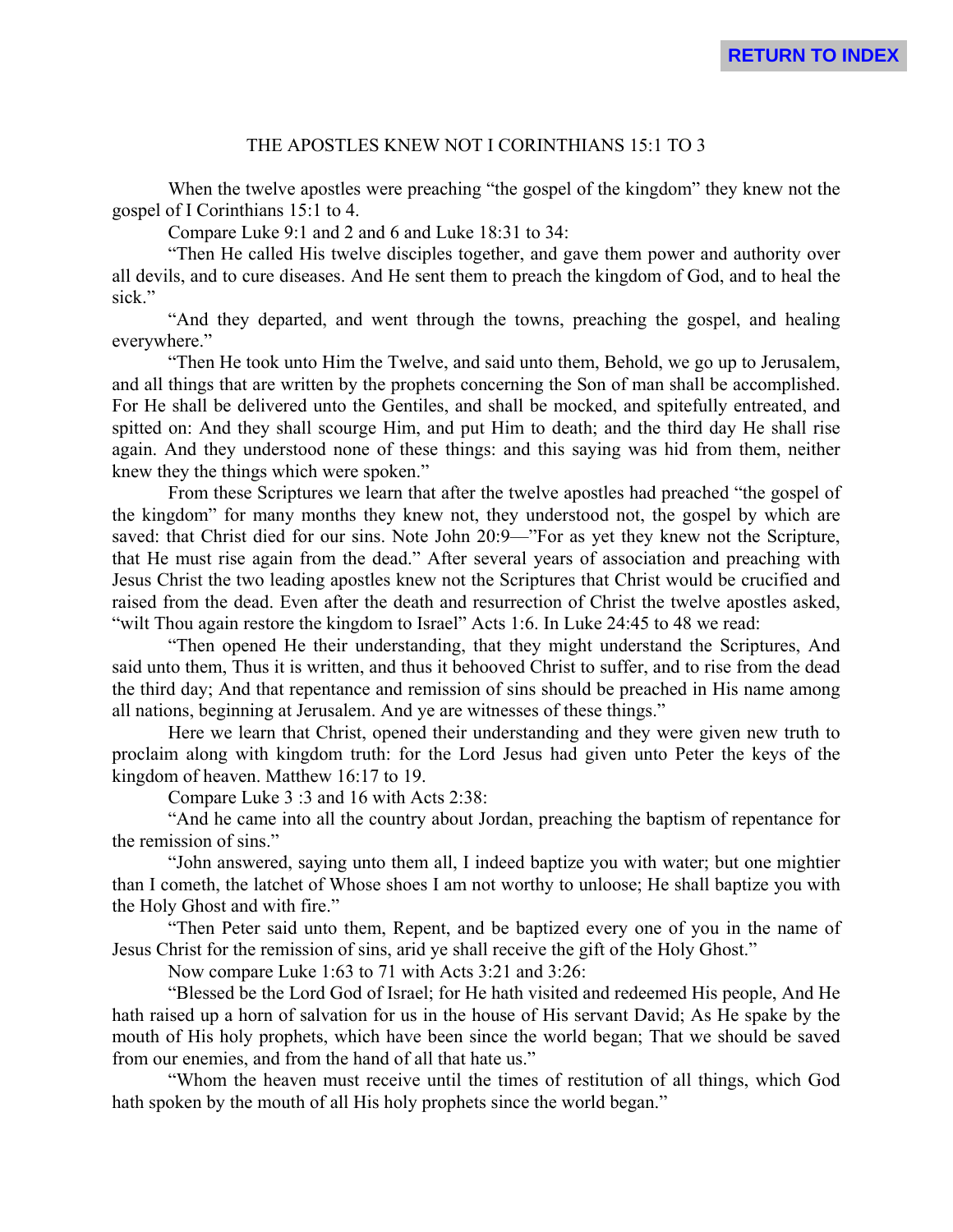"Unto you (Israel) first God, having raised up His Son Jesus, sent Him to bless you, in turning away every one of you from his iniquities."

Now compare Luke 12:33 with Acts 2:44 and 45 and Acts 4:34 and 35:

"Sell that ye have, and give alms; provide yourselves bags which wax not old, a treasure in the heavens that faileth not, where no thief approacheth, neither moth corrupteth."

"And all that believed were together, and had all, things common; And sold their possessions and goods, and parted then to all men, as every man had need."

"Neither was there any among them that lacked; for as many as were possessors of lands or houses sold then, and brought the prices of the things that were sold, And laid them down at the apostles' feet; and distribution was made unto every man according as he had need."

Thus we see that Peter on the day of Pentecost, and for some time thereafter, preached what John the Baptist preached and carried on with "the gospel of the kingdom," and the offer of the kingdom, and the program of the kingdom, after the death and resurrection of the Son of man, Whom Stephen saw standing in heaven when he addressed Israel's rulers in Jerusalem. Acts 7:51 to 60.

In preaching "the gospel of the grace of God" to Gentiles, the apostle Paul did not preach Acts 2:38 or Acts 3:21 or Acts 2:44 and 45 and Acts 4:31 and Acts 3:5 or even Acts 10:34 to 36.

Peter preached to Israel, "repent and be baptized for the remission of sins:" "repent and God will send Christ back." Paul preached, believe the gospel of your salvation and be sealed with the Holy Spirit and be seated up where Christ is in the heavenlies. Ephesians 1:13 and 14 and 2:6. There is a great difference. Compare Acts 10:34 to 36 with Romans 4:4 and 5. Paul went out to Gentiles with the unmixed gospel of grace when and because Israel was cast away. Romans 11:15 and 30; Acts 13:46, Acts 18:6, Acts 28:25 to 28.

Keep in mind this fact: when "the gospel of the kingdom" is preached with Divine sanction Israel is in favor with God. When "the gospel of the grace of God" is preached with Divine sanction Israel is in disfavor with God. When "the gospel of the kingdom" is preached the nation Israel and David's throne are in view, and the kingdom program of Isaiah 35:4 to 10, and the kingdom communism of Acts 4:34 and 35 are in order. There is much grace in "the gospel of the kingdom," but grace in a gospel may be quite different from "the gospel of grace."

When "the gospel of the kingdom" is preached to Gentiles the Gentiles are seeking God. Note Peter's message to Cornelius the seeking Gentile:

"Then Peter opened his mouth, and said, Of a truth I perceive that God is no respecter of persons; But in every nation he that feareth Him, and worketh righteousness, is accepted with Hint. The word which God sent unto the children of Israel, preaching peace by Jesus Christ; (He is Lord of all;) That Word, I say, ye know, which was published throughout all Judea, and began front Galilee, after the baptism which John preached; How God anointed Jesus of Nazareth with the Holy Ghost and with power; Who went about doing good, and healing all that were oppressed of the devil; for God was with Him." Acts 10:34 to 38.

The prayers and good deeds of Cornelius had gone up into Gods presence as a memorial. Acts 10:1 to 6. Compare this with Romans 4:4 and 5 and II Timothy 1:9 and 10.

When Peter used the key of the kingdom and preached to Cornelius and his household Israel had not been set aside. Compare the message concerning Jesus of Nazareth in Acts 2:22 and Acts 10:36 to 38 with Paul's statement in II Corinthians 5:16.

#### THE DISPENSATIONAL MIRACLE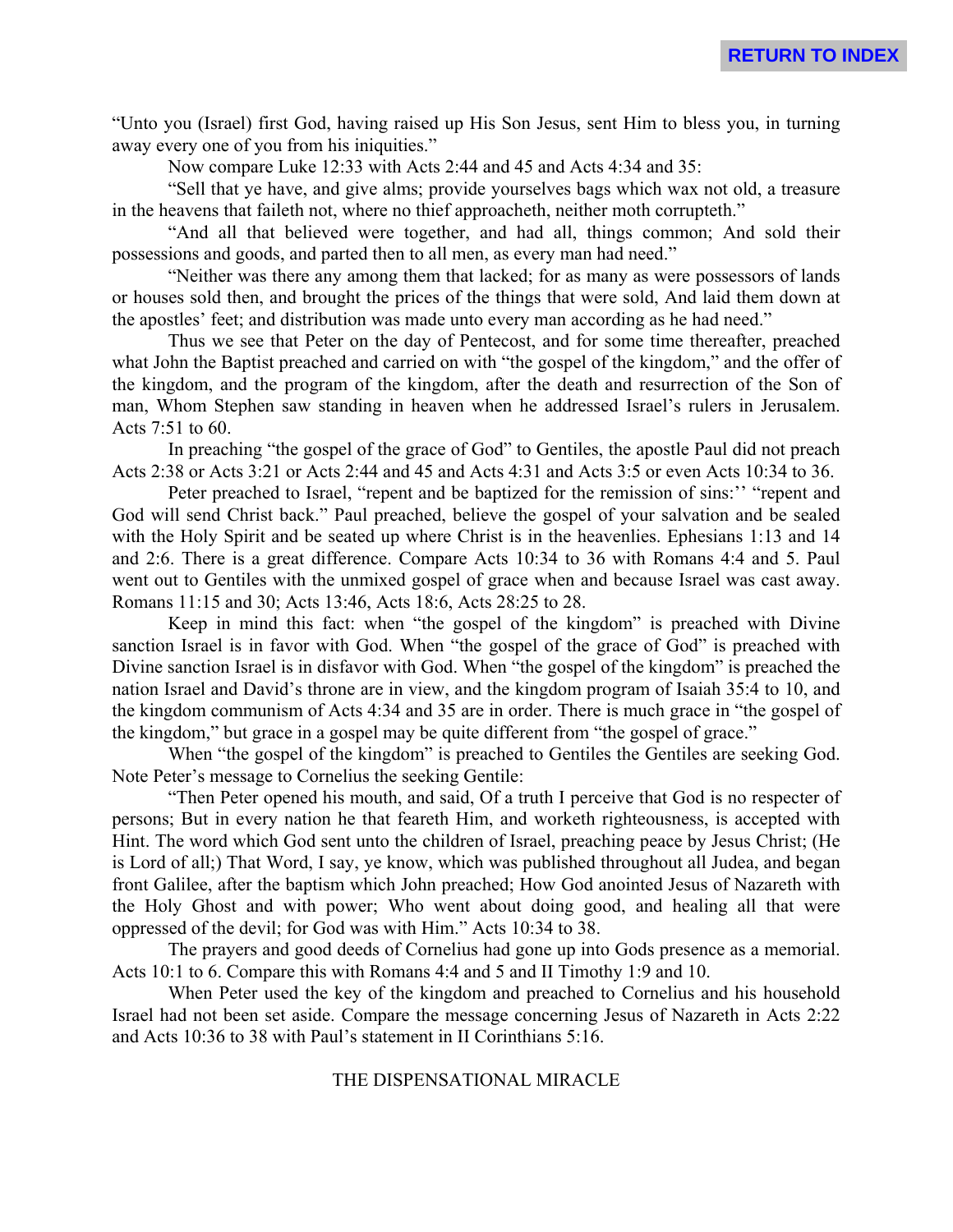Note this interesting miracle and what happened to a Gentile as the result of the blindness sent to a Jew by God.

"And when they had gone through the isle unto Paphos, they found a certain sorcerer, a false prophet, a Jew, whose name was Bar-Jesus; Which was with the deputy of the country, Sergius Paulus, a prudent man; who called for Barnabas and Saul, and desired to hear the Word of God. But Elymas the sorcerer (for so is his name by interpretation) withstood them, seeking to turn away the deputy from the faith. Then Saul (who also is called Paul), filled with the Holy Ghost, set his eyes on him, And said, O full of all subtilty and all mischief, thou child of the devil, thou enemy of all righteousness, wilt

thou not cease to pervert the right ways of the Lord? And now, behold, the hand of the Lord is upon thee, and thou shalt be blind, not seeing the sun for a season. And immediately there fell on him a mist and a darkness; and he went about seeking some to lead him by the hand. Then the deputy, when he saw what was done, believed, being astonished at the doctrine of the Lord." Acts 13:6 to 12.

This was the beginning of a radical change in God's attitude toward Israel and His dealings with the Gentiles. A man by the name of Paul, a prudent Roman official, was saved when he saw that God sent blindness upon Bar-Jesus. Bar-Jesus means "the son of Jehovah the Saviour." The nation Israel was the son of Jehovah the Saviour. Saul also became Paul, the name of the Gentile who believed. Now note Romans 11:7 and 11 and Romans 11:25 and 26:

"What then? Israel hath not obtained that which he seeketh for: but the election hath obtained it, and the rest were blinded." "I say then, Have they stumbled that they should fall? God forbid: but rather through their fall salvation is come unto the Gentiles, for to provoke them to jealousy."

"For I would not, brethren, that ye should be ignorant of this mystery, lest ye should be wise in your own conceits: that blindness in part is happened to Israel, until the fulness of the Gentiles be come in, And so all Israel shall be saved: as it is written, There shall come out of Sion the Deliverer, and shall turn away ungodliness from Jacob."

Israel's blindness brought Gentile salvation. The first Gentile was Paul of Rome; that is, Sergius Paulus. Then Saul of Tarsus also became Paul, the apostle of the Gentiles. Romans 11:13. Bar-Jesus was to be blind (not seeing the sun) only for a season. Likewise with Israel. Romans 11:25 and 26. "But unto you that fear My name shall the Sun of righteousness arise with healing in His wings: and ye shall go forth, and grow up as calves of the stall." Malachi 4:2.

Note the great contrast between Nathaniel, which mean "the gift of God" and Bar-Jesus:

"Jesus saw Nathaniel coming to Him, and saith of him, Behold an Israelite indeed, in whom is no guile," "Nathaniel answered and saith unto Him, Rabbi, Thou art the Son of God: Thou art the King of Israel." John 1:47 to 49.

"And when they had gone through the isle unto Paphos, they found a certain sorcerer, a false prophet, a Jew, whose name was Bar-jesus."

"And said, O full of all subtilty and all mischief, thou child of the devil, thou enemy of all righteousness, wilt thou not cease to pervert the right ways of the Lord." Acts 13:6 and 10.

The word "guile" in John 1:47 is the same word as "subtilty" in Acts 13:10. Bar-jesus speaks of Israel, the outcast nation, in blindness, during this period of grace, waiting for the Sun of righteousness to appear. The gifts and calling of God are without repentance. Romans 11:27 to 30. This is why Israel is to be saved. Nathaniel (the gift of God) speaks of Israel in the coming "kingdom" age. Note what God is to do with Israel: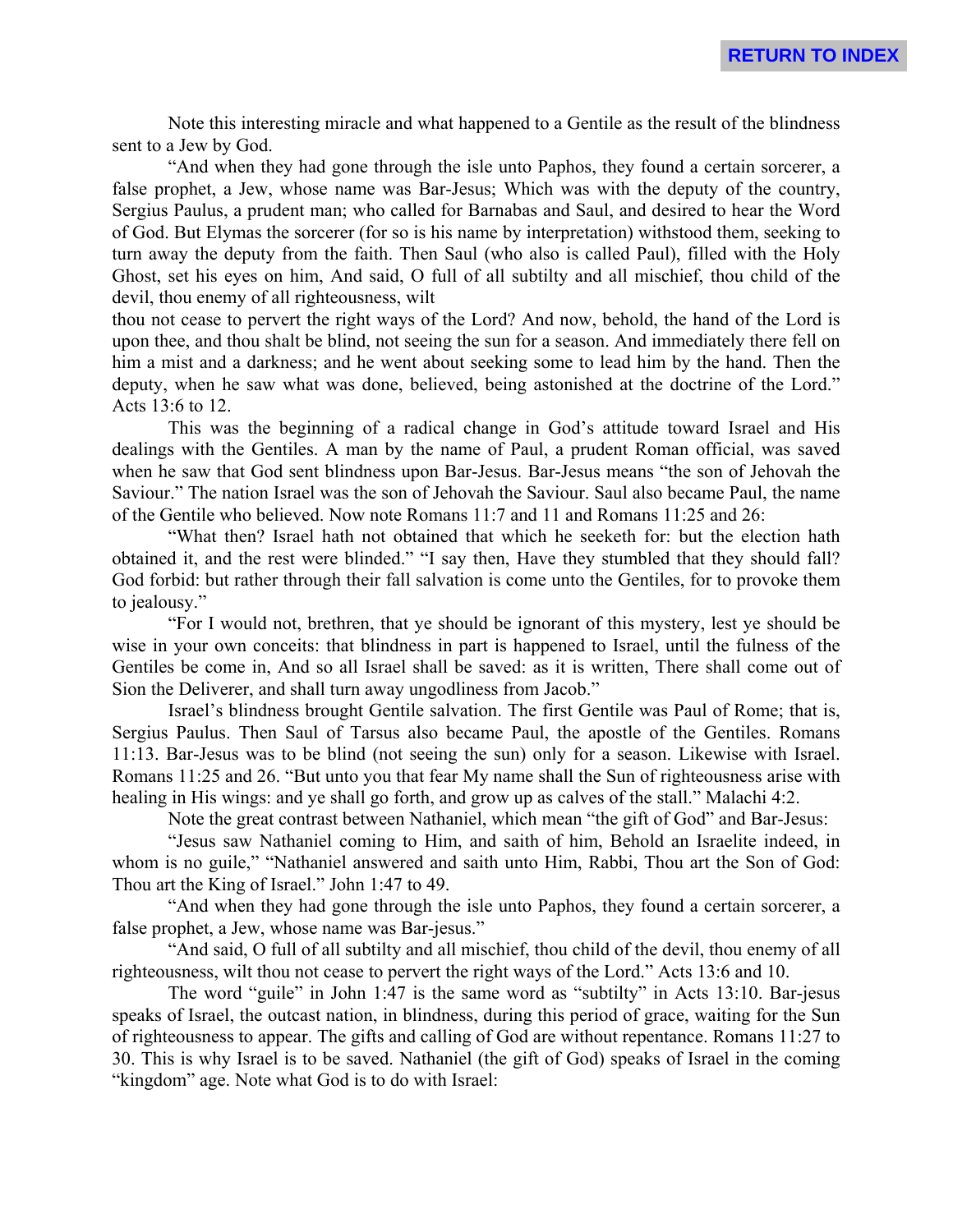"For I will take you from among the heathen, and gather you out of all countries, and will bring you into your own land. Then will I sprinkle clean water upon you, and ye shall be clean: from all your filthiness, and from all your idols will I cleanse you. A new heart, also will I give you: and I will take away the stony heart out of your flesh, and I will give you an heart of flesh. And I will put My Spirit within you, and cause you to walk in My statutes, and ye shall keep My judgments, and do them." Ezekiel 36:24 to 27.

Surely then Israel's King and Messiah will say, "behold Israelites in whom there is no guile,"' and Israel will respond, "Rabbi, Thou art the Son of God: Thou art the King of Israel." But in the meantime God is carrying on a "grace" program and building a great House, the Church, or Body of Christ. The apostle Paul is the Lord's foreman.

"For we are labourers together with God: Ye are God's husbandry, we are God's building. According to the grace of God which is given unto me, as a wise masterbuilder, I have laid the foundation, and another buildeth thereon, But let every man take heed how he buildeth thereupon." I Corinthians 3:9 and 10.

If we are to walk worthy of the calling wherewith we are called and build intelligently and successfully with God, we must go to Paul's Epistles for our blueprints and specifications. Paul was chosen to be Christ's architect for God's purpose in this age of grace.

Note Paul's words in Ephesians 2:8 to 10; Colossians 1:24 to 27; Ephesians 3:1 to 4; 8 and 9. Study these Scriptures carefully.

This present economy of grace is called "the dispensation of the mystery." Ephesians 3:9. But the mystery (secret) was revealed to and through Paul (Ephesians 1:9) and it should be known by every member of the Body of Christ. And every ever true servant of the Lord should be the faithful steward of I Corinthians 4:1 to 4 and obey Ephesians 3:9.

Note these wonderful "grace" verses:

"Moreover the law entered, that the offence might abound. But where sin abounded, grace did much more abound: That as sin hath reigned unto death, even so might grace reign through righteousness unto eternal life by Jesus Christ our Lord." Romans 5:20 and 21.

"Being justified without a cause by His grace through the redemption that 's in Christ Jesus: Whom God hath set forth to be a propitiation through faith in His blood, to declare His righteousness for the remission of sins that are past, through the forbearance of God." Romans 3:24 and 25.

"I do not frustrate the grace of God: for if righteousness come by the law, then Christ is dead in vain." Galatians 2:21.

"Christ is become of no effect unto you, whosoever of you are justified by the law: ye are fallen from grace." Galatians 5:4.

"And God is able to make all grace abound toward you: that ye, always having all sufficiency in all things, may abound to every good work." II Corinthians 9:8.

"But none of these things move me, neither count I my life dear unto myself, so that I might finish my course with joy, and the ministry, which I have received of the Lord Jesus, to testify the gospel of the grace of God." Acts 20:21.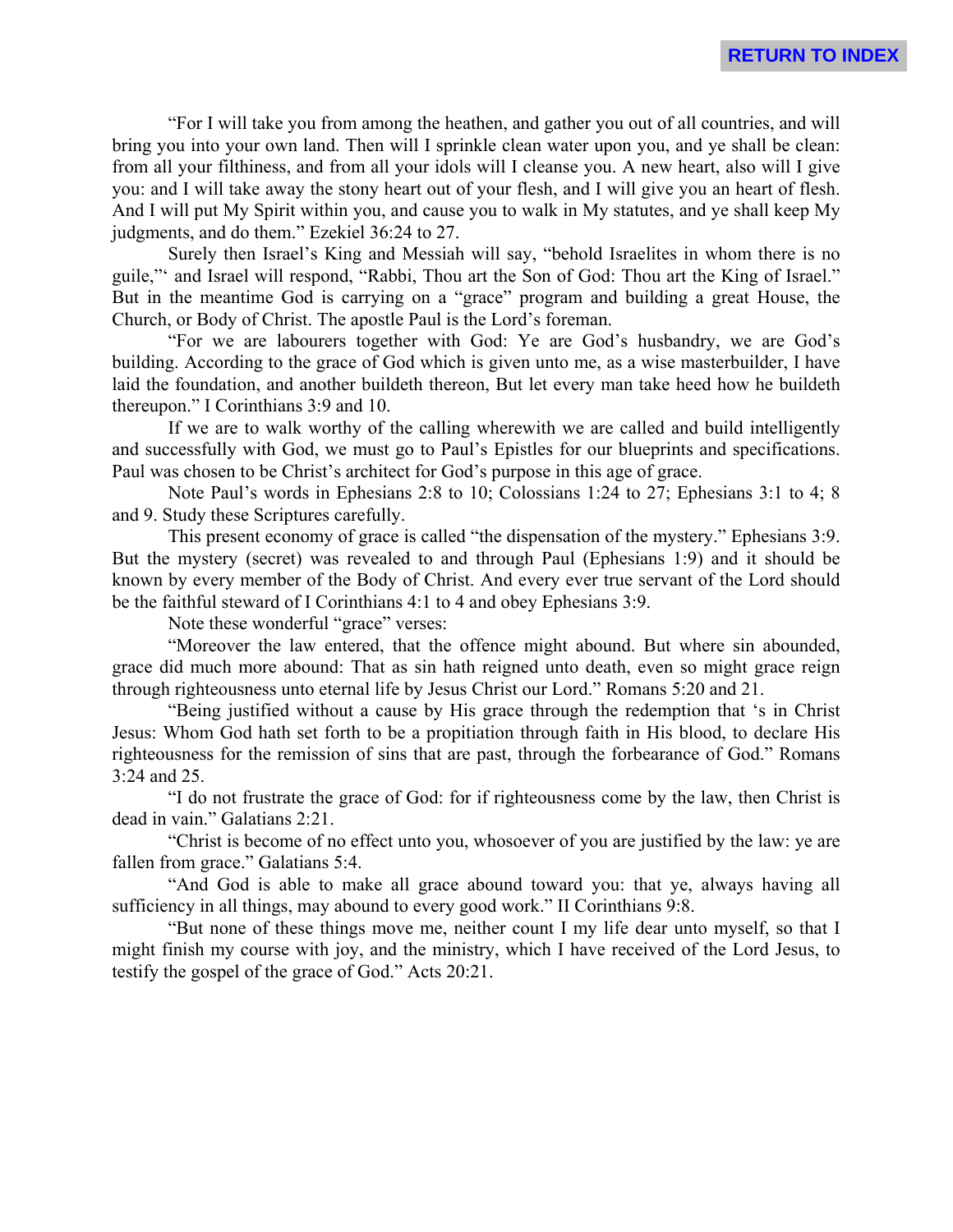# **LESSON NUMBER SEVEN**

# **SOME CHANGES IN GOD'S SPIRITUAL PROGRAMS**

In this lesson we are copying from the Bible some of the commands, commissions, orders, injunctions, admonitions and prohibitions which God at sundry times and in divers manners gave unto His people. In these verses we shall see what God told His people to do, or not to do, or events which took place by God's decree. All of these instructions and happenings rightfully belonged to God's religious or spiritual programs in times past.

We shall see that certain ordinances and religious practices, which God expected His people to obey and observe in one dispensation, had no place in God's program during a different dispensation, some of them even being forbidden.

As we carefully note these different Divine instructions, let us remember that the Bible speaks of a period of about 2500 years, "From Adam To Moses; When There Is No Law." Romans 5:13 and 14. Then we read in Romans 6:14, concerning members of the Body of Christ during this present age and economy of grace, "Ye Are Not Under The Law." Thus we learn that the human race, from the time that Adam left the garden of Eden until Moses, at the age of eighty years, received the law on Mount Sinai, about 2500 years, was not under the law. And the people to whom Paul wrote, in his messages of grace, were not under the law. Colossians 2:13 to 16, Ephesians 2:13 to 18.

Then we should emphasize Galatians 3:19 and 4:4: "The Law Was Added Because Of Transgressions Till The Seed (Christ) Should Come." "God's Son Was Made Under The Law To Redeem Them That Were Under The Law." Thus we learn that the people of God who lived from the day that Moses was on Mount Sinai, receiving the law, until the time the risen Christ revealed the message of grace to the apostle Paul lived under a different dispensation than did the people who lived during the 2500 years "from Adam to Moses." And that God's people who have lived since Christ's revelation of grace to Paul have lived in still another dispensation. Therefore, every intelligent student of the Scriptures knows that the Bible must be studied dispensationally, if he is to be a workman who needeth not to be ashamed, rightly dividing the Word of truth. It Timothy 2:15.

As we remember that "from Adam to Moses" there was no law, let us also remember that "from Adam to Jacob," about 2200 years, there was no Israel, there were no Jews. Abram was an uncircumcised heathen and became Abraham, the circumcised, and the father of many nations. Thus we see there is not one line of the old testament or the old covenant (the law covenant) in Genesis; and that Abraham, Isaac, Jacob and Jacob's twelve sons, all of whom died before Moses received the law covenant at Sinai, were not old testament characters. They lived and died in that period "from Adam to Moses," "when there was no law," "when there was no old covenant." Hebrews 8:7 to 13.

All of the Scriptures are for members of the Body of Christ, but they are not all about them. God's principle is II Timothy 2:15.

Suppose you check all in the following Divine programs that have a place in this age and dispensation of grace, all that should be obeyed and practiced by members of Christ's Body, who are seated with Christ in the heavenlies. Ephesians 2 :6.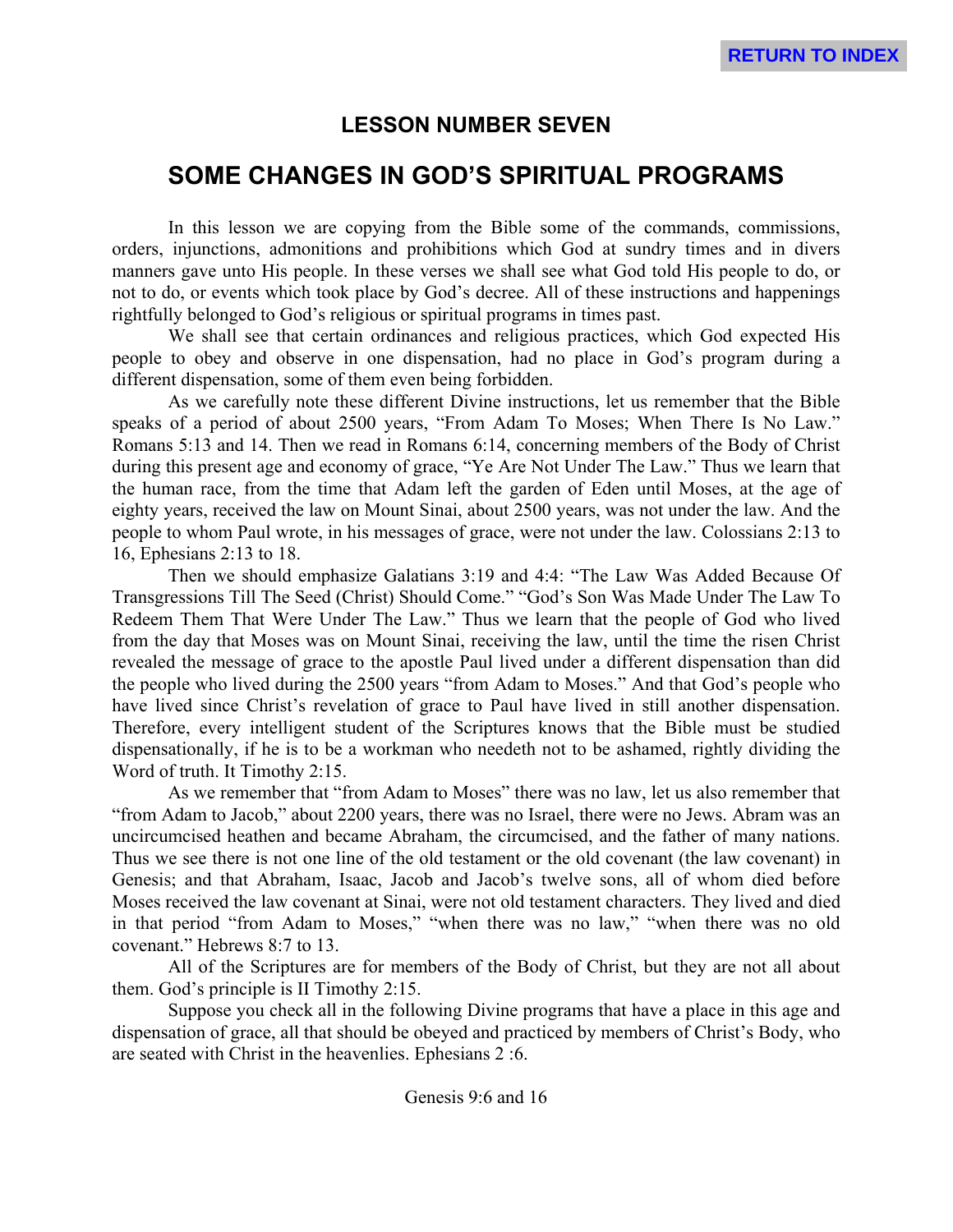"Whoso sheddeth man's blood, by man shall his blood be shed: for in the image of God made He man." "And the bow shall be in the cloud: and I will look upon it, that I may remember the everlasting covenant between God and every living creature of all flesh that is upon the earth."

# Genesis 8:20

"And Noah builded an altar unto the Lord: and took of every clean beast, and of every clean fowl, and offered burnt-offerings on the altar."

#### Genesis 17:10 and 14

"This is My covenant, which ye shall keep, between me and you and thy seed after thee: Every man child among you shall be circumcised." "And the uncircumcised man child whose flesh of his foreskin is not circumcised, that soul shall be cut off from his people: he hath broken My covenant."

#### Genesis 22:11

"And the angel of the Lord called unto him out of heaven, and said, Abraham, Abraham: and he said, Here am I."

#### Genesis 35:9 and 10

"And God appeared unto Jacob again, when he came out of Padanaram, and blessed him. And God said unto him, Thy name is Jacob: thy name shall not be called any more Jacob, but Israel shall be thy name: and He called his name Israel.

#### Exodus 14:21

"And Moses stretched out his hand over the sea: and the Lord caused the sea to go back by a strong east wind all that night, and made the sea dry land, and the waters were divided:

#### Exodus 16:4

"Then said the Lord unto Moses, Behold, I will rain bread from heaven for you: and the people shall go out and gather a certain rate every day, that I may prove them, whether they will walk in My law, or no."

# Exodus 19:20

"And the Lord came down upon mount Sinai, on the top of the mount: and the Lord called Moses up to the top of the mount; and Moses went up."

#### Exodus 22:18

"Thou shalt not suffer a witch to live."

# Exodus 23:8

"And thou shalt take no gift: for the gift blindeth the wise, and perverteth the words of the righteous."

#### Exodus 23:14

"Three times thou shalt keep a feast unto me in the year."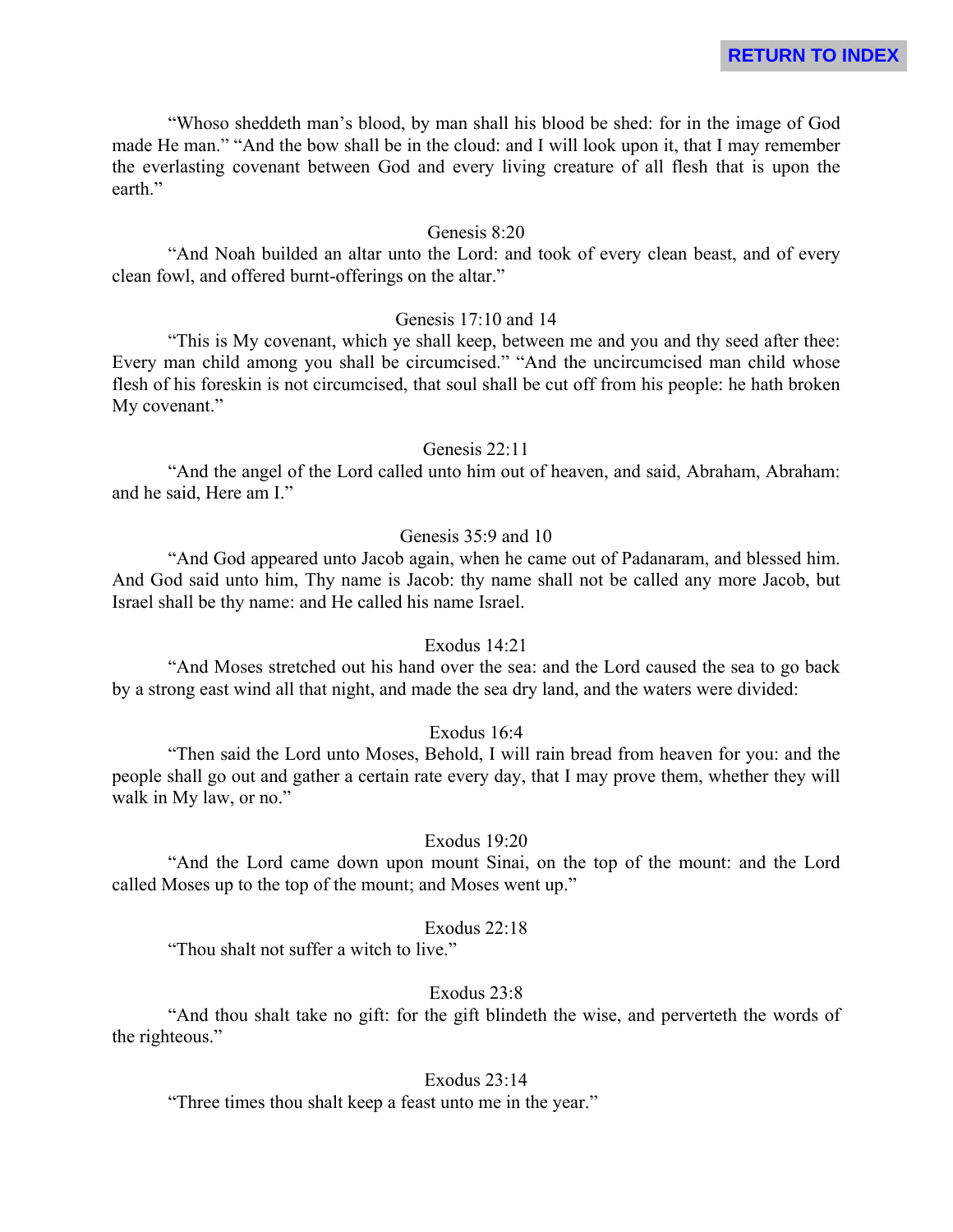### Exodus 25:21 and 22

"And thou shalt put the mercy seat above upon the ark; and in the ark thou shalt put the testimony that I shall give thee."

"And there I will meet with thee, and I will commune with thee from above the mercy seat, from between the two cherubims which are upon the ark of the testimony, of all things which I will give thee in commandment unto the children of Israel."

#### Exodus 30:1

"And thou shalt make an altar to burn incense upon: of shittim wood shalt thou make it."

# Exodus 30:25 and 26

"And thou shalt make it an oil of holy ointment, an ointment compound after the art of the apothecary: it shall be an holy anointing oil."

"And thou shalt anoint the tabernacle of the congregation therewith, and the ark of the testimony."

#### Exodus 35:3

"Ye shall kindle no fire throughout your habitations upon the sabbath day."

# Exodus 40:1 and 2

"And the Lord spake unto Moses, saying."

"On the first day of the first month shalt thou set up the tabernacle of the tent of the congregation."

# Leviticus 8:10 and 12

"And Moses took the anointing oil, and anointed the tabernacle and all that was therein, and sanctified them."

"And he poured of the anointing oil upon Aaron's head, and anointed him, to sanctify him."

# Leviticus 9:8

"Aaron therefore went unto the altar, and slew the calf of the sin offering, which was for himself."

# Exodus  $31:15$

"Six days may work be done; but in the seventh is the sabbath of rest, holy to the Lord: whosoever doeth any work in the Sabbath day, he shall surely be put to death.

# Numbers 15:32 and 36

"And while the children of Israel were in the wilderness, they found a man that gathered sticks upon the sabbath day."

"And all the congregation brought him without the camp, and stoned him with stones, and he died; as the Lord commanded Moses."

#### Numbers 15:27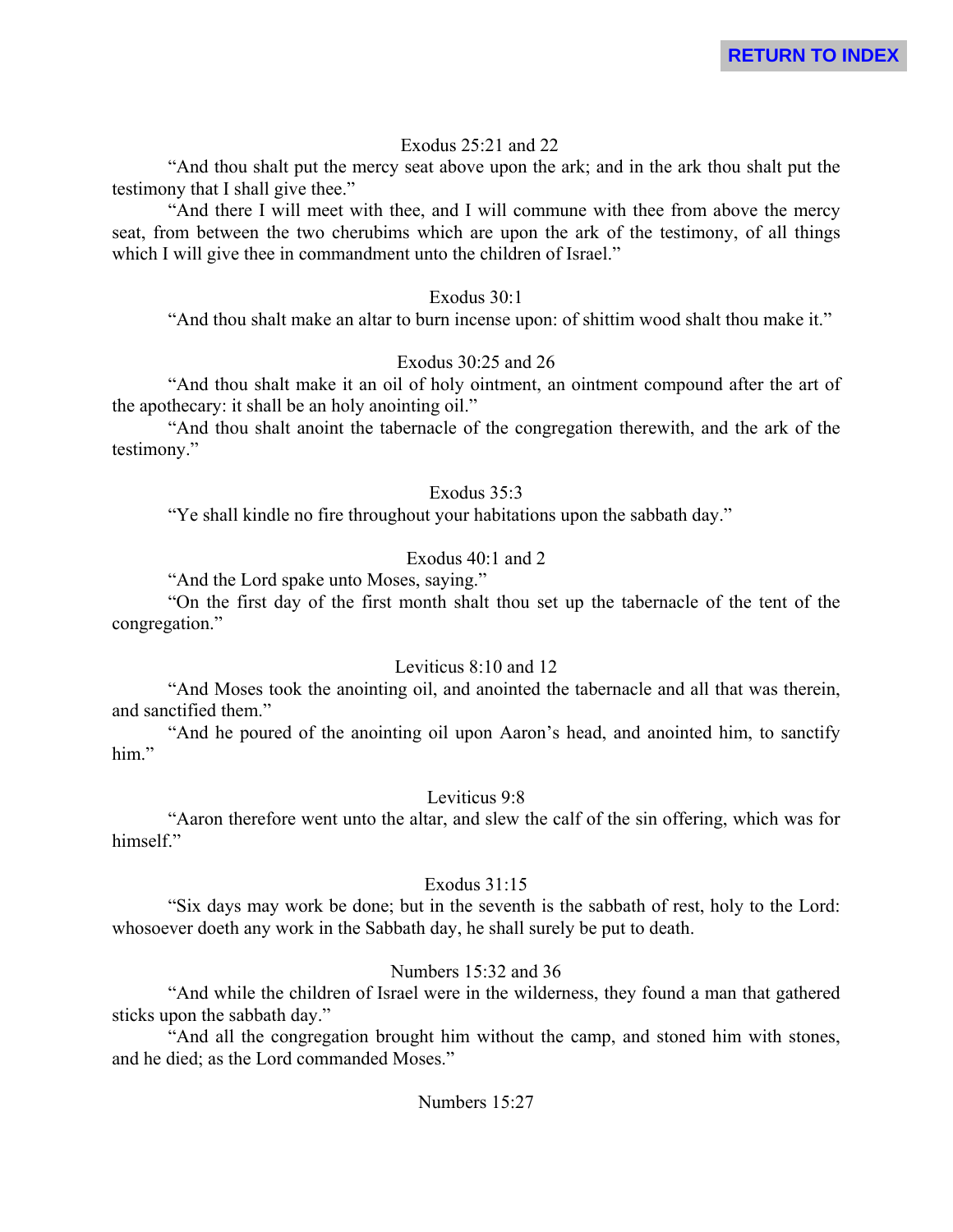"And if any soul sin through ignorance, then he shall bring a she goat of the first year for a sin offering."

#### Numbers 22:28

"And the Lord opened the mouth of the ass, and she said unto Balaam, What have I done unto thee, that thou hast smitten me these three times?"

### Numbers 33:53 and 54

"And ye shall dispossess the inhabitants of the land, and dwell therein: for I have given you the land to possess it."

"And ye shall divide the land by lot for an inheritance among your families."

# Deuteronomy 12:19

"Take heed to thyself that thou forsake not the Levite as long as thou livest upon the earth."

#### Deuteronomy 14:8

"And the swine, because it divideth the hoof, yet cheweth not the cud, it is unclean unto you: ye shall not eat of their flesh, nor touch their dead carcass."

#### Deuteronomy 16:1 and 13

"Observe the month of Abib, and keep the passover unto the Lord thy God: for in the month of Abib the Lord thy God brought thee forth out of Egypt by night."

"Thou shalt observe the feast of tabernacles seven days, after that thou hast gathered in thy corn and thy wine."

#### Deuteronomy 20:13 and 17

"And when the Lord thy God hath delivered it into thine hands, thou shalt smite every male thereof with the edge of the sword."

"But thou shalt utterly destroy them; namely, the Hittites, and the Amorites, the Canaanites, and the Perizzites, the Hivites, and the Jebusites; as the Lord thy God hath commanded thee."

#### Deuteronomy 22:9

"Thou shalt not sow thy vineyard with divers seeds: lest the fruit of thy seed which thou hast sown, and the fruit of thy vineyard, be defiled."

#### Deuteronomy 23:20

"Unto a stranger thou mayest lend upon usury; but unto thy brother thou shalt not lend upon usury: that the Lord thy God may bless thee in all that thou settest thine hand to in the land whither thou goest to possess it."

# Deuteronomy 27:6

"Thou shalt build the altar of the Lord thy God of whole stones: and thou shalt offer burnt offerings thereon unto the Lord thy God."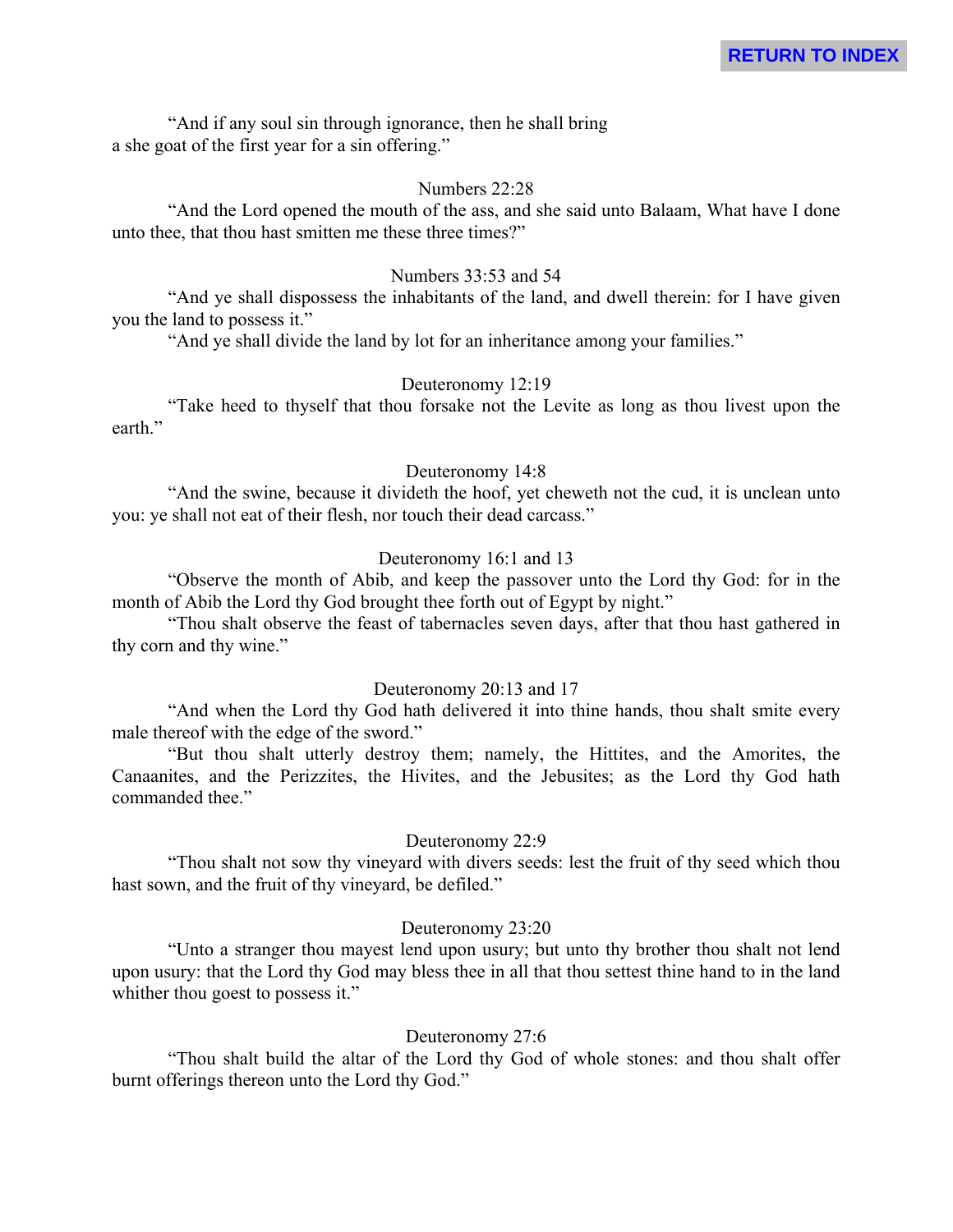#### Deuteronomy 29:5

"And I have led you forty years in the wilderness: your clothes are not waxen old upon you, and thy shoe is not waxen old upon thy foot."

#### I Samuel 17:48 and 49

"And it came to pass, when the Philistine arose. and came and drew nigh to meet David, that David hasted, and ran toward the army to meet the Philistine."

"And David put his hand in his bag, and took thence a stone, and slang it, and smote the Philistine in his forehead, that the stone sunk in his forehead; and he fell upon his face to the earth."

#### II Samuel 5:19 and 25

"And David enquired of the Lord, saying, Shall I go up to the Philistines? Wilt thou deliver them into mine hand? And the Lord said unto David, Go up: for I will doubtless deliver the Philistines into thine hand."

"And David did so, as the Lord had commanded him; and smote the Philistines from Geba until thou come to Gazer."

Count the number of instructions you have checked as belonging to this age of grace. To begin with, members of the Body of Christ are, not instructed by angels or by personal appearances of God. Members of Christ's Body do not build altars and offer animals on them. God does not rain bread down from heaven for saints to-day or give any Christian power to dry up a sea. In this age of grace members of Christ's Body are not to observe days or religious feasts. Galatians 4:9 to 11, Colossians 2:13 to 18. Members of Christ's Body are the circumcision and have been circumcised with the circumcision of Christ; but the physical circumcision, which was once required for fellowship among Gods people, is forbidden in this age of grace. Philippians 3:1 to 4; Colossians 2:11; Galatians 5:3, Galatians 6:13 and 15.

Members of Christ's Body can kindle fires on Saturday and gather sticks on Saturday, without being transgressors of the law. During the "law" dispensation these acts were not only sins, but serious crimes that brought the death penalty. Under the law it would have been a real sin, the transgression of the law, to eat bacon or ham or any part of a hog; but God has changed His program. I Timothy 4:3 to 5. There are no Levites in this age of grace to stone law-breakers. We need no anointing oil today. Oil is mentioned in James 5:14, but that Epistle was addressed "To The Twelve Tribes Of Israel.'' James 1:1 and 2.

During the years and centuries of Israel's Commonwealth and Kingdom, State and Church were joined together. Israel's rulers, judges, priests, kings and others had the Divine authority to administer civil, criminal and domestic laws the same as religious or spiritual laws. But in Matthew 22:18 to 22; Matthew 23:1 to 3; Romans 13:1 to 10; and in Timothy 3:15 and 16 we learn how that has since been changed by God's orders.

After considering these differences, which God instructs us to test, I am sure that you will not join with the foolish Christians who say the whole Bible is for me to obey. It is all profitable and inspired of God. II Timothy 3:16 and 17.

#### CHRIST AND HIS APOSTLES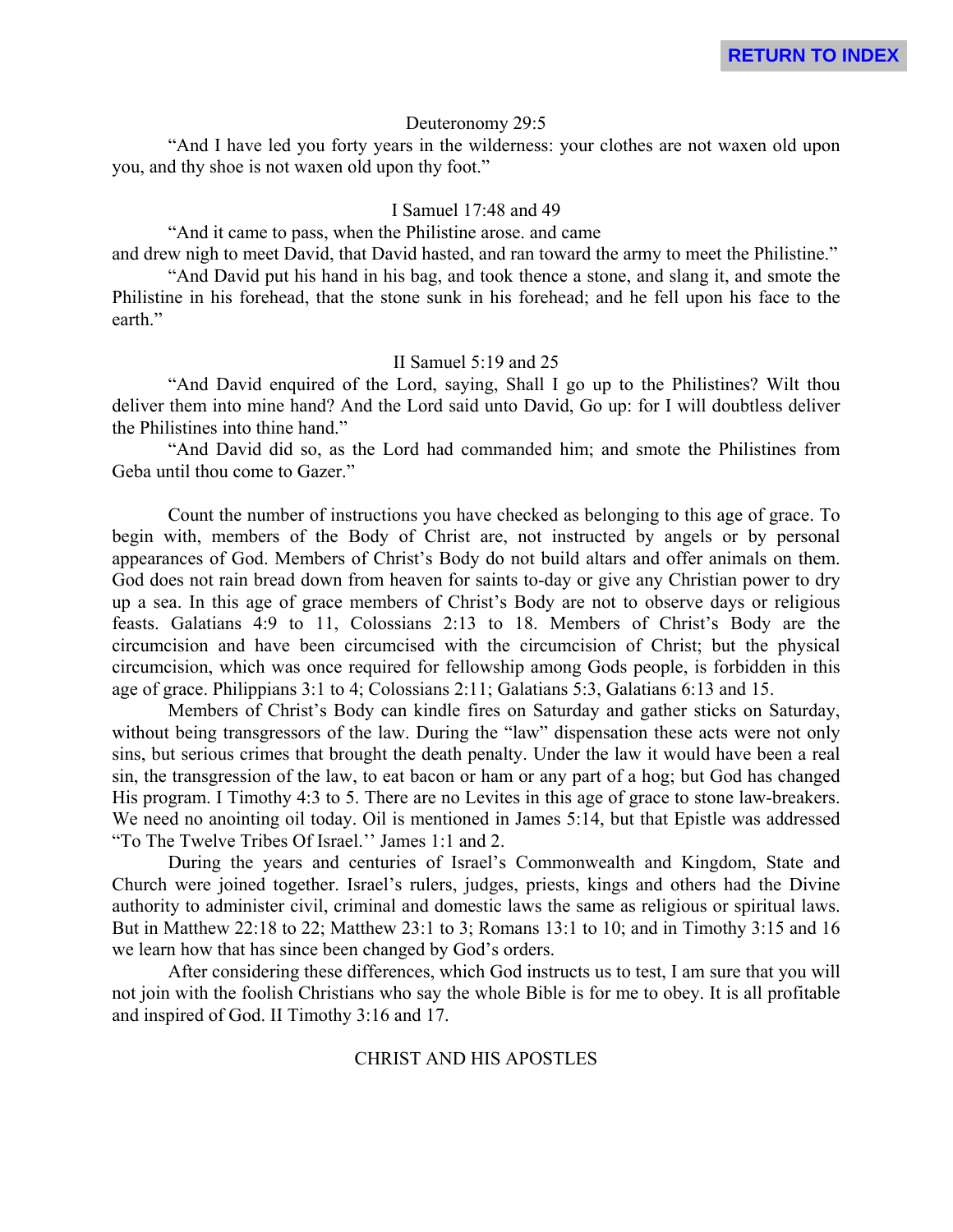But now let us look into Matthew, Mark, Luke, John, the Book of Acts and First Corinthians and check the instructions below that members of the Body of Christ are expected to obey and practice during this age and economy of grace, remembering Galatians 4:4; Romans 15:8; Acts 2:22; Acts 13:23; Matthew 15:24; Matthew 16:17 to 19; Galatians 2 :7 and Ephesians 3:8:

#### Matthew 5:5

"Blessed are the meek: for they shall inherit the earth."

# Matthew 5:23 to 25

"Therefore if thou bring thy gift to the altar, and there rememberest that thy brother hath ought against thee."

"Leave there thy gift before the altar, and go thy way; first be reconciled to thy brother, and then come and offer thy gift:"

"Agree with thine adversary quickly, whilst thou art in the way with him; lest at any time the adversary deliver thee to the judge, and the judge deliver thee to the officer, and thou be cast into prison:"

### Matthew 5:40 to 42

"And if any man will sue thee at the law, and take away thy coat, let him have thy cloke also."

"And whosoever shall compel thee to go a mile, go with him twain."

"Give to him that asketh thee, and from him that would borrow of thee turn not thou away:"

#### Matthew 6:14 and 15

"For if ye forgive men their trespasses, your heavenly- Father will also forgive you."

"But if ye forgive not men their trespasses, neither will your Father forgive your trespasses:"

Matthew 6:17

"But thou, when thou fastest, anoint thine head, and wash thy face."

#### Matthew 6:31 and 34

"Therefore take no thought, saying, What shall we eat? or, What shall we drink? or, Wherewithal shall we be clothed?"

"Take therefore no thought for the morrow: for the morrow shall take thought for the things of itself. Sufficient unto the day is the evil thereof:"

#### Matthew 8:4

"And Jesus saith unto him, See thou tell no man; but go thy way, shew thyself to the priest, and offer the gift that Moses commanded, for a testimony unto them."

### Matthew 10:7 and 8

"And as ye go, preach, saying, The kingdom of heaven is at hand."

"Heal the sick, cleanse the lepers, raise the dead, cast out devils: freely ye have received, freely give."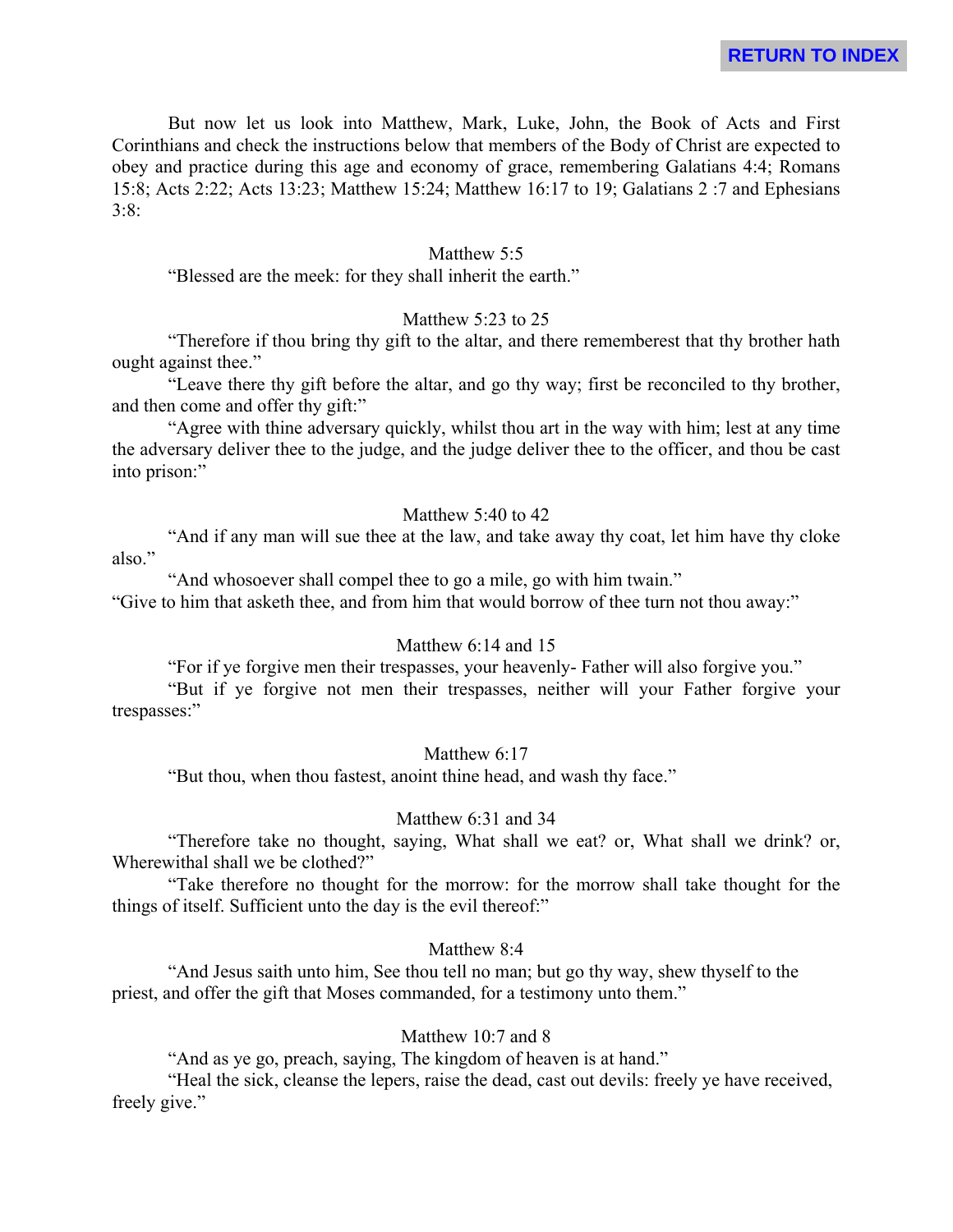### Matthew 18:34 and 35

"And his lord was wroth, and delivered him to the tormentors, till he should pay all that was due unto him."

"So likewise shall my heavenly Father do also unto you, if ye from your hearts forgive not every one his brother their trespasses."

#### Luke 3:3 and 16

"And he came into all the country about Jordan, preaching the baptism of repentance for the remission of sins."

"John answered, saying unto them all, I indeed baptize you with water; but one mightier than I cometh, the latchet of whose shoes I am not worthy to unloose: he shall baptize you with the Holy Ghost and with fire."

### Luke 4:16

"And he came to Nazareth, where he had been brought up: and, as his custom was, he went into the synagogue on the sabbath day, and stood up for to read."

# Luke 6:34 and 35

"And if ye lend to them of whom ye hope to receive, what thank have ye? for sinners also lend to sinners, to receive as much again."

"But love ye your enemies, and do good, and lend, hoping for nothing again; and your reward shall be great, and ye shall be the children of the Highest: for he is kind unto the unthankful and to the evil."

# Luke 9:3

"And he said unto them, Take nothing for your journey, neither staves, nor scrip, neither bread, neither money; neither have two coats apiece."

#### Luke 9:62

"And Jesus said unto him, No man, having put his hand to the plow, and looking back, is fit for the kingdom of God."

# Luke 10:1, 9 and 17

"After these things the Lord appointed other seventy also, and sent them two and two before his face into every city and place, whither He Himself would come."

"And heal the sick that are therein, and say unto them, The kingdom of God is come nigh unto you."

"And the seventy returned again with joy, saying, Lord, even the devils are subject unto us through thy name."

#### Luke  $12:33$

"Sell that ye have, and give alms; provide yourselves bags which wax not old, a treasure in the heavens that faileth not, where no thief approacheth, neither moth corrupteth."

#### Matthew 15:24 and 26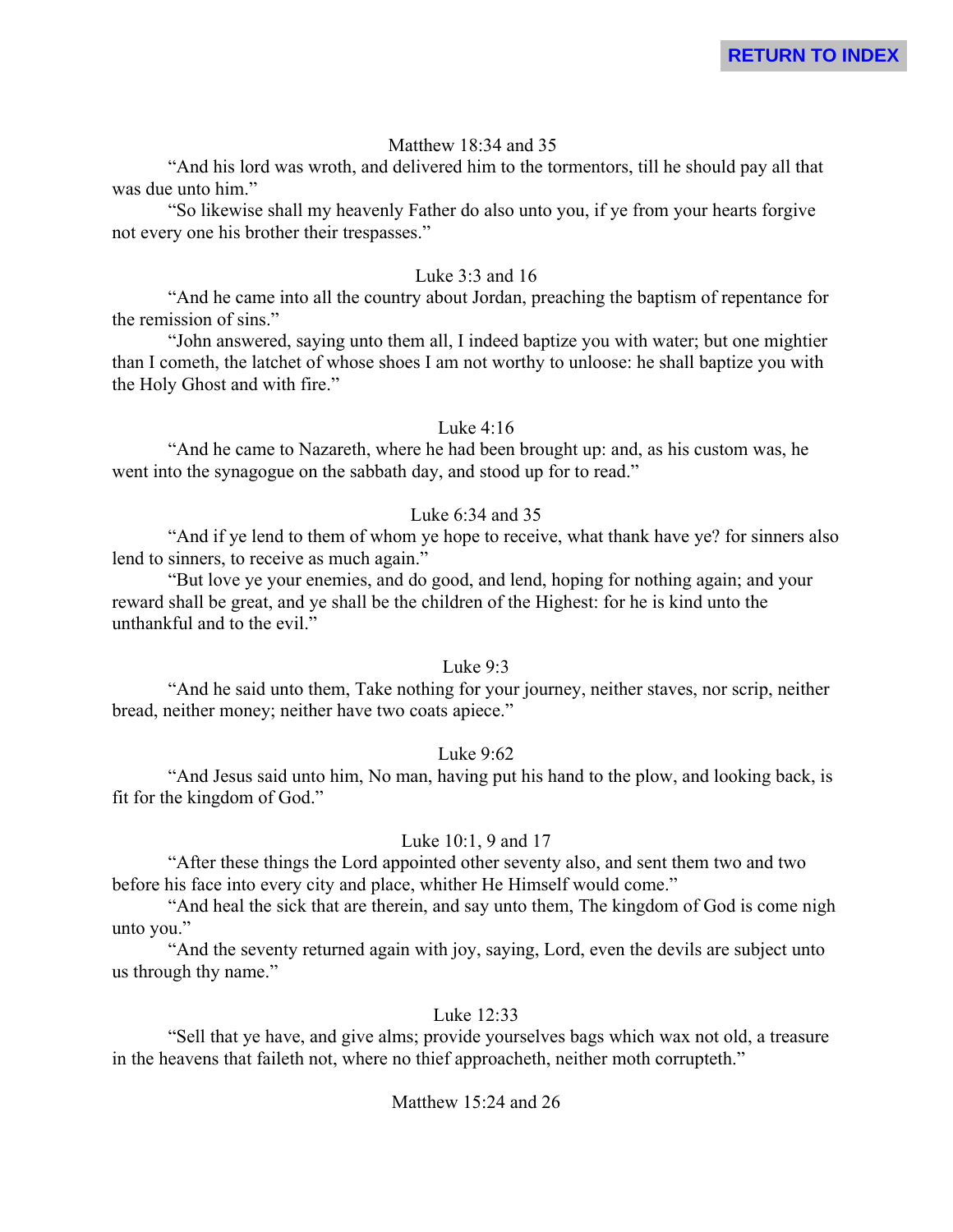"But he answered and said, I am not sent but unto the lost sheep of the house of Israel."

"But he answered and said, It is not meet to take the children's bread, and to cast it to dogs."

#### Matthew 23:1 to 3

"Then spake Jesus to the multitude, and to his disciples."

"Saying, The scribes and the Pharisees sit in Moses' seat."

"All therefore whatsoever they bid you observe, that observe and do; but do not ye after their works: for they say, and do not."

#### John 7:2 and 10

"Now the Jews' feast of tabernacles was at hand."

"But when His brethren were gone up, then went He also up unto the feast, not openly, but as it were in secret."

#### John 11:55 and 56

"And the Jews' passover was nigh at hand: and many went out of the country up to Jerusalem before the passover, to purify themselves."

"Then sought they for Jesus, and spake among themselves, as they stood in the temple, What think ye, that He will not come to the feast?"

# John 13:14

"If I then, your Lord and Master, have washed your feet; ye also ought to wash one another's feet."

# Mark 16:14 to 18

"Afterward He appeared unto the eleven as they sat at meat, and upbraided them with their unbelief and hardness of heart, because they believed not them which had seen Him after He was risen."

"And He said unto them, Go ye into all the world, and preach the gospel to every creature."

"He that believeth and is baptized shall be saved; but he that believeth not shall be damned."

"And these signs shall follow them that believe; In my name shall they cast out devils; they shall speak with new tongues."

"They shall take up serpents; and if they drink any deadly thing, it shall not hurt them; they shall lay hands on the sick, and they shall recover."

# Acts 1:5

"For John truly baptized with water; but ye shall be baptized with the Holy Ghost not many days hence."

### Acts 1:8

"But ye shall receive power, after that the Holy Ghost is come upon you: and ye shall be witnesses unto Me both in Jerusalem, and in all Judaea, and in Samaria, and unto the uttermost part of the earth."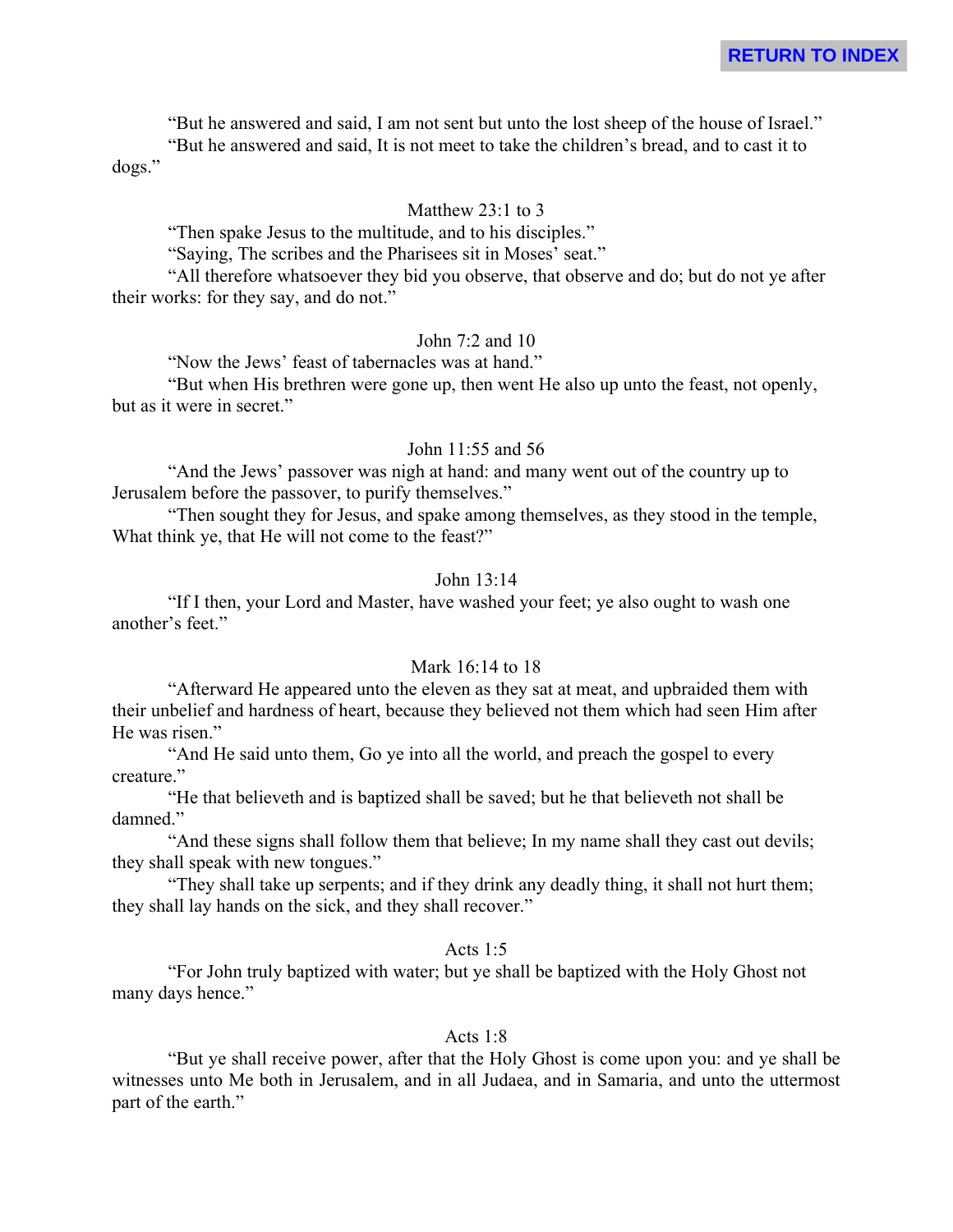# Acts 2:1 to 3

"And when the day of Pentecost was fully come, they were all with one accord in one place."

"And suddenly there came a sound from heaven as of a rushing mighty wind. and it filled all the house where they were sitting."

"And there appeared unto them cloven tongues like as of fire, and it sat upon each of them."

#### Acts 2:15 to 18

"For these are not drunken, as ye suppose, seeing it is but the third hour of the day."

"But this is that which was spoken by the prophet Joel."

"And it shall come to pass in the last days, saith God, I will pour out of my Spirit upon all flesh: and your sons and your daughters shall prophesy, and your young men shall see visions, and your old men shall dream dreams."

"And on my servants and on my handmaidens I will pour out in those days of my Spirit; and they shall prophesy."

#### Acts 2:38

"Then Peter said unto them, Repent, and be baptized every one of you in the name of Jesus Christ for the remission of sins, and ye shall receive the gift of the Holy Ghost."

## Acts  $4.34$  and  $35$

"Neither was there any among them that lacked: for as many as were possessors of lands or houses sold them, and brought the prices of the things that were sold."

"And laid them down at the apostles' feet: and distribution was made unto every man according as he had need."

#### Acts 5:18 to 20

"And laid their hands on the apostles, and put them in the common prison."

"But the angel of the Lord by night opened the prison doors,

and brought them forth, and said."

"Go, stand and speak in the temple to the people all the words of this life."

#### Acts 7:56

"And said. Behold, I see the heavens opened, and the Son of man standing on the right hand of God."

#### Acts 8:14 to 17

"Now when the apostles which were at Jerusalem heard that Samaria had received the word of God, they sent unto them Peter and John."

"Who, when they were come down, prayed for them, that they might receive the Holy Ghost."

"(For as yet he was fallen upon none of them: only they were baptized in the name of the Lord Jesus.<sup>"</sup>

"Then laid they their hands on them, and they received the Holy Ghost."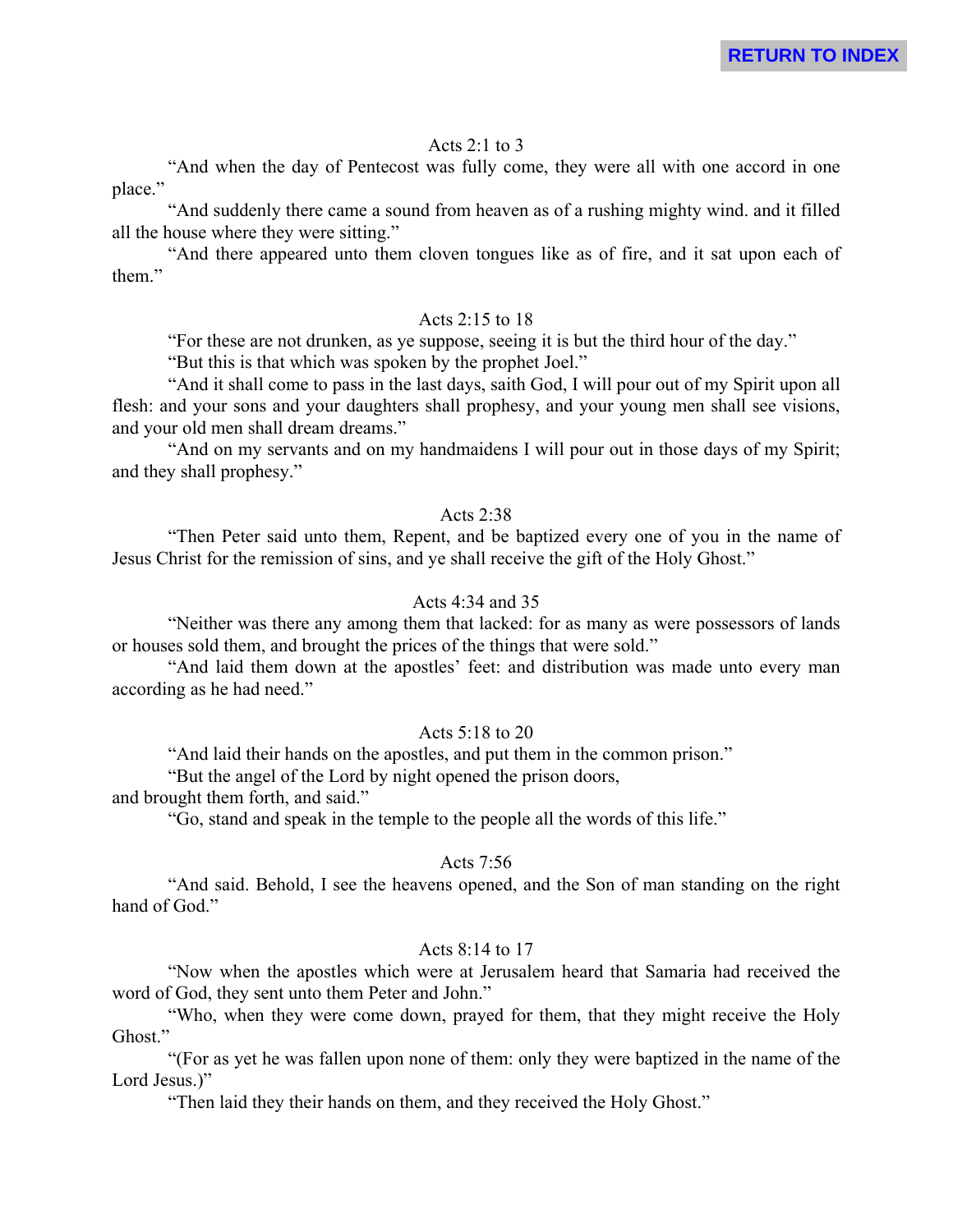# Acts 8:26

"And the angel of the Lord spake unto Philip, saying, Arise, and go toward the south unto the way that goeth down from Jerusalem unto Gaza, which is desert."

# Acts 9:37 and 40

"And it came to pass in those days, that she was sick, and died: whom when they had washed, they laid her in an upper chamber."

"But Peter put them all forth, and kneeled down, and prayed and turning him to the body said, Tabitha, arise. And she opened her eyes: and when she saw Peter, she sat up."

# Acts  $10.3$  and 4

"He saw in a vision evidently about the ninth hour of the day an angel of God coming in to him, and saying unto him, Cornelius."

"And when he looked on him, he was afraid, and said, What is it, Lord? And he said unto him, Thy prayers and thine alms are come up for a memorial before God."

# Acts  $10.11$

"And saw heaven opened, and a certain vessel descending unto him, as it had been a great sheet knit at the four corners, and let down to the earth."

# Acts 10:46

"For they heard them speak with tongues, and magnify God. Then answered Peter."

# Acts 5:15 and 16

"Insomuch that they brought forth the sick into the streets, and laid them on beds and couches, that at the least the shadow of Peter passing by might overshadow some of them."

"There came also a multitude out of the cities round about unto Jerusalem, bringing sick folks, and them which were vexed with unclean spirits: and they were healed every one."

# Acts 11:27 and 28

"And in these days came prophets from Jerusalem unto Antioch."

"And there stood up one of them named Agabus, and signified by the spirit that there should be great dearth throughout all the world: which came to pass in the days of Claudius Caesar."

# Acts 12:7 to 9

"And, behold, the angel of the Lord came upon him, and a light shined in the prison: and he smote Peter on the side, and raised him up, saying, Arise up quickly. And his chains fell off from his hands."

"And the angel said unto him, Gird thyself, and bind on thy sandals. And so he did. And he saith unto him, Cast thy garment about thee and follow me."

"And he went out, and followed him; and wist not that it was true which was done by the angel; but thought he saw a vision."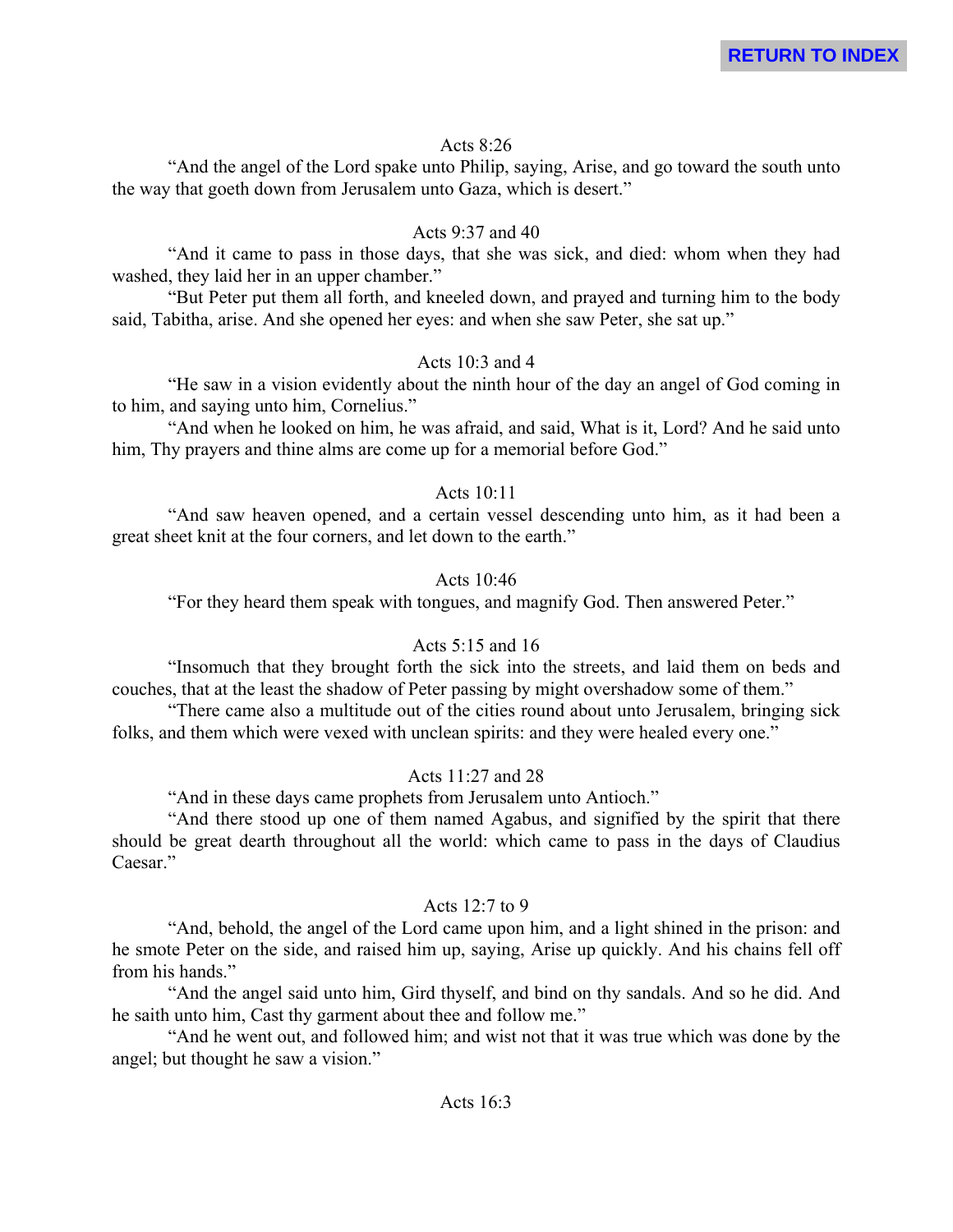"Him would Paul have to go forth with him; and took and circumcised him because of the Jews which were in those quarters: for they knew all that his father was a Greek."

#### Acts 16:13

"And on the sabbath we went out of the city by a river side, where prayer was wont to be made; and we sat down, and spake unto the women which resorted thither."

#### Acts 16:18

"And this did she many days. But Paul, being grieved, turned and said to the spirit, I command thee in the name of Jesus Christ to come out of her. And he came out the same hour."

# Acts 16:25 and 26

"And at midnight Paul and Silas prayed, and sang praises unto God: and the prisoners heard them."

"And suddenly there was a great earthquake, so that the foundations of the prison were shaken: and immediately all the doors were opened, and every one's bands were loosed."

#### Acts 18:18

"And Paul after this tarried there yet a good while, and then took his leave of the brethren, and sailed thence into Syria, and with him Priscilla and Aquila; having shorn his head in Cenchrea: for he had a vow."

## Acts  $20.16$

"For Paul had determined to sail by Ephesus, because he would not spend the time in Asia: for he hasted, if it were possible for him, to be at Jerusalem the day of Pentecost."

#### Acts 19:5 and 6

"When they heard this, they were baptized in the name of the Lord Jesus."

"And when Paul had laid his hands upon them, the Holy Ghost came on them; and they spake with tongues, and prophesied."

#### Acts 19:11 and 12

"And God wrought special miracles by the hands of Paul."

"So that from his body were brought unto the sick hand kerchiefs or aprons, and the diseases departed from them, and the evil spirits went out of them."

#### Acts 20:9 and 10

"And there sat in a window a certain young man named Eutychus, being fallen into a deep sleep: and as Paul was long preaching, he sunk down with sleep, and fell down from the third loft, and was taken up dead."

"And Paul went down, and fell on him, and embracing him said, Trouble not yourselves; for his life is in him."

#### Acts 21:24 and 25

"Them take, and purify thyself with them, and be at charges with them, that they may shave their heads: and all may know that those things, whereof they were informed concerning thee, are nothing; but that thou thyself also walkest orderly, and keepest the law."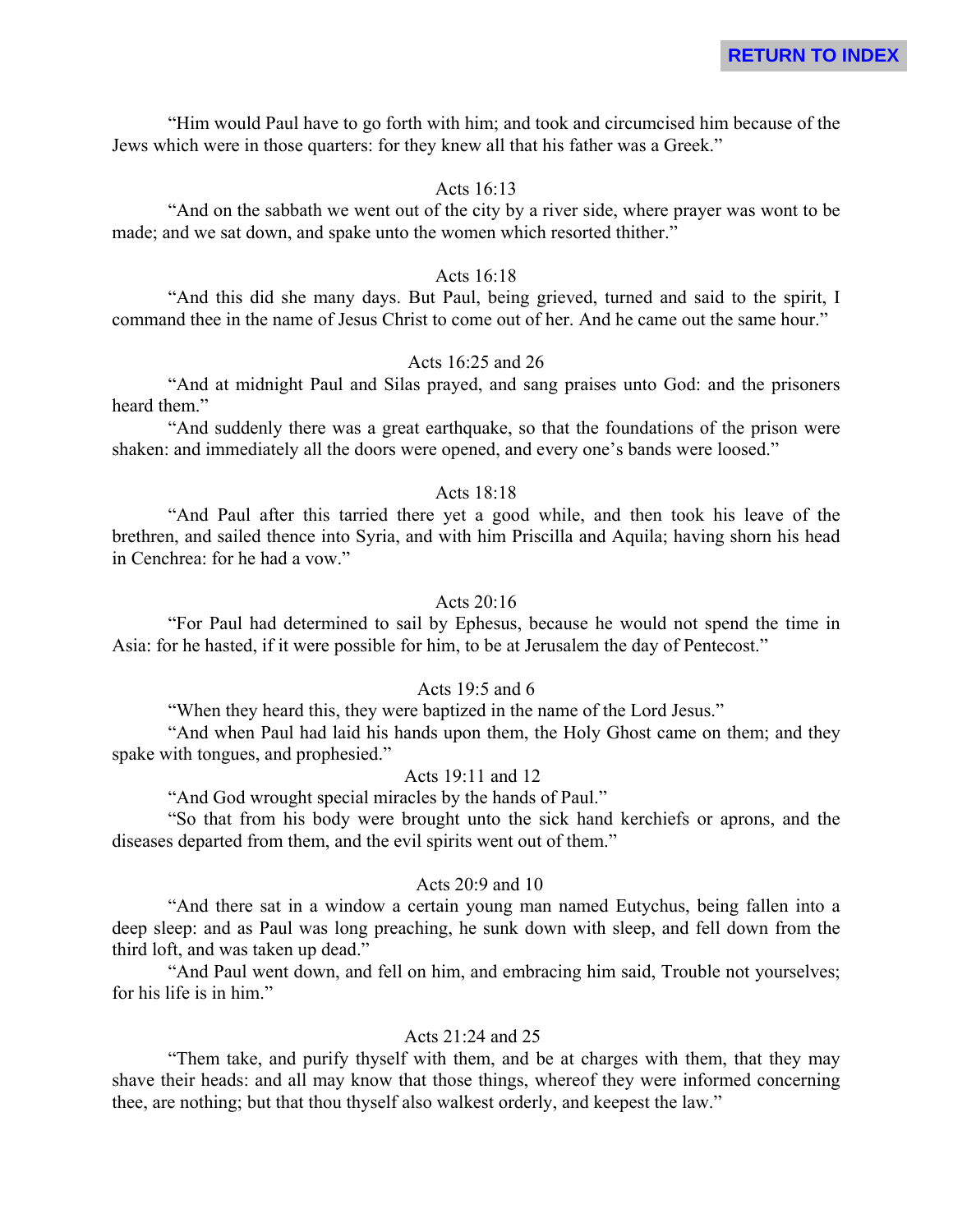"As touching the Gentiles which believe, we have written and concluded that they observe no such thing, save only that they keep themselves from things offered to idols, and from blood, and from strangled, and from fornication."

#### Acts 22:16

"And now why tarriest thou? arise, and be baptized. and wash away thy sins, calling on the name of the Lord."

#### Acts 23:5

"Then said Paul, I wist not, brethren, that he was the high priest, for it is written, Thou shalt not speak evil of the ruler of thy people."

# I Corinthians 14:39

"Wherefore, brethren, covet to prophesy, and forbid not to speak with tongues."

# I Corinthians 14:27 and 28

"If any man speak in an unknown tongue, let it be by two, or at the most by three, and that by course; and let one interpret."

"But if there be no interpreter, let him keep silence in the church; and let him speak to himself, and to God."

#### I Corinthians 14:34

"Let your women keep silence in the churches: for it is not permitted unto them to speak; but they are commanded to be under obedience, as also saith the law."

# I Corinthians 12:8 to 11

"For to one is given by the Spirit the word of wisdom; to another the word of knowledge by the same Spirit."

"To another faith by the same Spirit; to another the gifts of healing by the same Spirit."

"To another the working of miracles; to another prophecy; to another discerning of spirits; to another divers kinds of tongues; to another the interpretation of tongues."

"But all these worketh that one and the selfsame Spirit, dividing to every man severally as he will."

Read Also I Corinthians 12:28

#### I Corinthians 13:8, 11 and 13

"Charity never faileth: but whether there be prophecies, they shall fail; whether there be tongues, they shall cease; whether there be knowledge, it shall vanish away."

" When I was a child, I spake as a child, I understood as a child, I thought as a child: but when I became a man, I put away childish things."

"And now abideth faith, hope, charity, these three; but the greatest of these is charity."

### I Corinthians 5:4 and 5

"In the name of our Lord Jesus Christ, when ye are gathered together, and my spirit, with the power of our Lord Jesus Christ."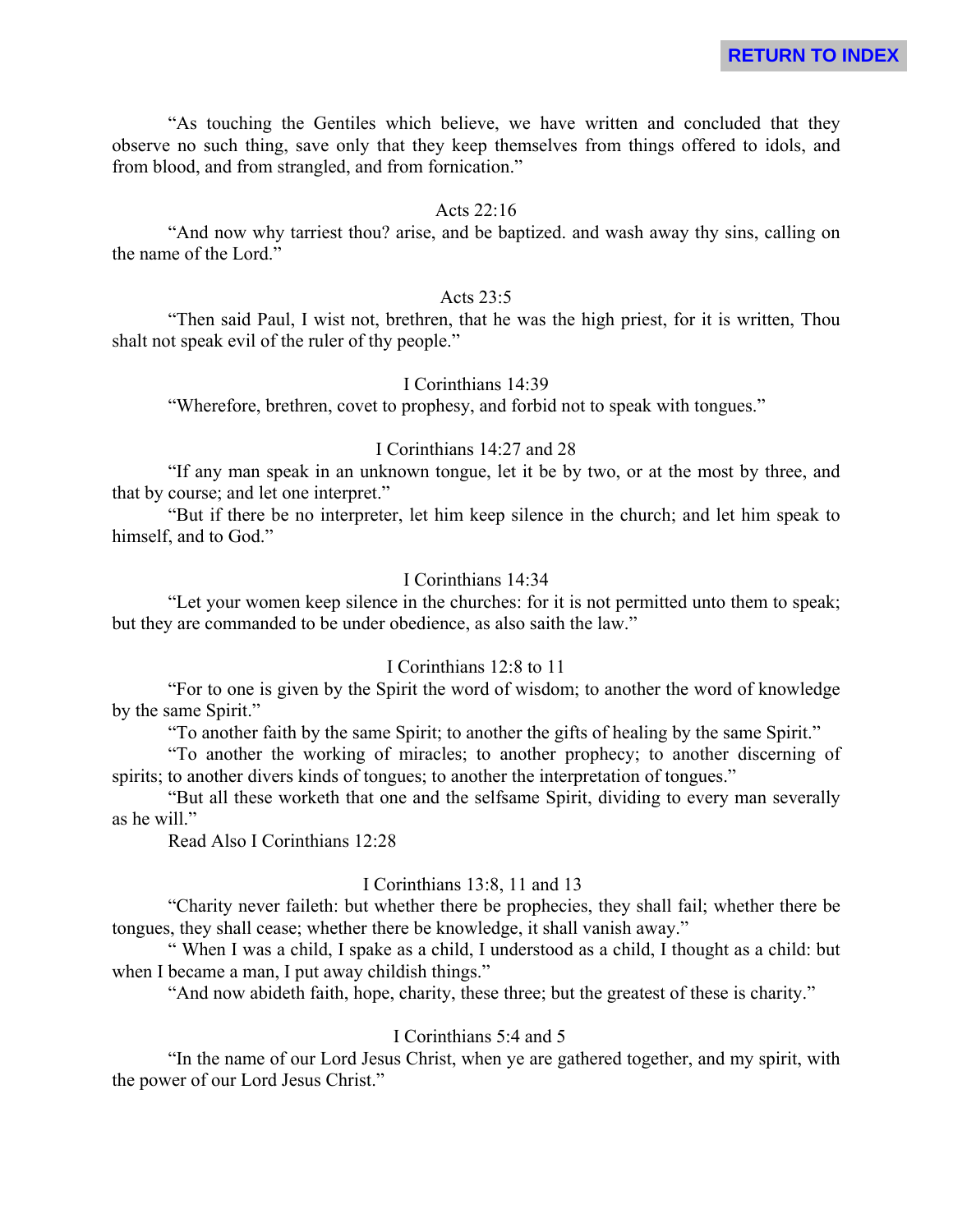"To deliver such an one unto Satan for the destruction of the flesh. that the spirit may be saved in the day of the Lord Jesus."

#### I Corinthians 11:28 to 32

"But let a man examine himself, and so let him eat of that bread, and drink of that cup."

"For he that eateth and drinketh unworthily, eateth and drinketh damnation to himself, not discerning the Lord's body."

"For this cause many are weak and sickly among you, and many sleep." "For if we would judge ourselves, we should not be judged."

"But when we are judged, we are chastened of the Lord, that we should not be condemned with the world."

# Matthew 8:11 and 12

"And I say unto you, That many shall come from the east and west, and shall sit down with Abraham, and Isaac, and Jacob, in the kingdom of heaven."

"But the children of the kingdom shall be cast out into outer darkness: there shall be weeping and gnashing of teeth."

### Matthew 21:43

"Therefore say I unto you, The kingdom of God shall be taken from you, and given to a nation bringing forth the fruits thereof."

After carefully reading these different Scriptures we can better appreciate the statement in Hebrews 1:1 and 2, "God, Who at sundry times and in divers manners spake in time past unto the fathers by the prophets, hath in these last days spoken unto us in, or by, His Son." With this let us think of Matthew 13:17; John 16:12 and 13; II Corinthians 13:3; Ephesians 3:8: and Colossians 1:25 and 26: Jesus Christ, on earth, said to His apostles, "many prophets and righteous men have desired to see those things which ye see, to hear those things which ye hear." "I (Jesus) have many things to say unto you, but ye cannot bear them now: However when He, the Spirit of truth, is come, He will guide you into all truth." Ye seek a proof of Christ speaking in me (Paul)." "Unto me, who am less than the least of all saints, is this grace given that I should preach among the Gentiles the unsearchable (unprophesied) riches of Christ." "The dispensation of God which is given to me (Paul) for you, to complete the Word of God, the mystery."

Here we have the principle of progressive revelation, learning that the inspired Word of God was given on the installment plan. Spiritually speaking, anything that is new is not true; and anything that is true is not new. In other words, progressive revelation is confined to the limits of the Bible. Since the last of the sixty-six Books of the Bible was revealed by God to His holy servant nothing that man has said, spiritually, is true, unless it is found somewhere in the sixty-six Books of the Bible, in the same language, or in different language.

When we study the Book of Matthew we must not study that Book as though the Divine truth in the Epistle to the Romans or the Epistle to the Ephesians were true at the time Jesus of Nazareth was speaking on earth to Israel. At that time Romans 10:12 to 14 and Ephesians 2:13 to 18 were not true. The Lord Jesus had not at that time revealed Galatians 1:11 and 12 and Galatians 2:7 and Ephesians 3:1 to 9 to Paul.

The mystery of Ephesians 3:9 and Colossians 1:24 to 26 has been called the capstone of Divine truth. Jesus Christ on earth did not make known the mystery. He did not preach the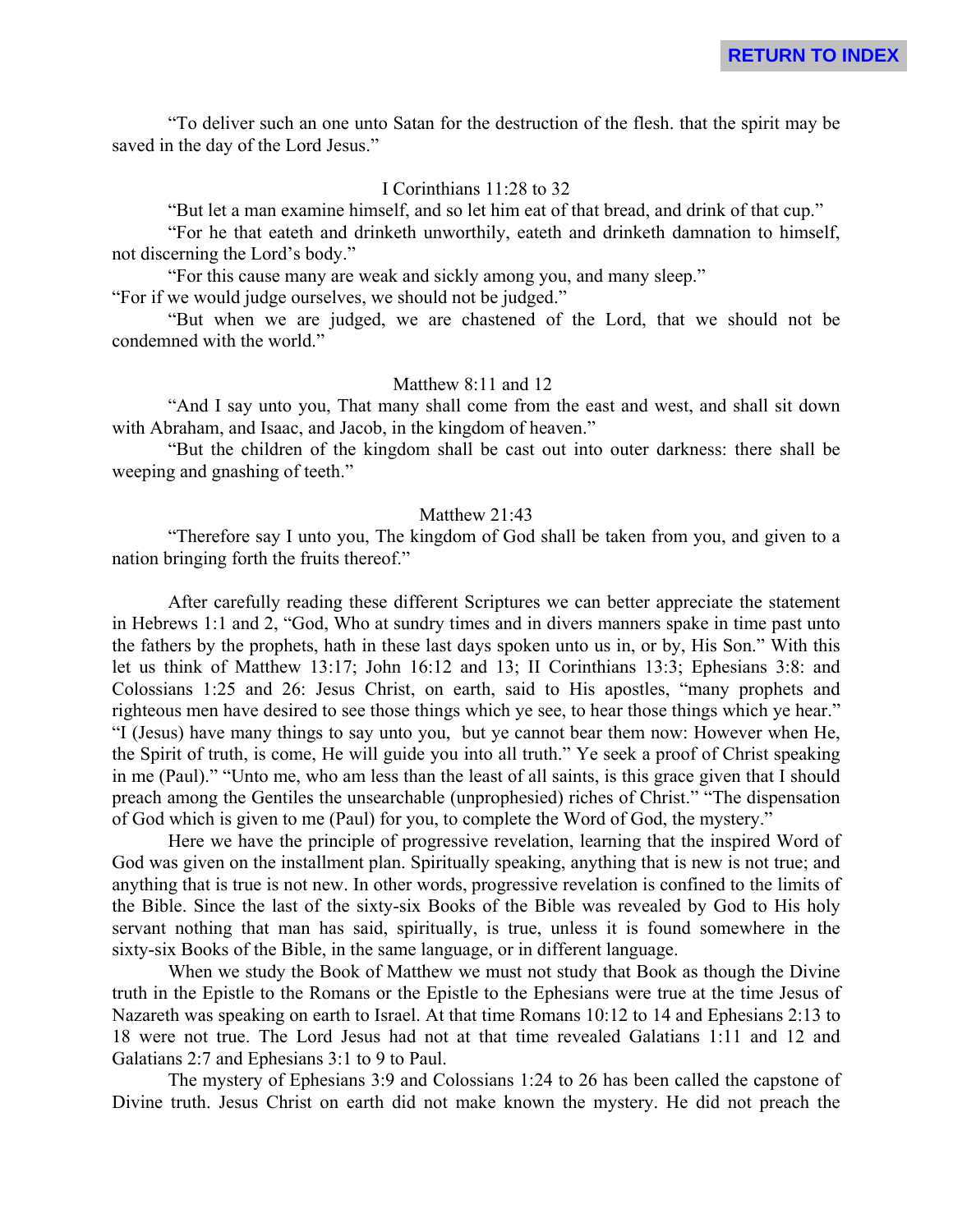unsearchable riches of Christ. Neither did the twelve apostles, during the first seven or eight years after the death of Christ, during those years when Peter and the Eleven were ministering with the keys of the kingdom of the heavens.

Paul had a "confirmation" (prophesied) ministry and a "revelation" (unprophesied) ministry. Acts 26:22 to 24; Acts 17:11; Ephesians 3:8 and Ephesians 3:1 to 4. The first eleven chapters of Acts, like Psalms, Matthew, Mark, Luke and John, The Epistles of Peter and the Epistle of James, must be studied, interpreted and applied in the light of the last revelations which Christ gave to Paul. Paul's Epistles, written during the period covered by the Book of Acts, must be studied, interpreted and applied in the light of Paul's prison Epistles, written after the close of the period covered by the Book of Acts.

This is the truth told to members of the Body of Christ in I Corinthians 13:8 to 13. Compare I Corinthians 12:28 with Ephesians 4:7 to 14.

Members of the Body of Christ, during this age and economy of grace, are not expected to be guided by angels or visions, as were the Christians during the period covered by the Book of Acts. In this age of grace God's servants are not to preach and practice Mark 16:14 to 18; Acts 2:38; Acts 8:1 to 15: Acts 19:3 to 6; and I Corinthians 5:1 to 6. God's judgments in this age of grace are not pronounced and executed upon Christians as they were upon Ananias and Sapphira in the fifth chapter of Acts. Sick people are not healed in this age of grace by walking in the shadows of Gods servants or by handkerchiefs and aprons. God's servants do not raise the dead. They are not expected to sell their houses and lots and give the money to apostles. They are not delivered by angels and earthquakes as were God's servants during the Acts period. Members of the Body of Christ are not to speak with tongues in this day of grace, or baptize in water for the remission of sins. There is now one Body and one baptism. Ephesians 4:4 and 5. There were many baptisms during the period covered by the Book of Acts. During that same period the most carnal Christians exercised all of the miraculous sign-gifts. I Corinthians 12:8 to 11; I Corinthians 12:28. During that period God's awful judgments fell upon those who partook of the Lord's Supper unworthily.

In the Lord's messages to the members of the Body of Christ, written after God's order was no longer "to the Jew first." after the close of the Acts period, we find a message and program of unmixed grace; no religion, no miraculous sign gifts. In the light of these Epistles study all other Scriptures.

# **LESSON NUMBER EIGHT**

# **THE FOUR GOSPELS AND PAUL'S GOSPEL**

Note these words of the apostle Paul:

"But I certify you, brethren, that the gospel which was preached of me is not after man. For I neither received it of man, neither was I taught it, but by the revelation of Jesus Christ." Galatians 1:11 and 12.

"According to the glorious gospel of the blessed God, which was committed to my trust." I Timothy 1:11.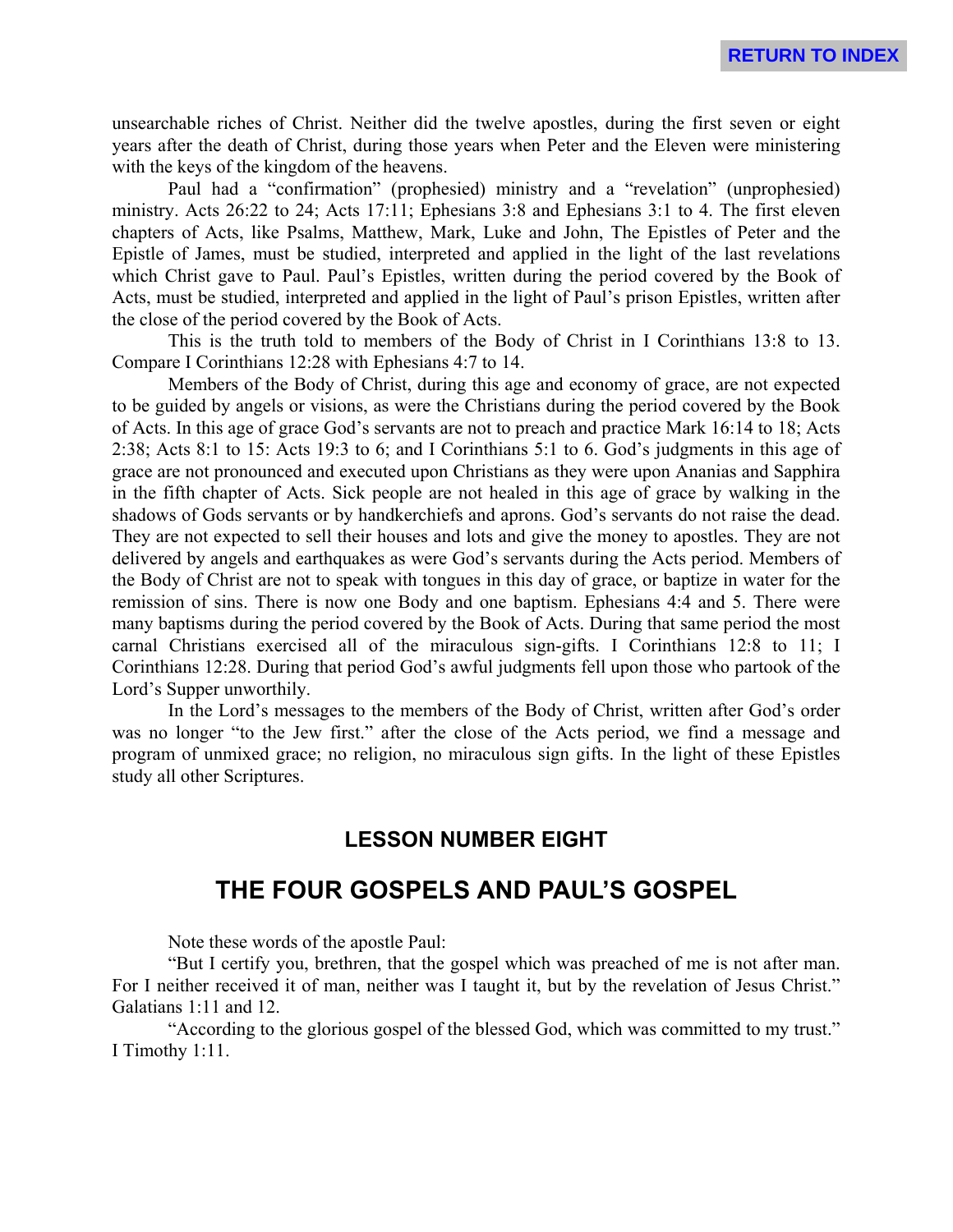"But none of these things move me, neither count I my life dear unto myself, so that I might finish my course with joy, and the ministry, which I have received of the Lord Jesus, to testify the gospel of the grace of God." Acts 20:24.

"But contrariwise, when they saw that the gospel of the uncircumcision was committed unto me, as the gospel of the circumcision was unto Peter." Galatians 2:7.

The Lord Jesus, some years after He went back to heaven in His glorified body, committed the gospel to Paul, by revelation. "The glorious gospel of the blessed God." "the gospel of the uncircumcision," "the gospel of the grace of God," committed to Paul's trust surely differ, in some respects, from any gospel Christ had committed to the twelve apostles before He revealed His message and ministry to this special apostle, who said: "Unto me who am less than the least of all saints is this grace given, that I should preach among the Gentiles the unsearchable riches of Christ." Ephesians 3:8. "I am the apostle of the Gentiles." Romans 11:13.

Some man of God said, "if Christians are determined that Matthew, Mark, Luke and John must be called 'the Four Gospels,' then I am going to call Paul's gospel, the fifth gospel" In Romans 2:16 Paul refers to "my gospel." Note II Timothy 2:8 and 9 and Romans 16:25 and 26:

"Remember that Jesus Christ of the seed of David was raised from the dead according to MY gospel; Wherein I suffer trouble, as an evil doer, even unto bonds; but the Word of God is not bound."

In Romans 16:25 we learn how believers in this age of grace are to be established by a gospel which was kept secret since the world began, but given to Paul in a revelation. Note Romans 16:25 and 26:

"Now to Him that is of power to stablish you according to MY gospel, and the preaching of Jesus Christ, according to the revelation of the mystery, which was kept secret since the world began, But now is made manifest, and by the Scriptures of the prophets, according to the commandment of the everlasting God, made known to all nations for the obedience of faith."

Note "my gospel." This gospel was according to the revelation of the mystery.

Note the comments of three outstanding Bible teachers concerning Romans 16:25

#### Dr. Wm. L. Pettingill:

"There is much preaching of Jesus Christ which does not stablish God's people, because it is not according to Paul's gospel, not according to the revelation of the mystery, which was kept secret since the world began, but was made manifest by revelation to the apostle Paul."

#### Mr. Wm. R. Newell:

"And again it pleased Him to choose Paul to be the great proclaimer and revealer of just what the gospel is for this dispensation. You can judge any man's preaching or teaching by this rule—Is he Pauline? Does his doctrine start and end according to those statements of Christian doctrine uttered by the apostle Paul? No matter how wonderful a man may seem to be in his gifts and apparent consecration, if his gospel is not Pauline, it is not the gospel, and we might as well get our minds settled at once on that point."

#### Dr. H. A. Ironside

"The mystery was not something of difficult mysterious character, but a sacred secret never known to mankind until in due time opened up by the Holy Spirit through the apostle Paul. This was not until Israel was given every opportunity in incarnation and in resurrection to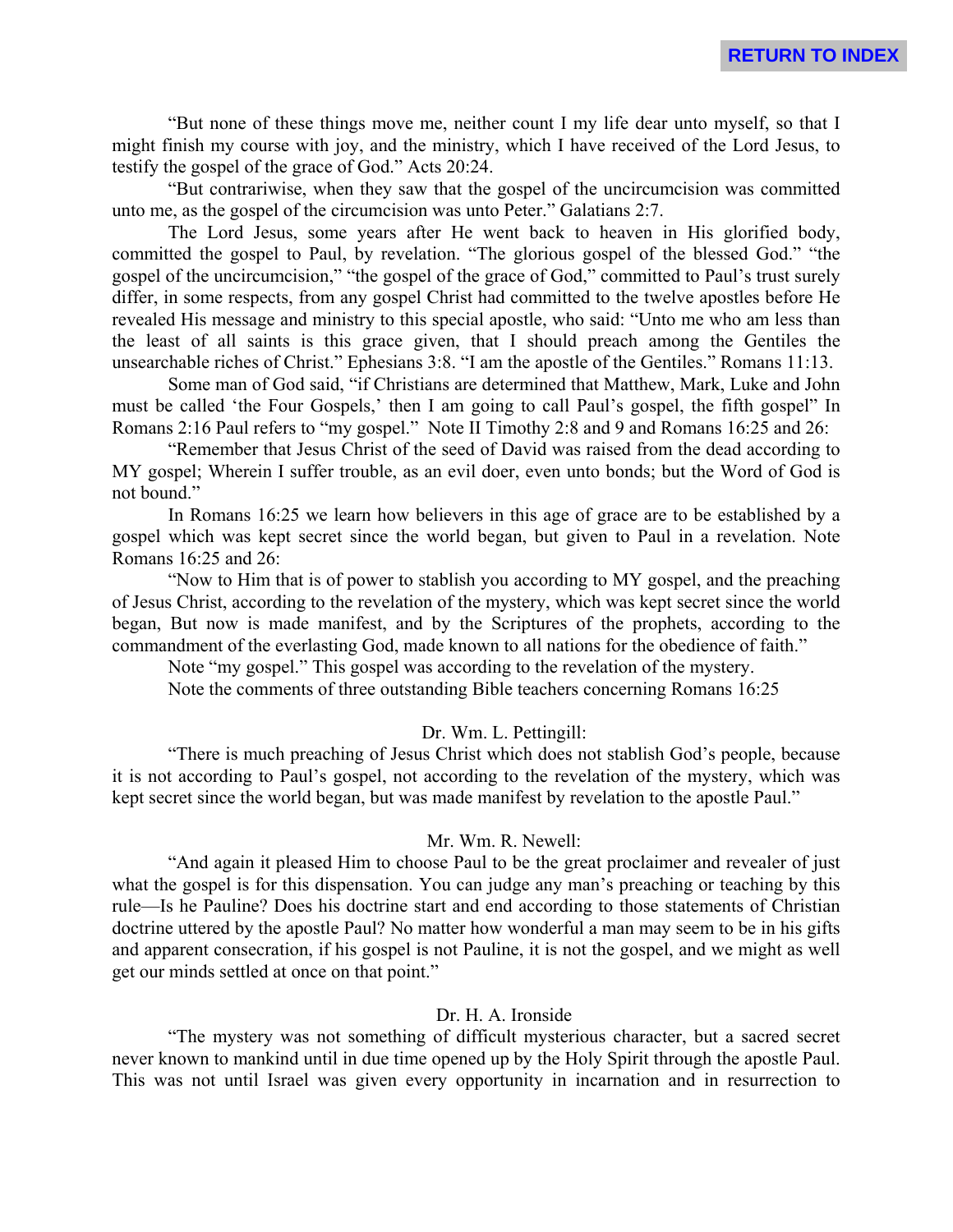receive Christ. The mystery was the secret purpose of God's heart only to be revealed after the rejection of His Son."

Would that every Christian would take to heart these true and helpful statements by these men of God. In no other way can Christians be established in God's truth for this age. Let us emphasize the statement of Dr. Pettingill:

"There is much preaching of Jesus Christ which does not stablish God's people, because it is not according to Paul's gospel."

To the statements of Mr. Newell quoted above, he added:

"Would that we had grace to defend just as vigorously this great message today, for it has many enemies, and even real friends who do not yet see it clearly; and there are others, who like Peter (Galatians 2:11), through fear of others, are ready to compromise and tone down the gospel of God."

What a pity that any servant of the Lord Jesus Christ will keep silent concerning this most wonderful truth for saints, because he fears religious Christian leaders who are violently opposed to Paul's unmixed "grace" message and program! Remember Paul's words in Galatians 1:10, "If I yet pleased men I should not be the servant of the Lord."

Now let us emphasize with very special emphasis the all important and true statement of Dr. Ironside: "The dispensation of the mystery with Paul's 'my gospel' did not begin until Israel had had every opportunity to receive Christ in resurrection as well as in incarnation." This is sound doctrine and certainly proves that the dispensation of the mystery did not begin with Peter and Pentecost, which was before Israel had had every opportunity to receive Christ in resurrection.

Any intelligent spiritual student of the "scriptures, Who has studied Acts 5:29 to 32, Acts 13:31 to 36, Acts 13:46, and Acts 3:19 to 21, knows that Israel was given the opportunity to receive Christ in resurrection. As Dr. Ironside so clearly and truthfully writes, "the dispensation of the mystery," which he states seven or eight different times in his written messages, was not revealed to any person until it was first revealed to Paul, was not even revealed to Paul until Israel rejected Christ in resurrection. as well as in incarnation. It is no easy matter to learn from the Book of Acts just when Israel had had every opportunity to receive or reject Christ in resurrection. But when the time arrived that Israel rejected Christ in resurrection, "the dispensation of the mystery with Paul's "my gospel," was revealed to Paul and proclaimed by Paul.

Paul was in the jail at Rome for preaching "my gospel." II Timothy 2:8 and 9. He was in jail for "the mystery of the gospel." Ephesians 6:19.

#### CHRIST IN THE FOUR GOSPELS

Matthew, Mark and Luke are called "the synoptics." These three books record many of the same sayings and doings of Jesus of Nazareth in the midst of Israel on display. Acts 2:22. The so-called "Fourth Gospel," John, contains sixteen complete chapters of the sayings and doings of Christ not found in Matthew, Mark and Luke. For some reason the Holy Spirit did not lead John to write his Record until about fifty years after Matthew wrote. John's Record was not written until after Christians had been indoctrinated in "grace" by Paul, years after Peter wrote II Peter 3:15 and 16:

"And account that the longsuffering of our Lord is salvation; even as our beloved brother Paul also according to the wisdom given unto him hath written unto you; As also in his epistles,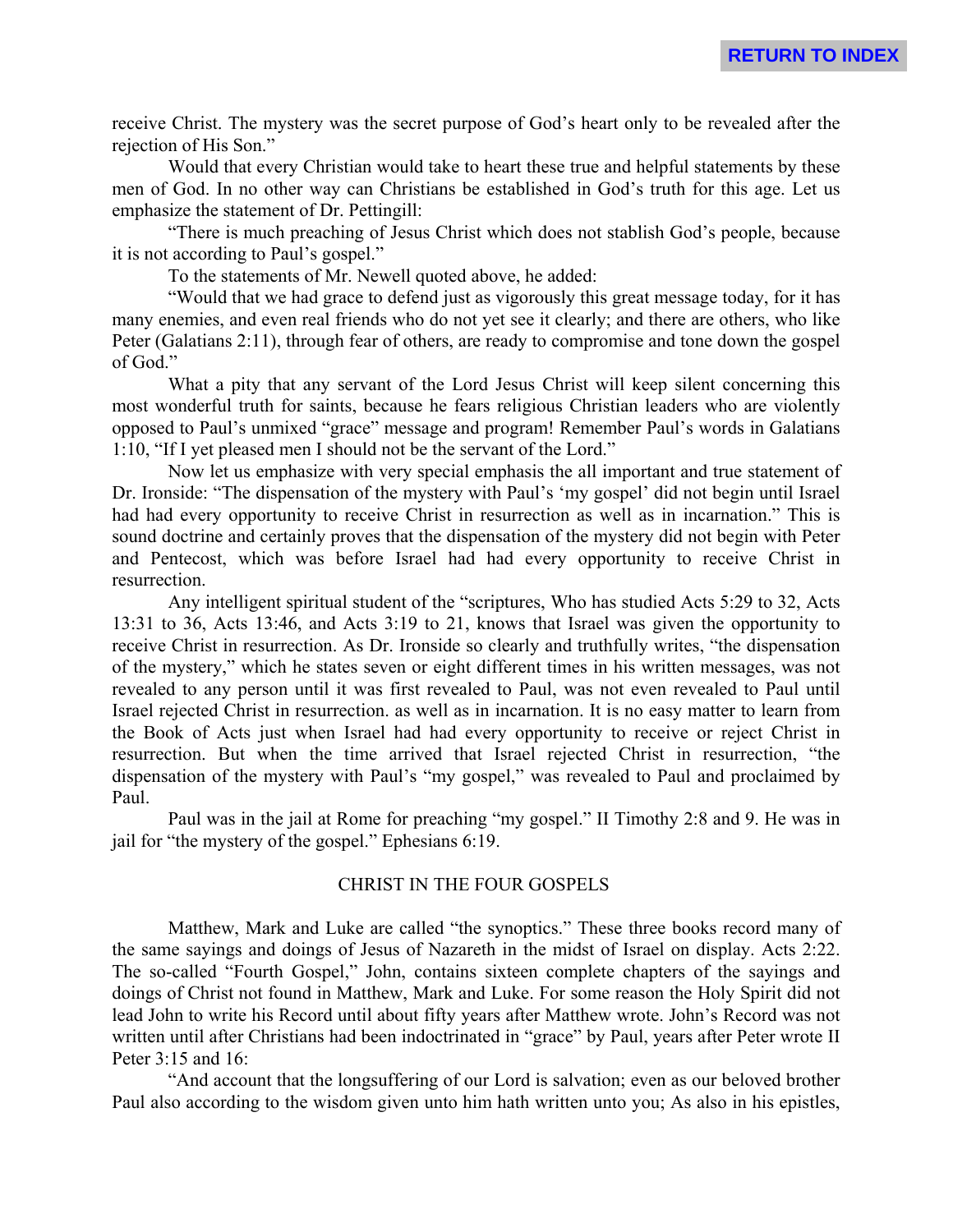speaking in them of those things; in which are some things hard to be understood, which they that are unlearned and unstable wrest, as they do also the other Scriptures, unto their own destruction."

In John's Record there is no mention of "the Sermon on the 'Mount," "the Our Father prayer," "the kingdom parables," "the so-called great commission." The word "believe," is found one hundred times in John's Record. The words "believe not" are found twenty-three times in John 3:12, 4:48, 5:38, 5:47, 6:36, 6:64, 8:24, 8:45, 8:46, 9:18, 10:26, 10:37, 10:38, 12:39, 12:47, 16:9, 20:25, 3:18, 6:64, 10:25, 12:37, 3:36 and 12:44.

In the very first chapter of John, Christ is mentioned as rejected. Grace and truth came by Jesus Christ. He is the Lamb of God which taketh away the sin of the world. John 1:11, 1:17 and 1:29. John emphasizes the sin of believing not on Christ. John 16:9.

Note John 1:11: Christ came unto His own and His own received Him not.

Note the penalty for "believing not." John 3:18, 3:36, 8:24, 16:9, 16:10 and 16:11.

Condemned already.

The abiding wrath of God.

Ye shall die in your sins.

John's Record was written that ye might believe and have everlasting life. John 20:31.

Hear Christ's words in John 6:47 and 6:29:

"Verily, verily, I say unto you, He that believeth on Me hath everlasting life."

"Jesus answered and said unto them, This is the work of God, that ye believe on Him Whom He hath sent."

As in the "grace" message of the apostle Paul, we learn in John's Record that faith in the Lord Jesus Christ, without works guarantees eternal life to the believer.

Compare John 3:17 and 18 with Romans 8:1 and 8:34

"For God sent not His Son into the world to condemn the world; but that the world through Him might be saved. He that believeth on Him is not condemned but he that believeth not is condemned already, because he hath not believed in the name of the only begotten Son of God."

"There is therefore now no condemnation to them which are in Christ Jesus."

"Who is he that condemneth? It is Christ that died, yea rather, that is risen again, Who is even at the right hand of God, Who also maketh intercession for us."

Compare also John 6:64 and 65 and 6:37; John 17:2, 17:11 and 12 and 17:24 with Romans 8:28 to 32 and 8:35 to 39, and we can better understand John 10:28 to 30: "I give unto them eternal life; and they shall never perish, neither shall any man pluck them out of My hand. My Father which gave them Me. is greater than all; and no man is able to pluck them out of MY Father's hand. I and My Father are one."

Much of this is quite different from Matthew, Mark and Luke. In these Records the messages of Jesus Christ are messages of grace and law mixed. In these Records we read that Jesus Christ was circumcised, and after His circumcision many things were done for Him and to Him and by Him according to the law. Note Luke 2:22, 23; 39, Luke 4:16; Matthew 8:4; Matthew 7:12; Matthew 23:1 to 3.

"And when the days of her purification according to the law of Moses were accomplished, they brought Him to Jerusalem, to present Him to the Lord; (As it is written in the law of the Lord, Every male that openeth the womb shall be called holy to the Lord.)"

"And when they had performed all things according to the law of the Lord, they returned into Galilee, to their own city Nazareth."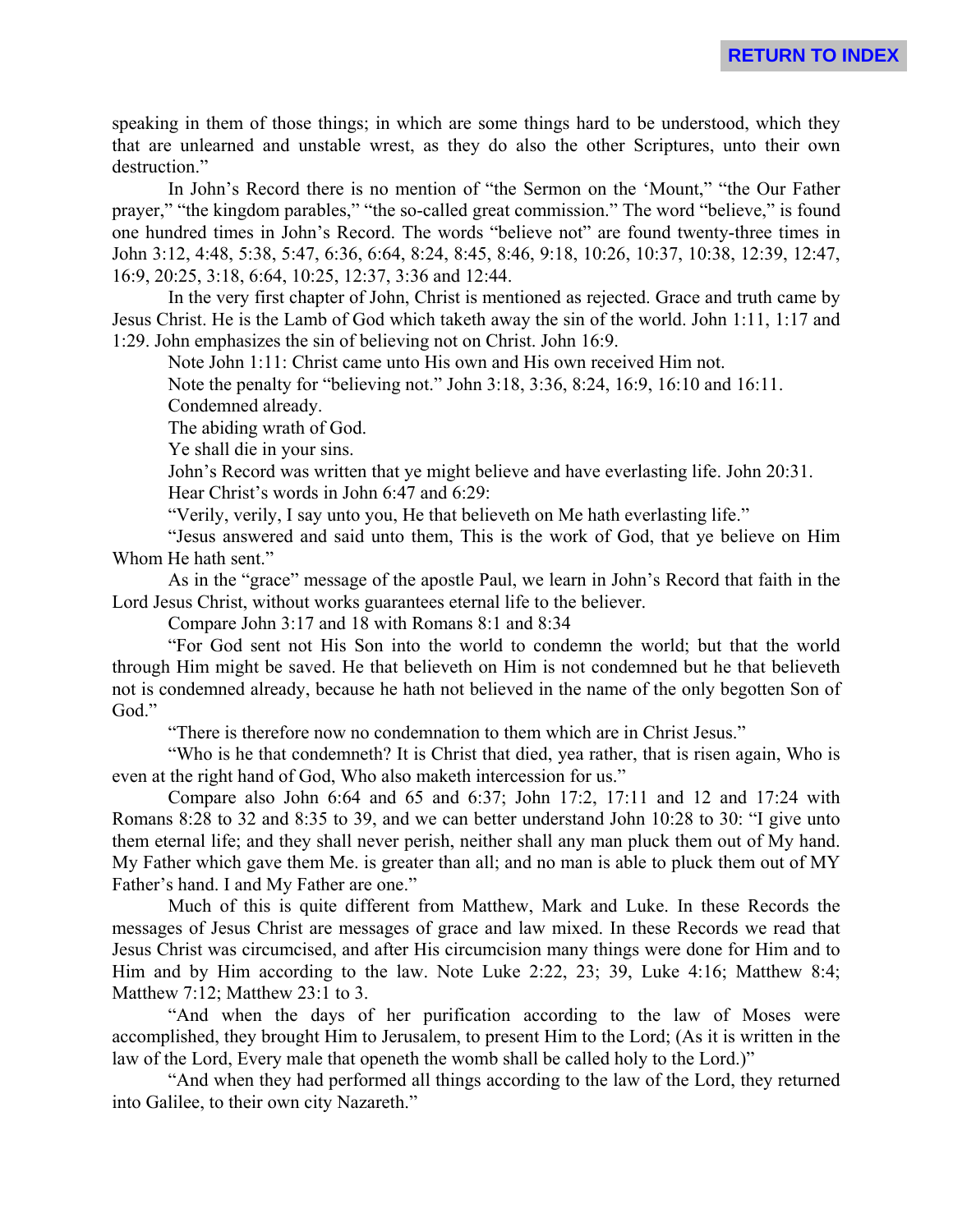"And He came to Nazareth, where He had been brought up; and, as His custom was, He went into the synagogue on the sabbath day, and stood up for to read."

"And Jesus saith unto him, See thou tell no man; but go thy way, shew thyself to the priest, and offer the gift that Moses commanded, for a testimony unto them."

"Therefore all things whatsoever ye would that men should do to you, do ye even so to them; for this is the law and the prophets."

"Then spake Jesus to the multitude, and to His disciples, Saying, The scribes and the Pharisees sit in. Moses' seat; All therefore whatsoever they bid you observe, that observe and do; but do not ye after their works; for they say and do not."

Then note the words of Christ in John 7:22 and 23:

"Moses therefore gave unto you circumcision; (not because it is of Moses, but of the fathers;) and ye on the sabbath day circumcise a man. If a man on the sabbath day receive circumcision, that the law of Moses should not be broken; are ye angry at Me, because I have made a man every whit whole on the sabbath day?"

Not only did the Lord Jesus on earth preach a mixed message of grace and law, not only was He Himself circumcised. but He sanctioned circumcision and seventh-day sabbath keeping and in no way did the Lord Jesus on earth interfere with Israel's "law" and "religious" program except in the points where they had substituted traditions for Divine truth. Hebrews 9:10 and Matthew 5:17 and 18.

Now with the messages and program of Jesus Christ in Matthew, Mark and Luke, compare some statements which the same Christ directed Paul to write to the Galatians.

"I do not frustrate the grace of God; for if righteousness come by the law, then Christ is dead in vain." Galatians 2:21.

"For as many as are of the works of the law are under the curse; for it is written, Cursed is every one that continueth not in all things which are written in the book of the law to do them." Galatians 3:10.

"For I testify again to every man that is circumcised, that he is a debtor to do the whole law. Christ is become of no effect unto you, whosoever of you are justified by the law; ye are fallen from grace." Galatians 5:3 and 4.

"For in Christ Jesus neither circumcision availeth anything, nor uncircumcision, but a new creature." Galatians 6:15.

"And I, brethren, if I yet preach circumcision, why do I yet suffer persecution? then is the offence of the cross ceased. I would they were even cut off which trouble you." Galatians 5:11 and 12.

The religious program of Jesus Christ in the midst of Israel, as recorded in Matthew, Mark, Luke and John, was according to Gods will while His Son was under the law, fulfilling the law. Galatians 4:4, Matthew 5:17 and 18. But the same Christ forbade the mixture of those religious observances and teachings in the gospel of His grace which He revealed to Paul. Galatians 1:11 and 12.

If Paul had asked the Galatian Christians to obey and practice much that Jesus Christ on earth told "the children of the kingdom" (Matthew 8:12) to obey and practice, he would have frustrated the grace of God and perverted the gospel and called down the anathema of God upon his own head. Galatians 1:6 to 10.

Once again we learn the importance of the change suggested in II Corinthians 5:16 to 18 and Romans 11:15: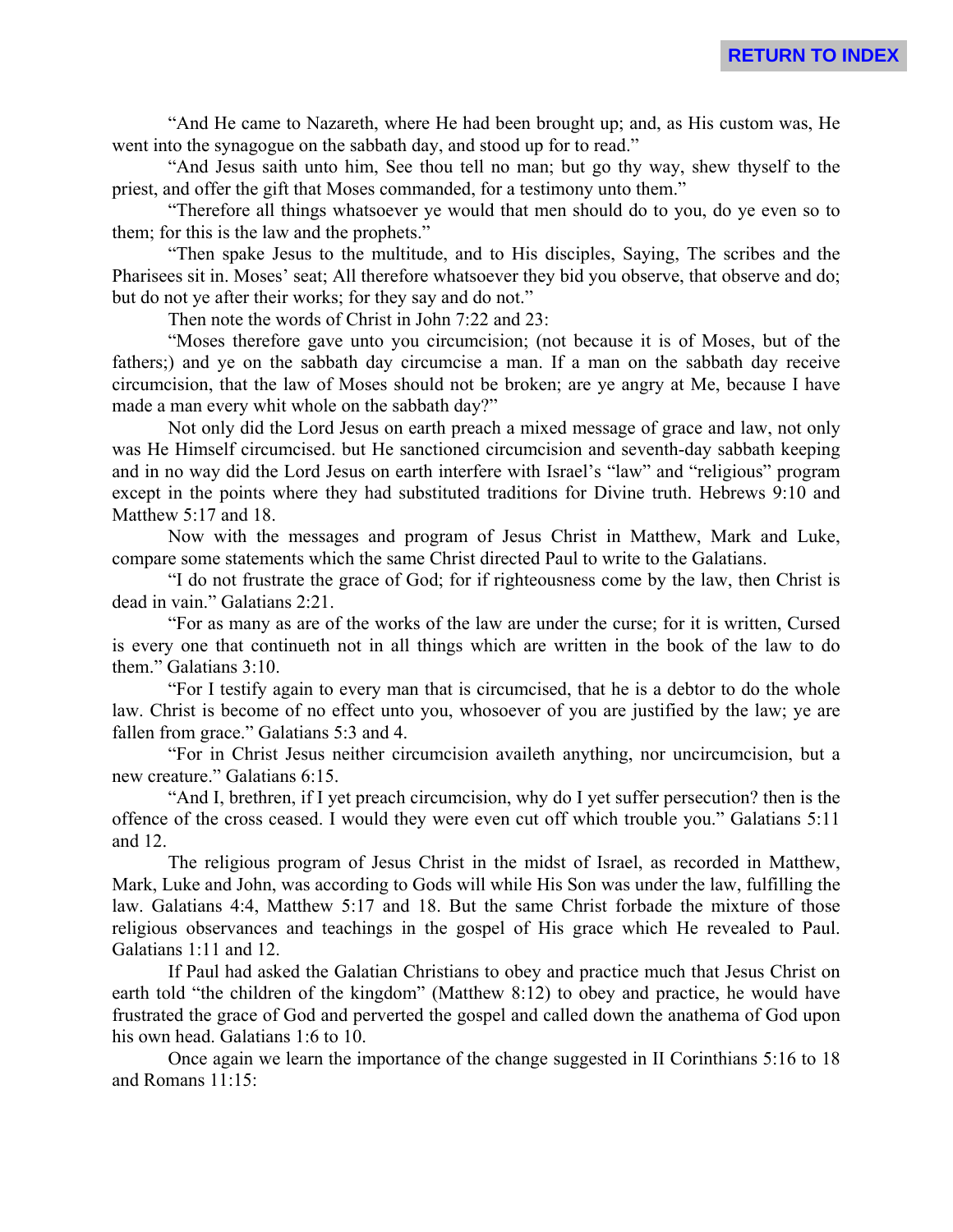"Wherefore henceforth know we no man after the flesh; yea, though we have known Christ after the flesh, yet now henceforth know we Him no more. Therefore if any man be in Christ, he is a new creature; old things are passed away; behold all things are become new. And all things are of God, Who hath reconciled us to Himself by Jesus Christ, and hath given to us the ministry of reconciliation."

"For if the casting away of them be the reconciling of the world, what shall the receiving of there be, but life from the dead?"

We learn from this lesson that we most study Matthew, Mark, Luke and John in the light of Paul's "my gospel," always keeping in mind II Timothy 3:16 and 17:

"All Scripture is given by inspiration of God and is profitable for doctrine, for reproof, for correction, for instruction in righteousness: That the man of God may be perfect, thoroughly furnished unto all good works."

Everything in Matthew, Mark, Luke and John that fits into "the dispensation of the grace of God," and does not frustrate the grace of God, is for the obedience, and practice, of members of the Body of Christ in this age of grace. This likewise, is true of all the Scriptures which are profitable for instruction in righteousness. The truth revealed by Christ to Paul is God's golden key to all the Scriptures. All truth must be interpreted, appropriated, and applied in the light of Paul's "my gospel."

When we said "A Christian is a follower of Jesus Christ" we should explain that statement, for if we follow Jesus Christ in what He did on earth, we may find ourselves old testament Jews instead of members of the Body of Christ, living in this age and economy of grace. In I Corinthians 3:10 Paul calls himself the wise master builder (architect) and in I Corinthians 11:1 he instructs us to follow him as he followed Christ. Thus we should be exceedingly careful when we go back to the other side of Calvary for our "grace" message and program.

Far above in God's heaven, there on God's throne.

 The glorified Saviour appears for His own; For all who are trusting in His death on the tree Because I am trusting, He appears there for me. Nothing by nature can I reckon or claim: All by God's mercy all in Christ's name.

He, rich in glory, became poor for my sake. Of His Divine nature by faith I partake.

Christ suffered at Calvary; He died there for me;

To save me from judgment, and now I am free.

From God's wrath I'm delivered by His infinite grace

Because the Lord Jesus was judged in my place.

Yea, Christ is my Saviour, my Lord and my Head I am one with Christ Jesus and with Him I'm dead.

But with Him I'm living, for Christ lives in me. This life is eternal, in Christ Jesus 'tis free.

By God's Holy Spirit I'm indwelt and sealed,

Till my Saviour in glory shall soon be revealed.

Baptized by God's Spirit into God's blessed Son;

Because I am trusting in what He has done.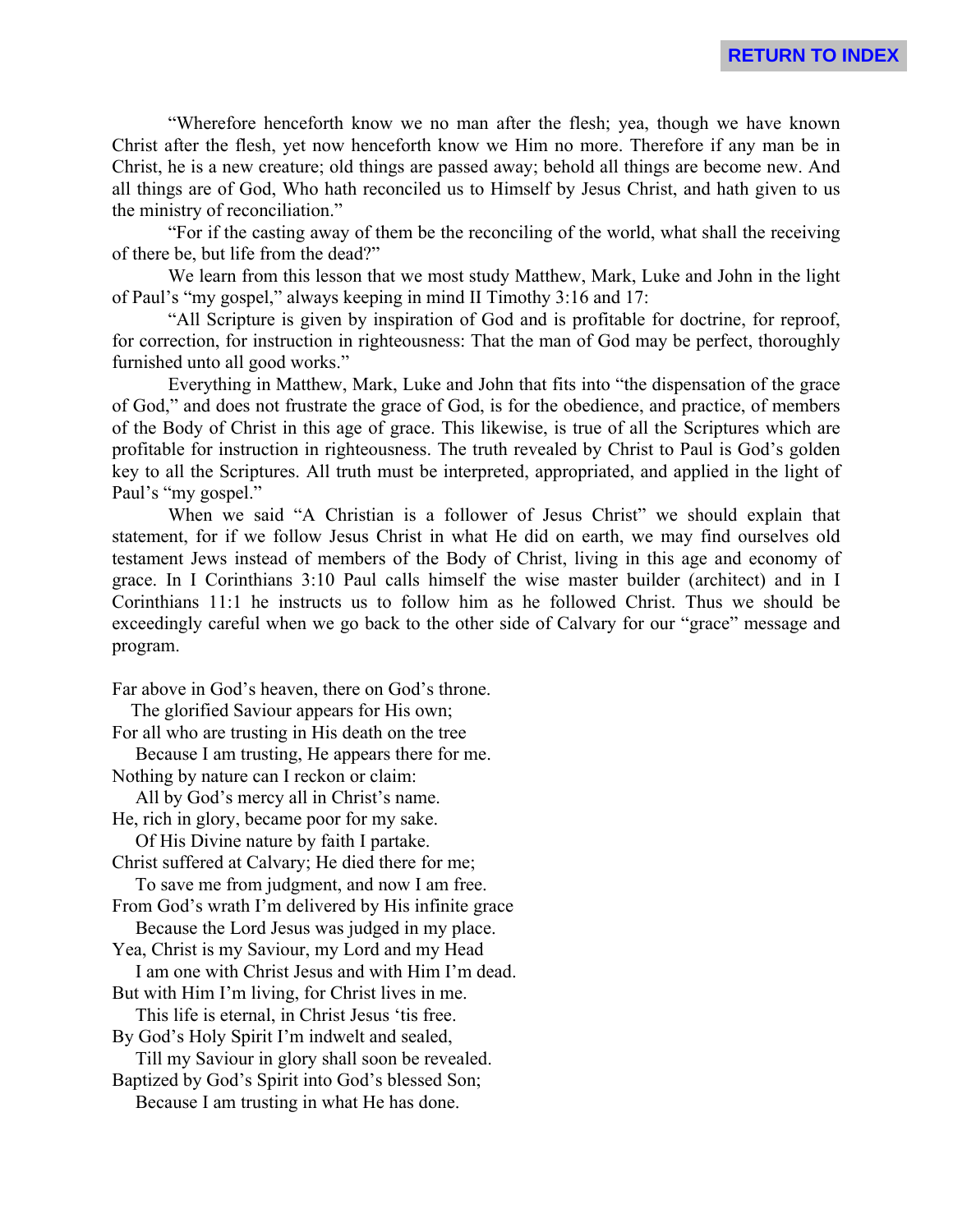God's mighty power raised Christ to His throne; 'Tis mine for the taking, yea, my very own: For with Christ I am seated where He is above. Such is God's mercy, His grace and His love. Christ my redemption, my righteousness too. By God's grace abounding all this is true. I'm complete in Christ Jesus, eternal Divine; Joint-heir with my Saviour; His riches are mine. So my peace and my glory never shall cease; For Christ is my glory, my hope and my peace. I'm serving while waiting for Christ to appear; That day of redemption may be very near. Then a body of glory I shall surely receive; Changed in a moment, this world I shall leave. Before the Lord's Body, His Church, is complete; I may go by dying my Saviour to meet. But leaving this body I shall be with the Lord; And then wait for His coming to receive my reward. So in Christ the Beloved I'm accepted by grace. In the Lord Jesus I am resting my case. You, too, need this Saviour to save you from sin; To receive life eternal and Divine peace within. There's no way to heaven except by this path. If you accept not Gods mercy, you must have His wrath God's door of salvation is still open wide: By faith in Christ Jesus you may step inside. You are not sure of tomorrow, so do not delay; Receive Christ as your Saviour, and do it today.

*The following is from the inside back cover.*

# **TEST THINGS THAT DIFFER**

In Philippians 1:10, the saint is instructed to "test things that differ." Now compare and contrast the following Scriptures

# CHRIST AND ISRAEL

"Now I say that Jesus Christ was a minister of the circumcision for the truth of God, to confirm the promises made unto the fathers." Romans 15:8.

"Ye men of Israel, hear these words; Jesus of Nazareth, a Man approved of God among you by miracles and wonders and signs, which God did by Him in the midst of you, as ye yourselves also know." Acts 2:22.

"Of this man's seed hath God, according to His promise, raised unto Israel a Saviour, Jesus:" Acts 13:23.